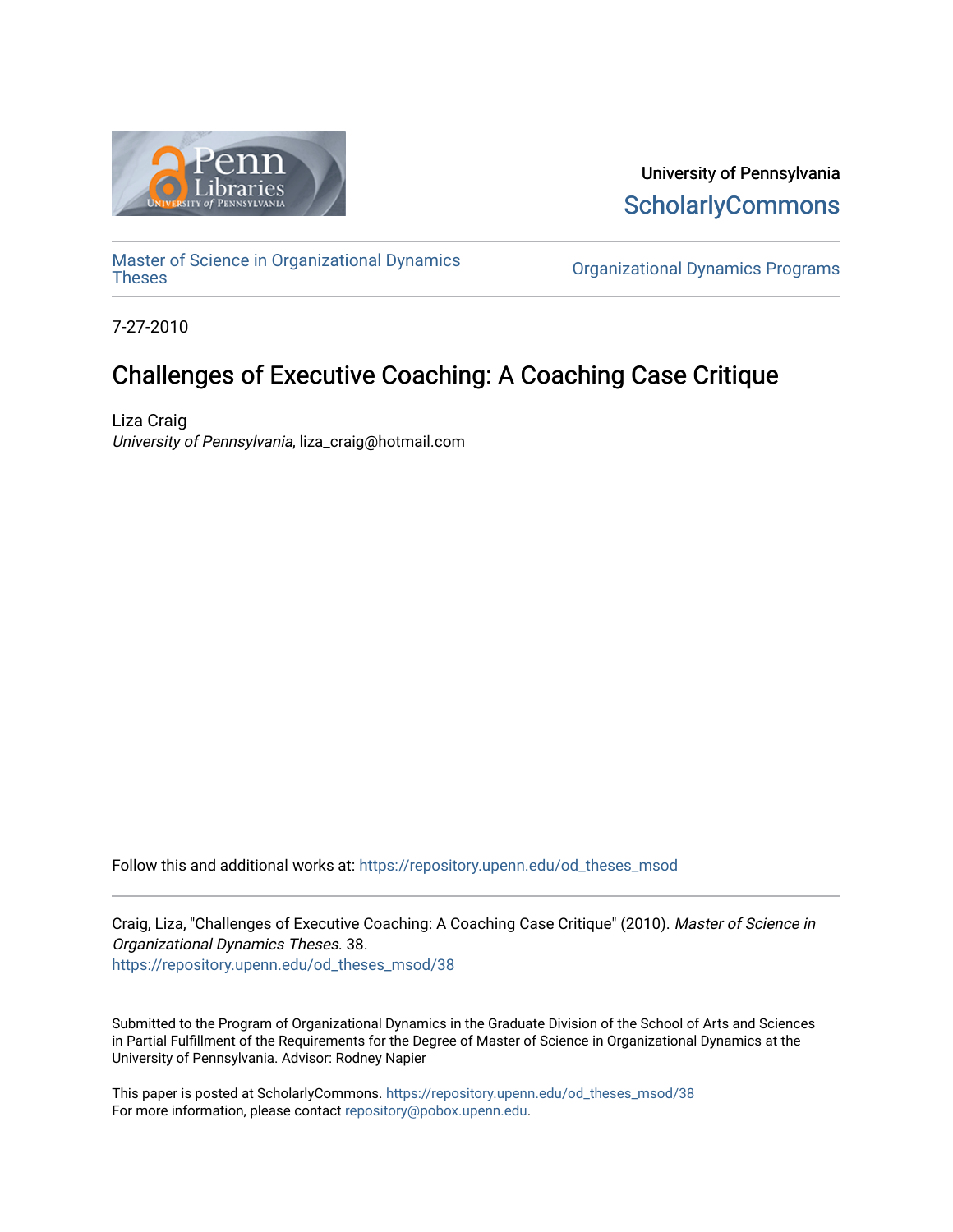## Challenges of Executive Coaching: A Coaching Case Critique

## **Abstract**

The goal of Executive Coaching is for the Coach to guide the Client through a process that enhances their personal goals and professional performance by instituting a plan for continued development and self confidence. My Client is a CEO and Principal of a K-5 Charter school who is seeking assistance with developing her leadership skills. We applied the Client Intervention Coaching Model which I created largely influenced by Carl Rogers' Client Centered psychology. The concepts used in my personal coaching model focus on three of Rogers' concepts - congruence, unconditional positive regard and empathy. The project was unsuccessful due in part to my lack of experience, not changing my approach despite obvious signs the client was not engaged in the process, and because the Client did not fulfill her obligations as explicitly stated in the contract. The goal is to heighten awareness by paying attention to aspects of the coaching process that can present challenges, thereby, avoiding some of the mistakes I made. It is my intention to continue this coaching engagement by implementing new strategies based on some of the lessons I learned. Coaching is serious business and begins with the Coach. It is imperative to know yourself as a Coach first; then focus on the Client's weaknesses by clearly reiterating the importance of the mutually agreed upon goals, maintaining client accountability, being engaged and building greater levels of mutual trust.

## **Comments**

Submitted to the Program of Organizational Dynamics in the Graduate Division of the School of Arts and Sciences in Partial Fulfillment of the Requirements for the Degree of Master of Science in Organizational Dynamics at the University of Pennsylvania. Advisor: Rodney Napier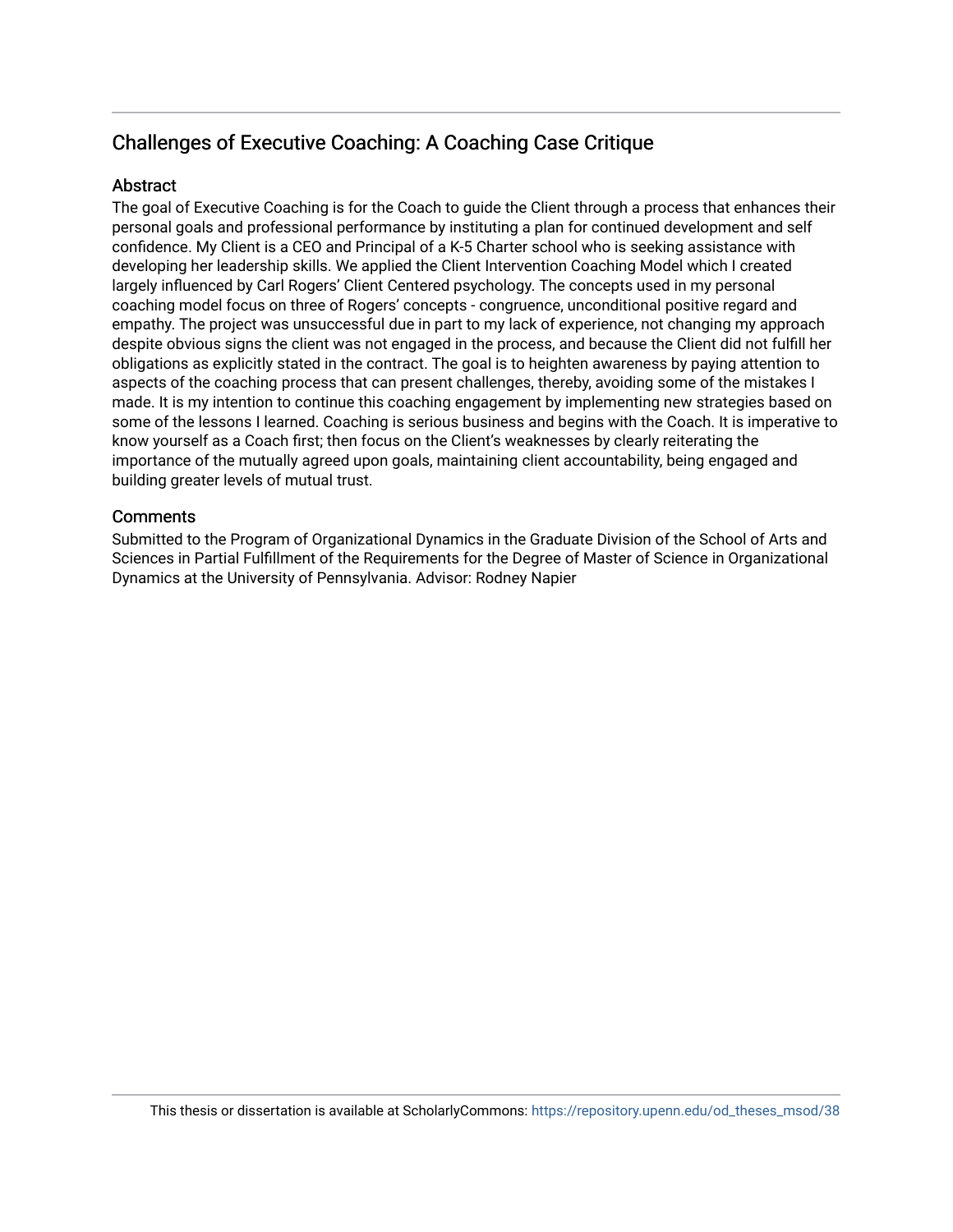## CHALLENGES OF EXECUTIVE COACHING:

## A COACHING CASE CRITIQUE

by

Liza A. Craig

Submitted to the Program of Organizational Dynamics in the Graduate Division of the School of Arts and Sciences in Partial Fulfillment of the Requirements for the Degree of Master of Science in Organizational Dynamics at the University of Pennsylvania

Philadelphia, Pennsylvania

2010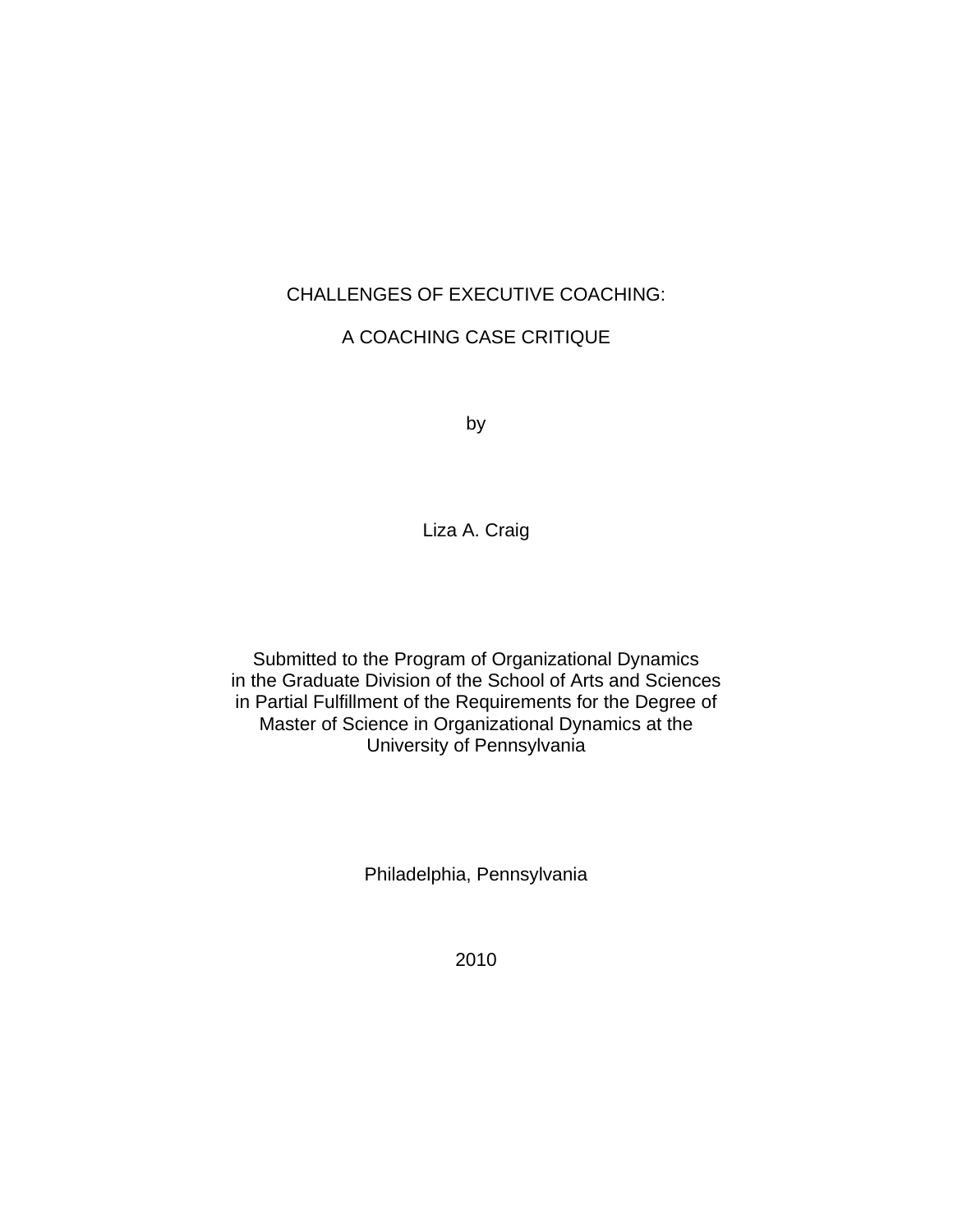# CHALLENGES OF EXECUTIVE COACHING:

A COACHING ENGAGEMENT CRITIQUE

Approved by:

\_\_\_\_\_\_\_\_\_\_\_\_\_\_\_\_\_\_\_\_\_\_\_\_\_\_\_\_\_\_\_\_\_\_\_\_\_\_\_\_\_\_\_\_\_ Rodney Napier Ph.D., Advisor

\_\_\_\_\_\_\_\_\_\_\_\_\_\_\_\_\_\_\_\_\_\_\_\_\_\_\_\_\_\_\_\_\_\_\_\_\_\_\_\_\_\_\_\_\_ Charline Russo Ph.D., Reader

\_\_\_\_\_\_\_\_\_\_\_\_\_\_\_\_\_\_\_\_\_\_\_\_\_\_\_\_\_\_\_\_\_\_\_\_\_\_\_\_\_\_\_\_\_\_ William Wilkinsky Ph.D., Reader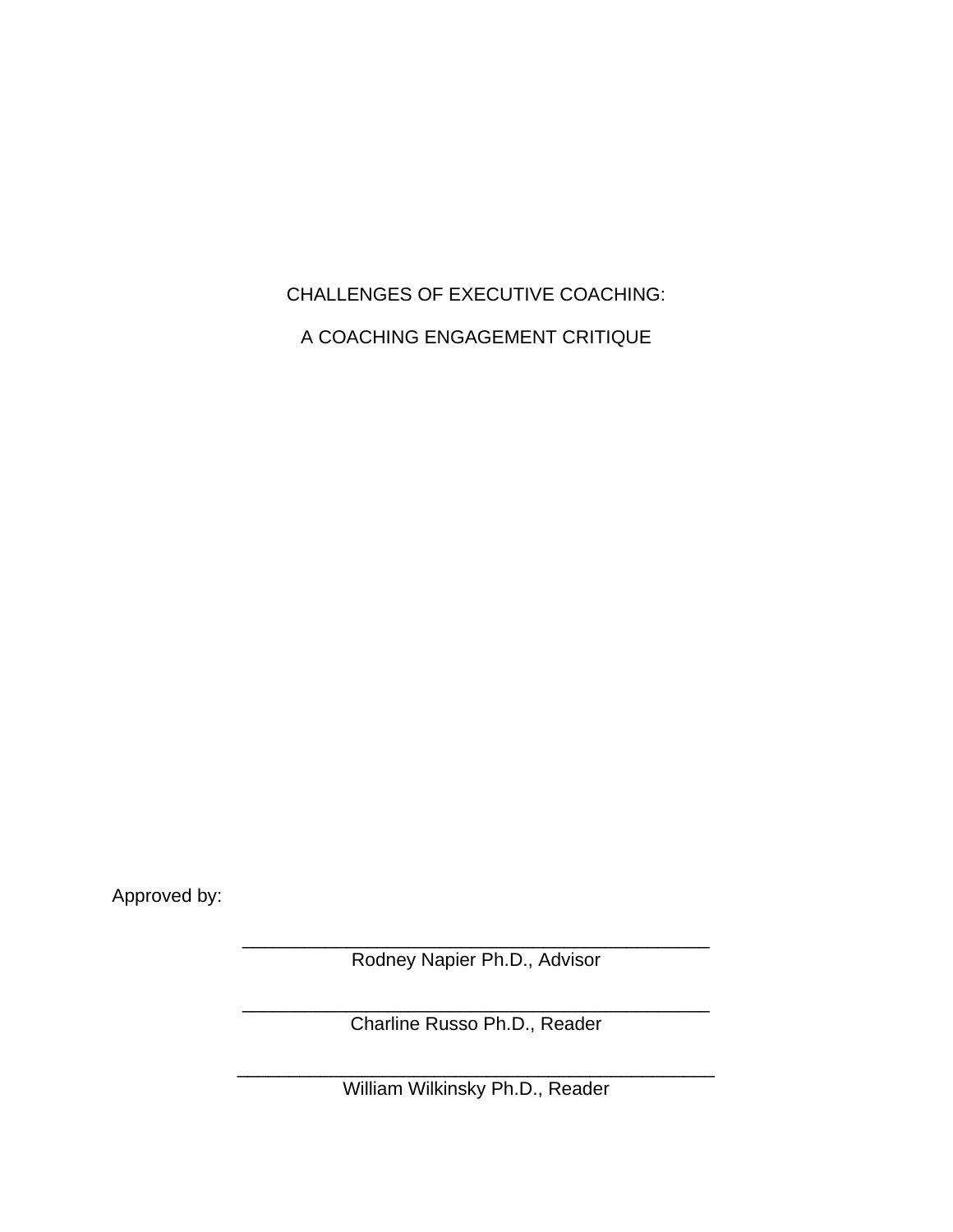## ABSTRACT

The goal of Executive Coaching is for the Coach to guide the Client through a process that enhances their personal goals and professional performance by instituting a plan for continued development and self confidence. My Client is a CEO and Principal of a K-5 Charter school who is seeking assistance with developing her leadership skills. We applied the Client Intervention Coaching Model which I created largely influenced by Carl Rogers' Client Centered psychology. The concepts used in my personal coaching model focus on three of Rogers' concepts - congruence, unconditional positive regard and empathy. The project was unsuccessful due in part to my lack of experience, not changing my approach despite obvious signs the client was not engaged in the process, and because the Client did not fulfill her obligations as explicitly stated in the contract. The goal is to heighten awareness by paying attention to aspects of the coaching process that can present challenges, thereby, avoiding some of the mistakes I made. It is my intention to continue this coaching engagement by implementing new strategies based on some of the lessons I learned. Coaching is serious business and begins with the Coach. It is imperative to know yourself as a Coach first; then focus on the Client's weaknesses by clearly reiterating the importance of the mutually agreed upon goals, maintaining client accountability, being engaged and building greater levels of mutual trust.

iii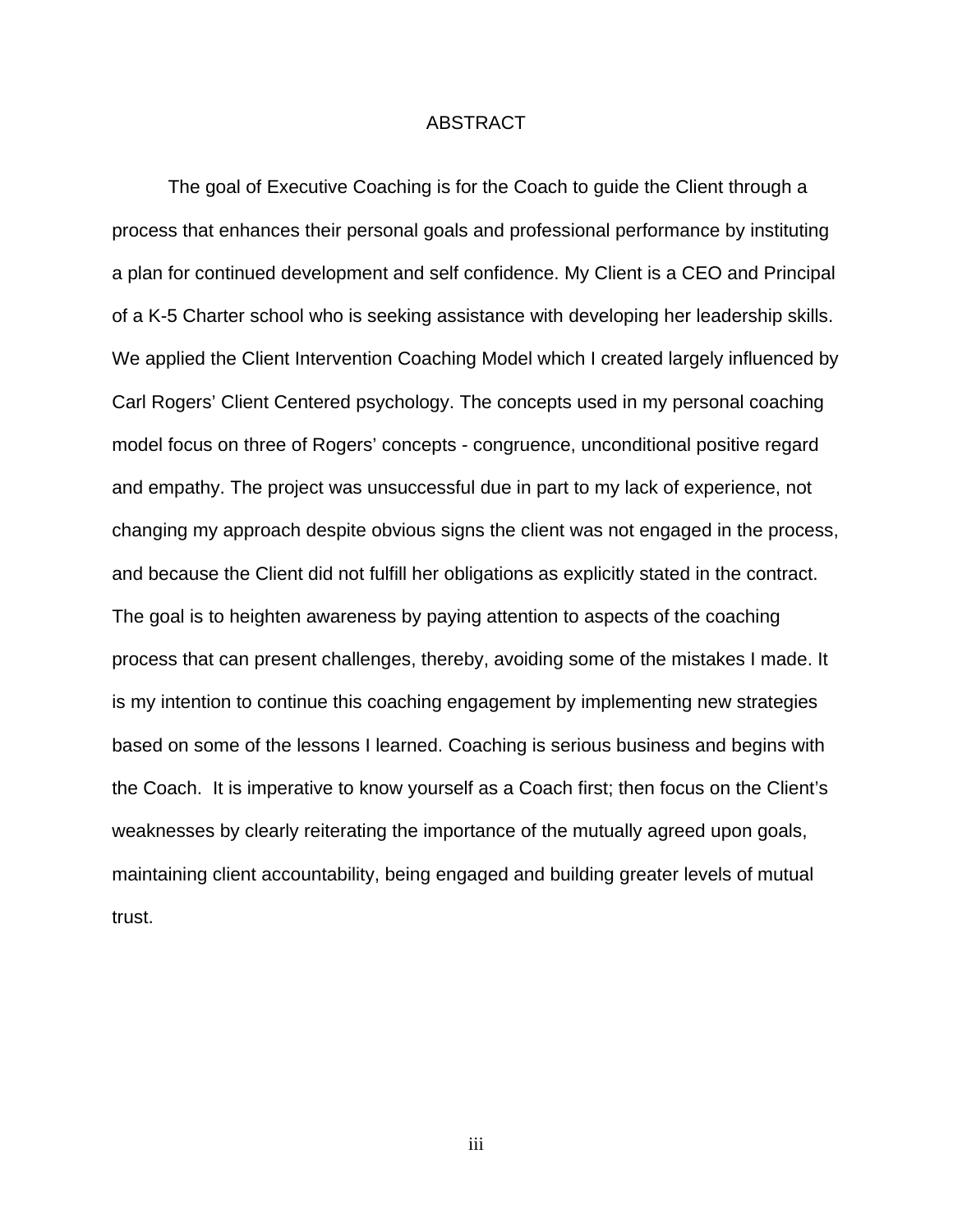#### ACKNOWLEDGEMENTS

First, I would like to give all glory and praise to God who continues to be the source of my strength, and the strength of my life, for without Him I could not have accomplish this endeavor.

To my parents, the late Elliott and Myra Abbott, words are not sufficient to express my gratitude for your love, guidance, support and most importantly for teaching me the way of the Lord. I will always love you and I know you are both looking down on me with smiles and thumbs up. I want to acknowledge my husband John, for believing in me, his continued support and encouragement through the years, I love you very much. To our children John and Breanna, thank you for allowing the sun to shine through your beings everyday, I love you both very much. To my nine siblings, thank you for every encouraging word, prayer and particularly to my oldest sister Diana for extending her arms and opening the doors of her home which created a path of new beginnings for me including this opportunity and so much more, thank you!

To my Church Family, Philadelphia Revival Temple – Bishop Robert T. Robinson and congregation, thank you for the many, many prayers, words of encouragement and continued spiritual support and guidance.

My sincere appreciation to Evan Roberts for his valuable feedback and time, thank you! A special thank you to my colleagues, names too numerous to list, for the various roles you've played in making this a great and memorial experience, for sharing your knowledge and insights during and outside of class.

To Dr. Starr and the entire Organizational Dynamics Program Office Staff, for everything, I say thank you! Last, but by no means the least, to the magnificent

iv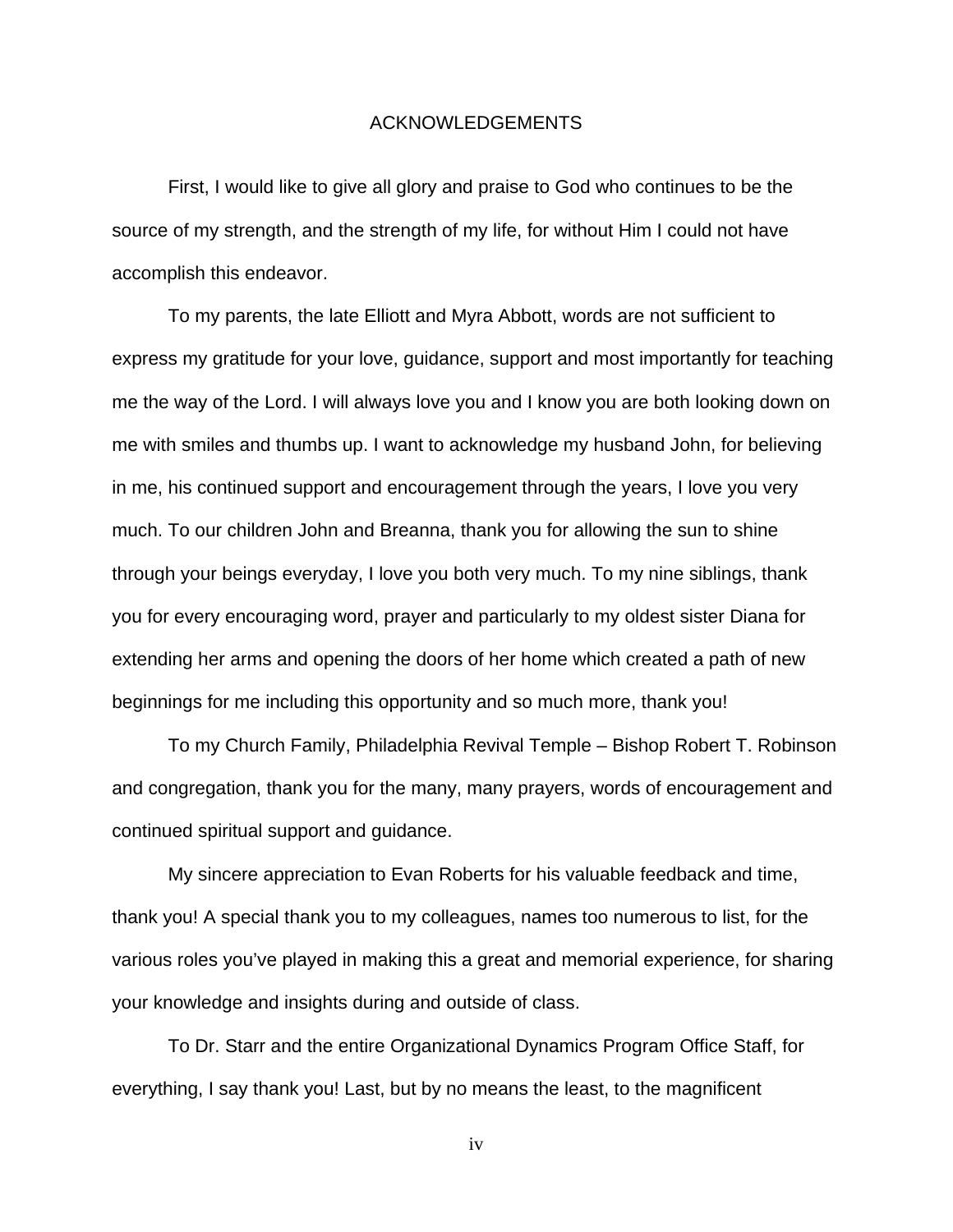professors from whom I had the pleasure of learning, thank you for sharing your knowledge both in and outside of the classroom. A special 'thank you' to my awesome capstone committee – my coaches, Professors Napier, Russo and Wilkinsky words are insufficient in expressing my sincere appreciation for all you have done to coach me through this process. Again, thank you!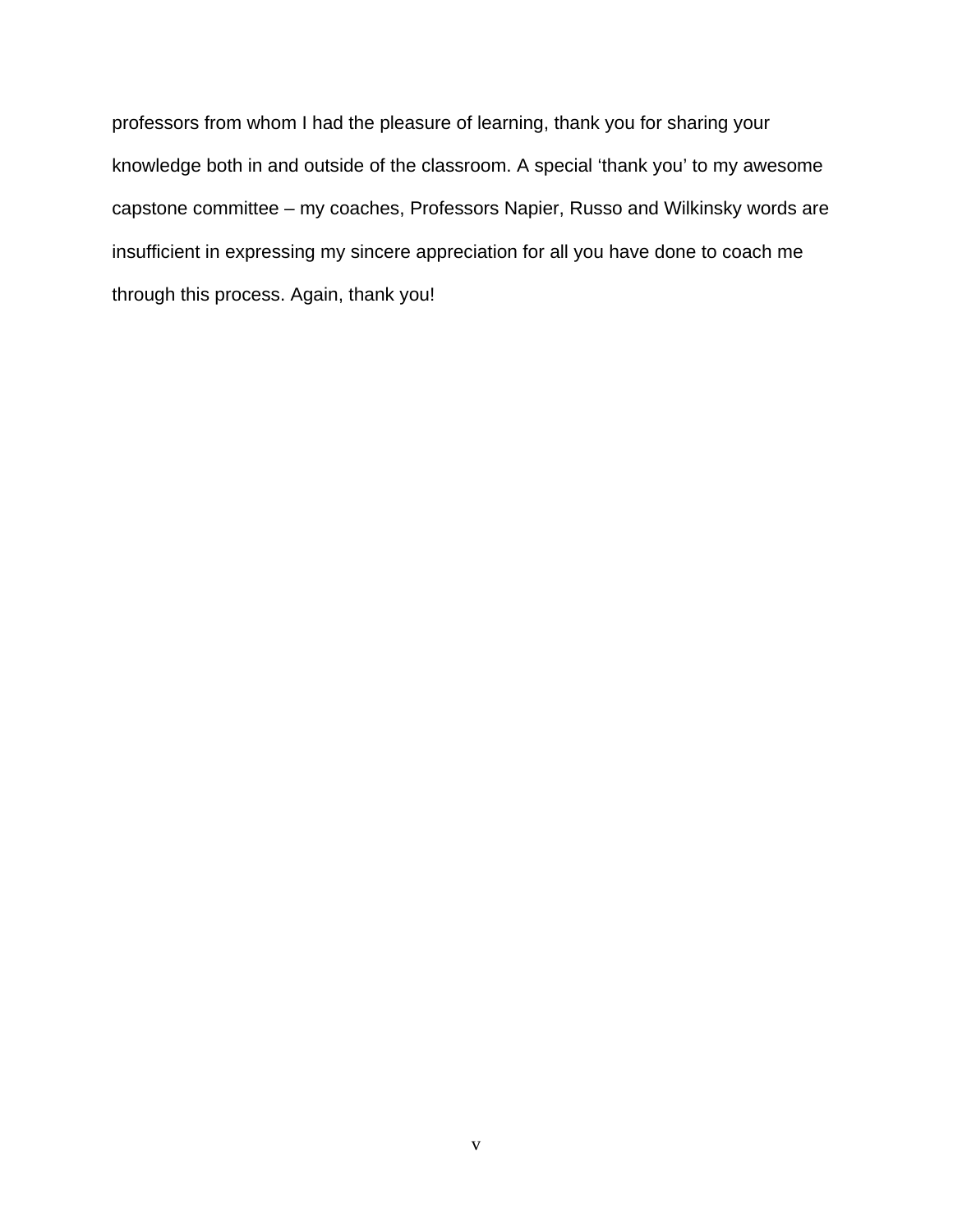## LIST OF FIGURES

| <b>FIGURE</b>                          | Page |
|----------------------------------------|------|
| The Client Intervention Coaching Model |      |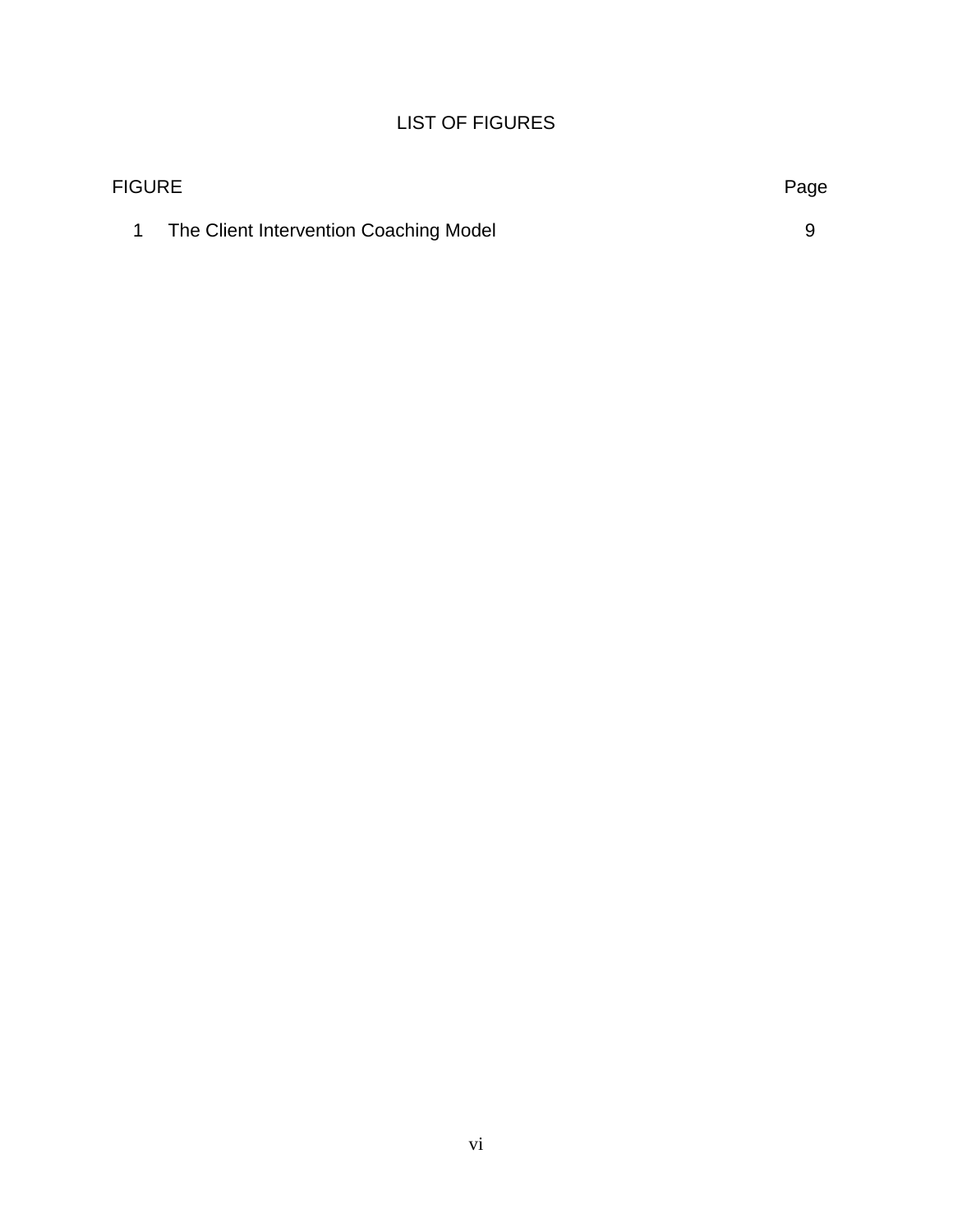# TABLE OF CONTENTS

|                                       |                                                                                                                                                                                      | Page |
|---------------------------------------|--------------------------------------------------------------------------------------------------------------------------------------------------------------------------------------|------|
|                                       | <b>ABSTRACT</b>                                                                                                                                                                      | Ϊij  |
|                                       | <b>ACKNOWLEDGEMENTS</b>                                                                                                                                                              | iv   |
|                                       | <b>LIST OF FIGURES</b>                                                                                                                                                               | Vİ   |
|                                       | <b>CHAPTER</b>                                                                                                                                                                       |      |
| $\mathbf 1$                           | Introduction<br>Background<br><b>Statement of Purpose</b>                                                                                                                            | 1    |
| $\overline{2}$                        | Overview of the Coaching Process<br><b>The Contract</b><br>Interviewing and Observation<br><b>Data Collection</b>                                                                    | 5    |
| 3                                     | <b>Gaps and Limitations</b><br><b>The Contract</b><br>Interviewing and Observation<br><b>Data Collection</b><br><b>Coaching Model</b><br><b>Coaching Lessons Learned</b>             | 11   |
| 4                                     | Summation of Personal Learning<br><b>Trust</b><br>Time<br><b>Belief</b>                                                                                                              | 22   |
| 5                                     | Conclusion<br><b>Next Steps</b>                                                                                                                                                      | 27   |
|                                       | <b>REFERENCES</b>                                                                                                                                                                    | 29   |
|                                       | <b>APPENDIX</b>                                                                                                                                                                      |      |
| A<br>B<br>$\mathsf{C}$<br>D<br>Е<br>F | <b>Coaching Agreement</b><br><b>Interview Questions</b><br>360° Feedback Survey<br>The Group Management Questionnaire<br>The Carousel Design Questions<br>The Parent/Guardian Survey |      |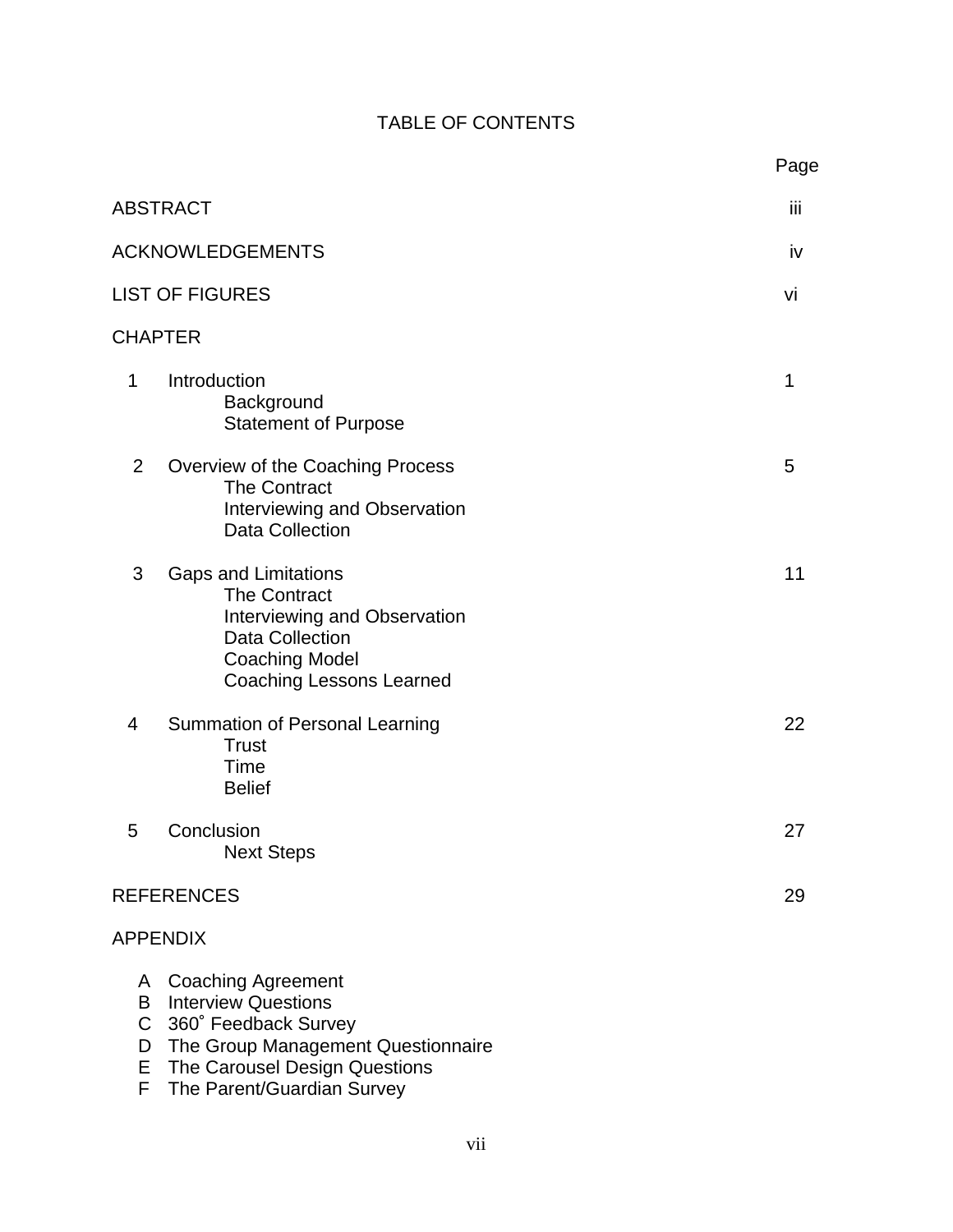#### CHAPTER 1

## **INTRODUCTION**

Executive Coaching has grown over the last decade, geared towards behavioral change that ultimately creates a better quality of life for both the supervisor and his or her staff. The International Coach Federation (ICF) defines coaching as

An ongoing professional relationship that helps people produce extraordinary results in their lives, career, businesses, or organizations. In the process clients deepen their learning, improve their performance, and enhance their quality of life (Whitworth, Kimsey-House & Sandahl., p. 290, 2007).

I think of coaching as a relationship where the Client has a desire to change, or aspires to do things differently, and the Coach supports the Client's effort to reach that goal.

#### **Background**

Coaching was not my initial choice of concentration in the Organizational Dynamics program. After my first experience with coaching, I quickly changed my mind, chose to follow this path. The concept of change was reinforced profoundly in personal ways, after I realized that while it is impossible to change someone's personality, it is possible to guide their efforts to change their behavior. My personal experience began after a discussion of the paper, "The Power of Full Engagement" by Schwartz and Loher (2003) during one of Professor Rodney Napier's class. I remember vividly Professor Napier giving us a list of approximately sixteen things that may be considered priorities in life. He then asked us to rank the top four that were most important to each of us in order of priority. On my list were spirituality, family, work and community. The two main ideas surrounding the discussion were 1) the changing world of work where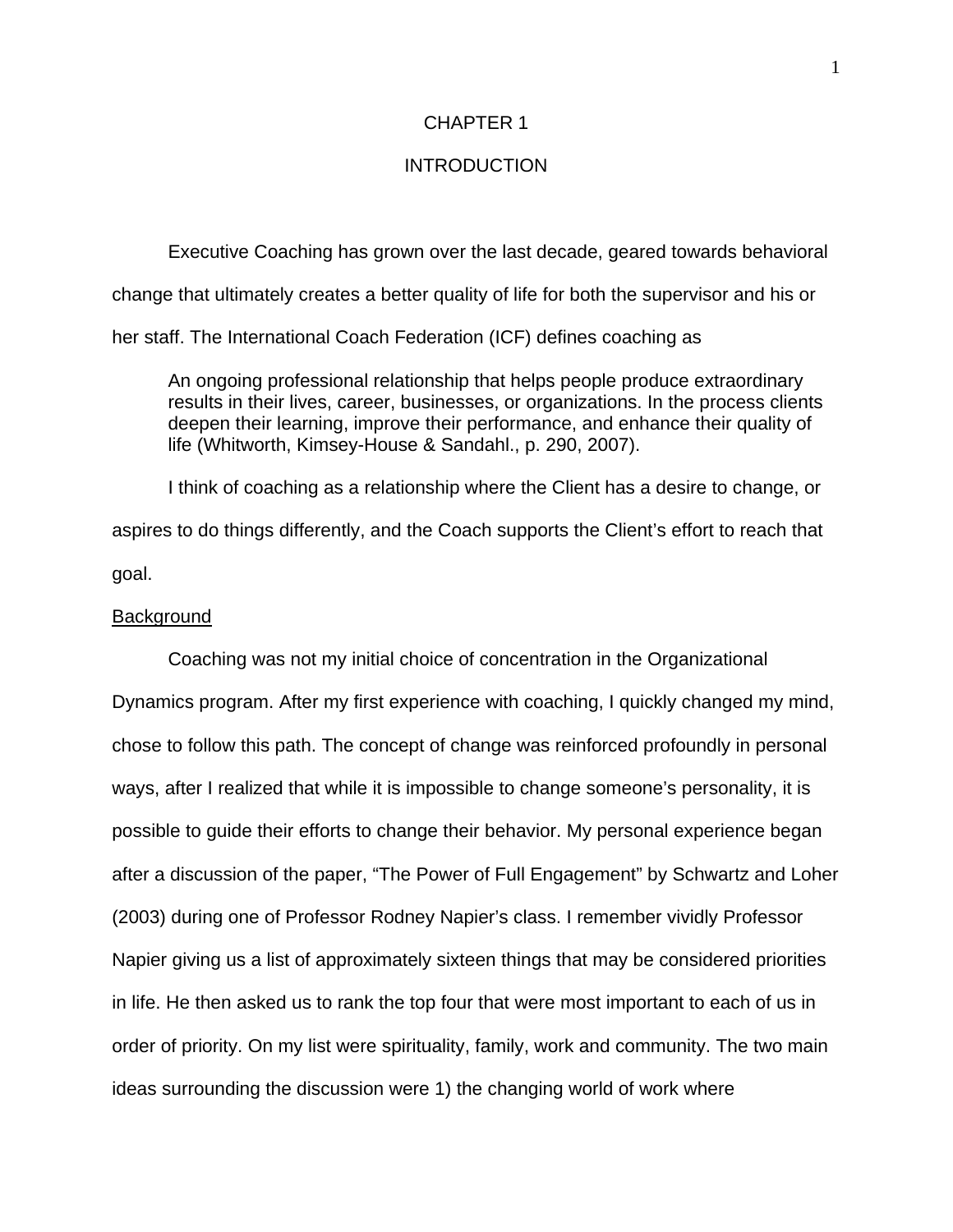technological revolution establishes no boundaries, allowing 24/7 access to human resources. This level of accessibility has resulted in higher rates of burn-out, job dissatisfaction and depression among employees and, 2) the importance of sustaining and balancing our energy and productivity by spending adequate time on the things that are most important to us.

I spent some time thinking about my priorities in life and how I allocate my time. I believe that we should spend most of our time on the things we love. This self reflection made me realize that I was not spending enough time on the things that matter most to me in my life. I was devoting the majority of my time to work, while in my mind, I was living a fantasy about the things that were more important to me. As a result, I made a commitment towards behavioral change by focusing my attention towards living a more balanced life. I made a personal decision to change my behavior around time management. Not only did it mean balancing time around family, spirituality, community and work, it also meant taking care of my health, so that I could have the energy needed to fulfill my obligations. I shared my excitement with my husband, who agreed with the idea, and, as a result, we started to schedule one-on-one time with each of our children, time for the gym and time for each other focused on strengthening our relationship. We were enjoying the benefits of bonding more intimately with each of our children, feeling less tired and enjoying spending more time together within about three months.

As human beings, we have the natural tendency to perceive and judge ourselves and others based on what we know and observe. Our perceptions can often be traced back to our family of origin and significant others. These behaviors are evidenced in the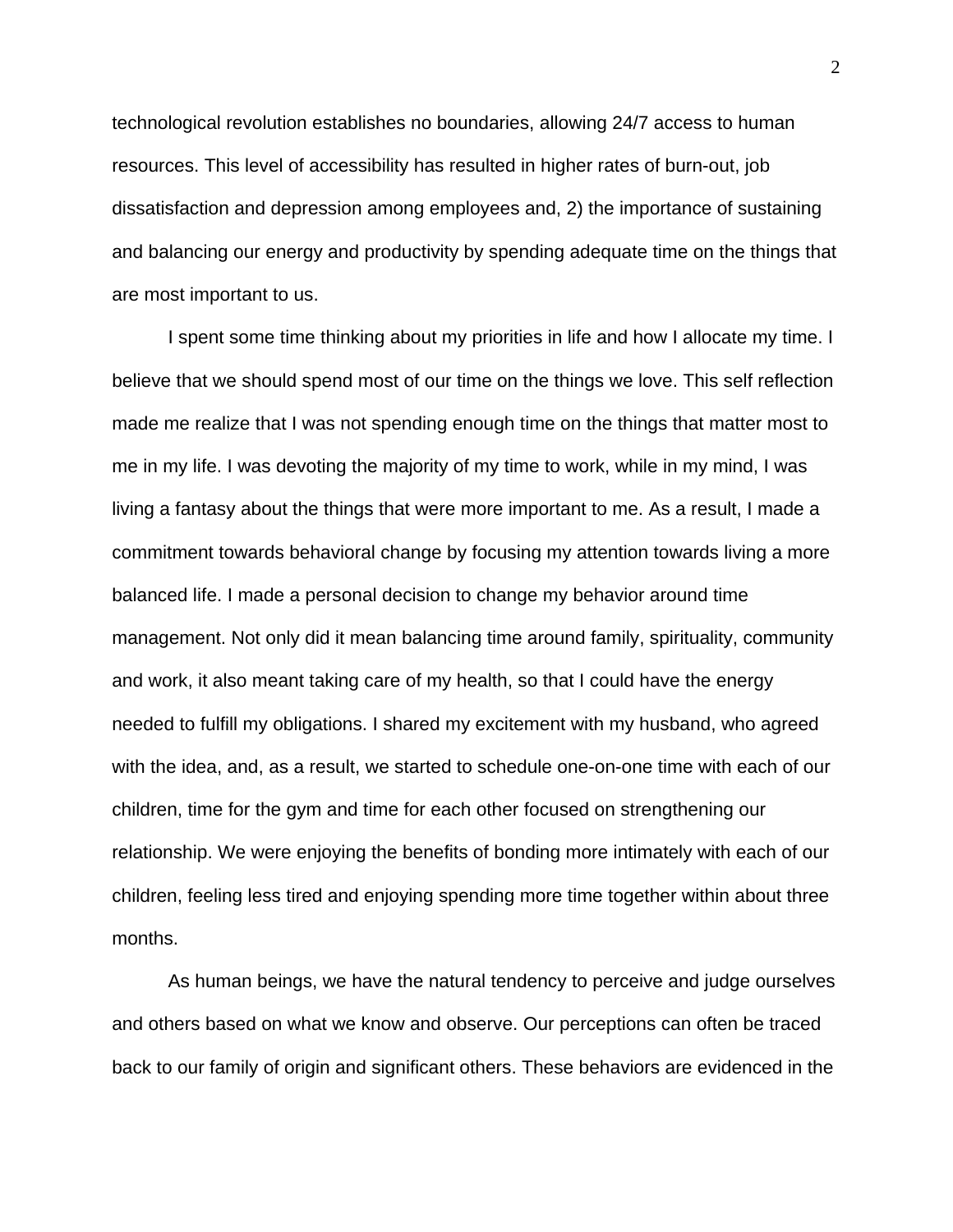way in which we deal with or avoid conflict, how we develop and maintain relationships, and even our individual spiritual belief system. Our ability to perceive others can be improved significantly as we become better observers and listeners. These skills can be increased through practice. At first, perceptions are just neutral. Then, because they are conditioned by our past experiences, they bias what we are seeing and can cause us to react in either helpful or unhelpful ways (Silsbee, 2004).

My various coaching experiences being both the coach and the client in this program, have stirred within me a deep sense of urgency to help others realize the benefits of living life to their fullest potential. With a great love for children, having two of my own, I want my coaching to benefit children. While I cannot coach children directly, I realized that they can gain the benefit indirectly from those who have a great influence in their lives – parents, educators, and other school leaders. As a result, I decided to engage in a coaching agreement with a school leader.

#### **Statement of Purpose**

This thesis is written with the intention of sharing the lessons I have learned during my experience of an unsuccessful coaching engagement with other coaches and aspiring coaches. The goal is to heighten awareness by paying attention to aspects of the coaching process that can present challenges, thereby, avoiding some of the mistakes I made. Moreover, the idea is to discover areas in which aspiring coaches such as myself, can identify and work through some of our own barriers. Being more assertive when communicating with the Client and addressing conflict in a timely manner are two areas upon which I strive to improve. As I continue working on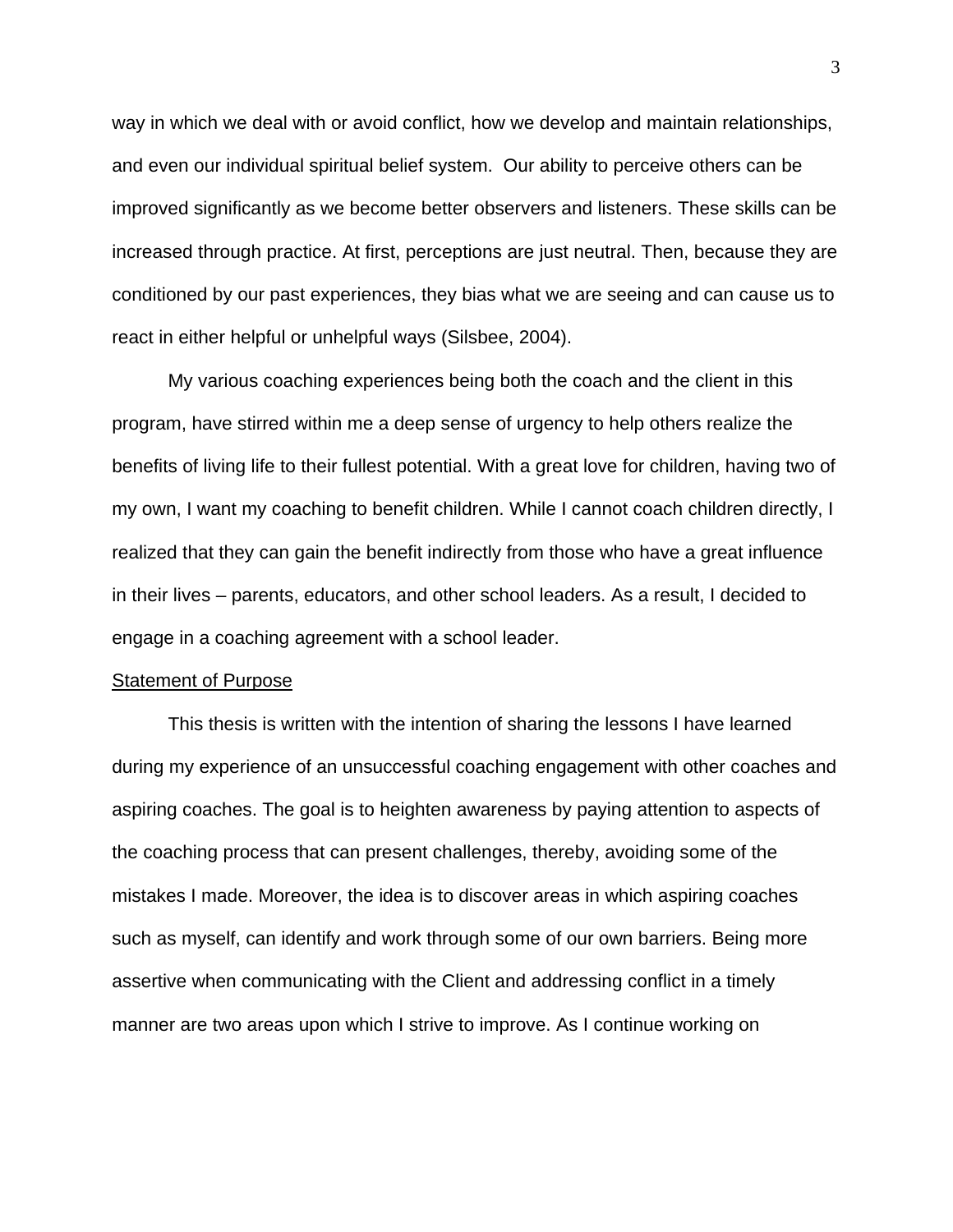changing some of my own behaviors, the outcome of future coaching engagements will be more effective and successful.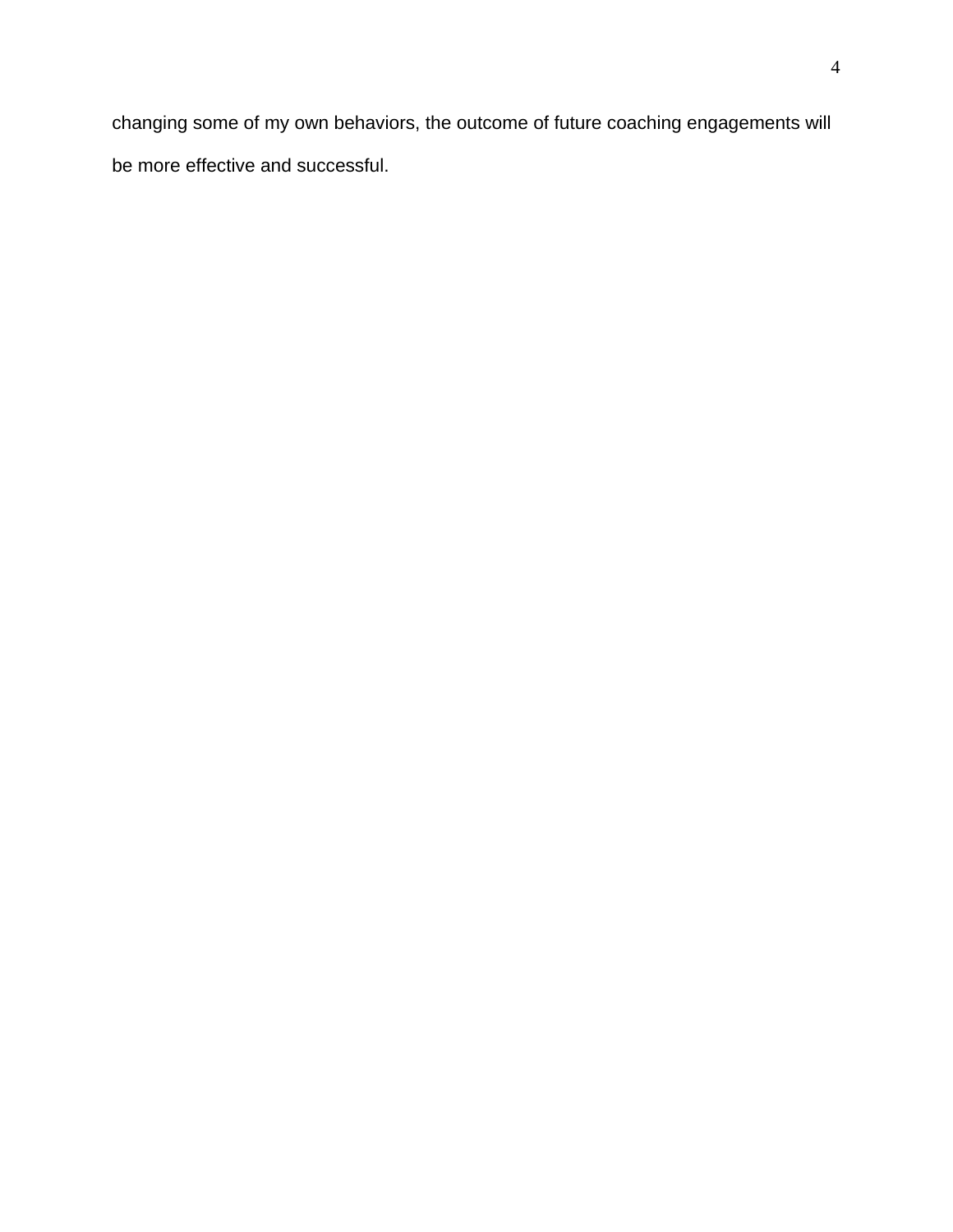#### CHAPTER 2

## OVERVIEW OF THE COACHING PROCESS

According to Whitworth, Kimsey-House, Kimsey-House, and Phillip (2007), "Coaching concentrates on where clients are now and what they are willing to do to get where they want to be in the future" (p. 290). I hold that a coaching engagement should be driven by evidence and data from multiple perspectives, based on mutual trust and respect. The entire process is commonly comprised of several one-on-one coaching and consulting sessions, the use of various instruments and thoughtfully designed exercises. The following is a brief description of each of the stages of my personal coaching process.

#### **Contracting**

Contracting is the initial part of the coaching engagement where the Coach and Client agree to terms of the coaching process by signing an agreement. See Appendix A. The contract outlines clear expectations agreed by both the Coach and Client. The expectations include a confidentiality clause, a time line and obligations for the Coach and Client. The contract becomes a good point of reference when perceived expectations are not met by either party.

#### Interviewing and Observations

Interviewing is a process used in coaching for data collection. Conducting interviews allows the Coach to access information, explore and clarify information about the Client. I believe for some people certain things are articulated better verbally and interviewing provides an opportunity for gathering those explicit expressions. The Client selects the individuals to be interviewed by the Coach and generally consist of a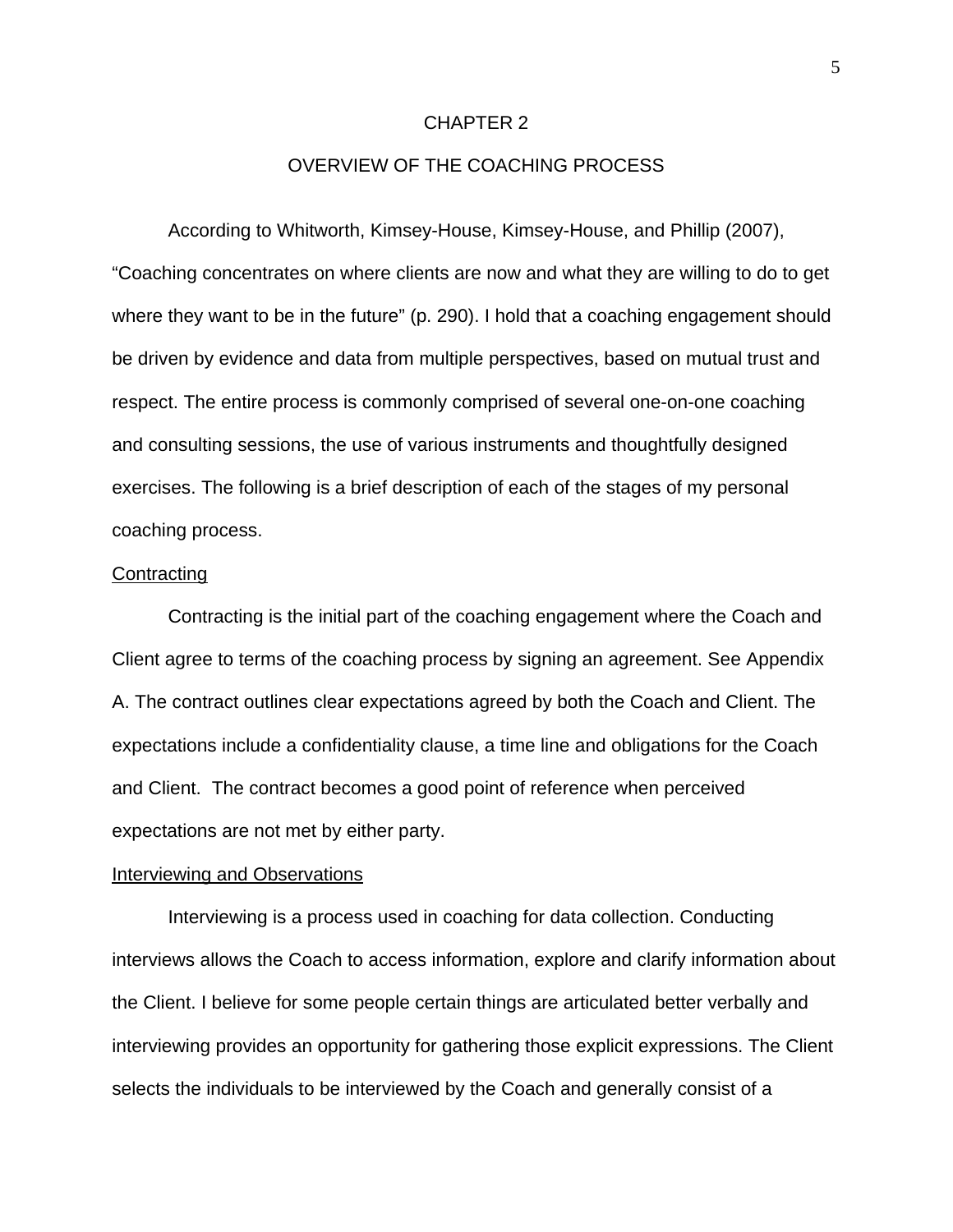spouse, past and present supervisors, employees, colleagues, parents and friends. The information gathered from the interviews is incorporated with data collected from other tools and instruments to identify patterns of behavior. See Appendix B for a list of questions used for the interviews.

Observation is a skill that provides data gathered through unspoken words, gestures and body language. Observation provides opportunities for the Coach to become more attuned to and aware of the surroundings which can provide valuable insight. Observation is a skill that is developed and takes effort to see with both the eyes and mind. Although it takes effort, if done well, it can be very valuable in providing effective information.

For example, in listening to your client, you might sense something that is unsaid. You might say to the client: "Something doesn't sound quite right here. Help me out if I'm getting this wrong, but it feels like you're holding back, something important." In this example, you are communicating an observation: the feeling that something doesn't sound quite right (Whitworth, et. al., pg 57, 2007). It also gives access to new insights and novel lines of inquiry.

#### Data Gathering

Aside from interviewing and observations, four other instruments were used to collect information during the data gathering process. These were a 360° Feedback Survey, a Group Management Questionnaire, a Carousel Design Exercise and a Parent Survey. Following is a description of each instrument mentioned above.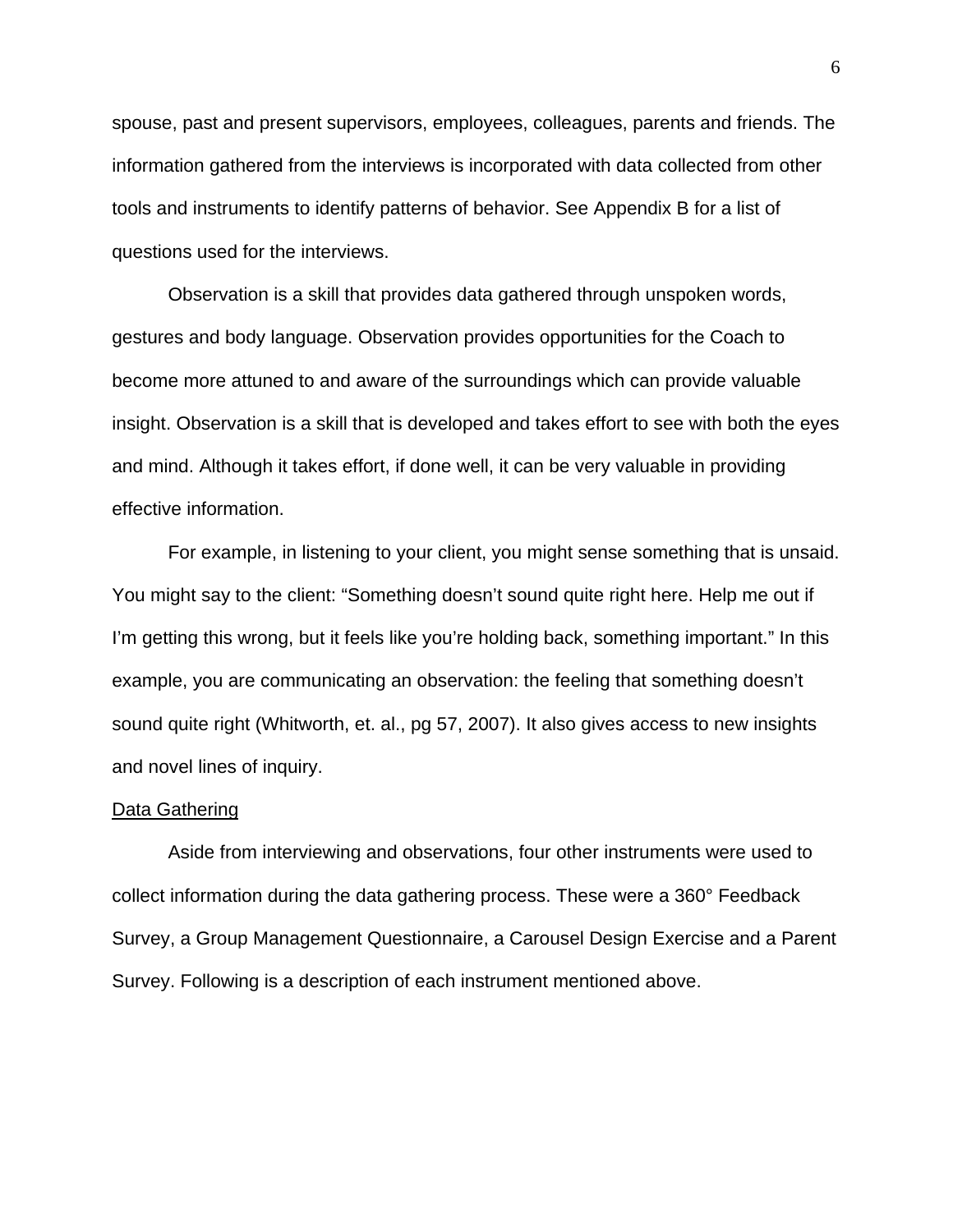#### 360° Feedback

The concept of 360° feedback was first used by the Athyn Group which was founded by Rodney Napier in 1975 as a formal part of leadership development, first on individuals and later with teams. The group members consisted of Rodney Napier, William Wilkinsky, Crosby Deaton and Peter Brill. The 360° survey is used to help leaders understand the impact they have on those they attempt to influence and to help them understand their effectiveness as leaders. Appendix C presents a packet of surveys consisting of a leadership effectiveness survey; an open-ended questionnaire on performance measures; the leadership wheel; a supervisory review and a questionnaire focused on personality traits.

#### Group Management Questionnaire

The Group Management Questionnaire is an easy-to-take instrument that requires each team member to respond to seventy-two (72) positive statements – all proven to be important to effective teams. The questionnaire covers eight (8) different categories, each one having a huge impact on team environment. Each category is comprises of nine related statements, interspersed throughout the instrument. The instrument creates an understandable profile of the team's effectiveness. The use of metrics to objectify the opinions of the group could help them to clarify critical issues that are dragging down the team. The instrument also provides a means to compare how any individual member sees the team in relation to the perceptions of other team members of the team (Napier & McDaniel, 2006).

Appendix D shows a copy of the Group Management Questionnaire.

#### Carousel Design Exercise

The Carousel Design Exercise was created by Sanaghan and Napier (2002) and

is used to gather information from a number of people in an interesting and efficient

manner. This meeting design was used to solicit and gather information about the

school's climate and the concerns of the stakeholders. It is also used to identify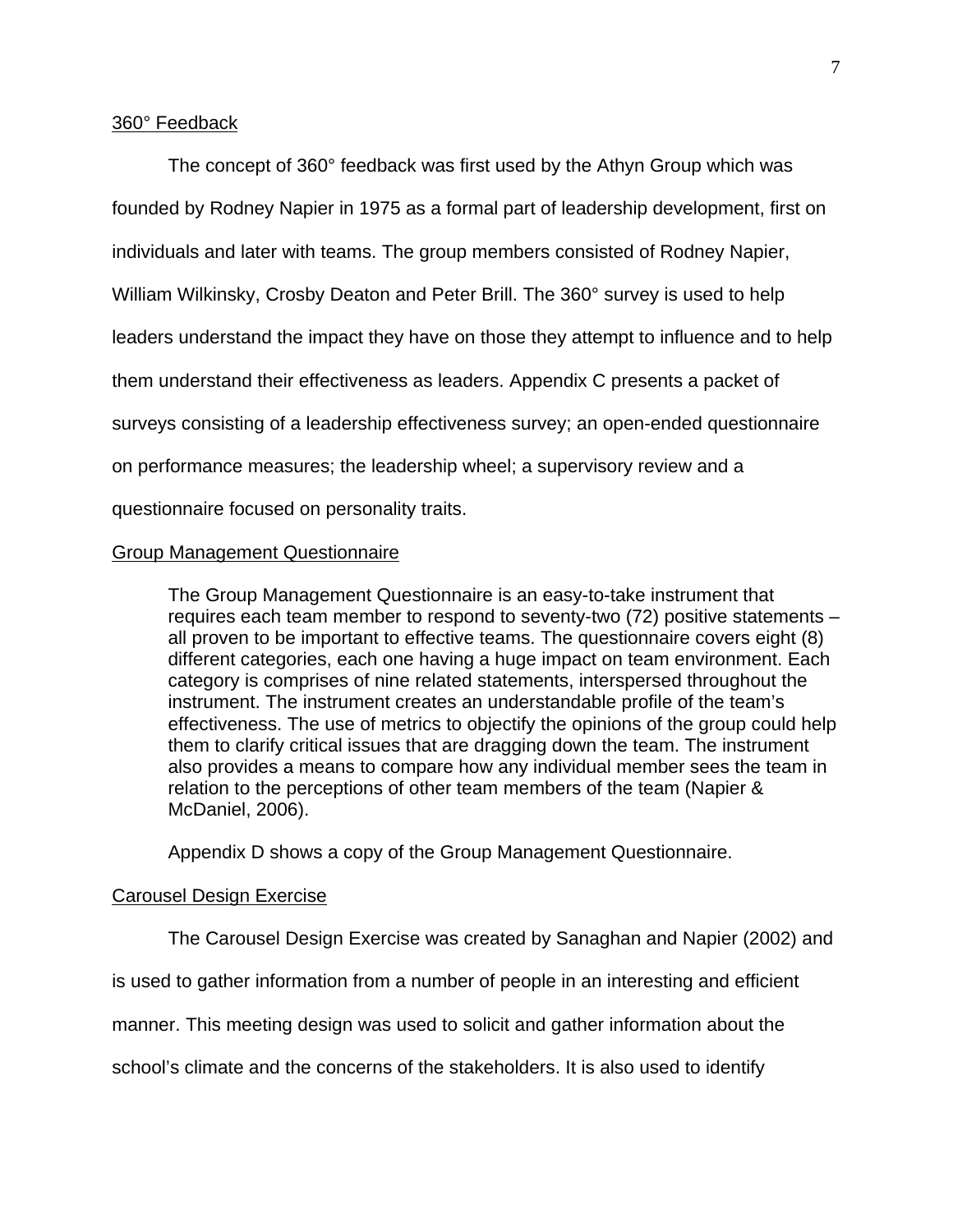strengths, weaknesses, opportunities and threats also known as a SWOT analysis credited to Albert Humphrey, to get information about organizational problems. It can be used at the beginning or during a change process to diagnose or identify progress. A list of the questions used in this carousel design is attached as Appendix E.

#### Parents Survey

A copy of this survey is attached as Appendix F. I created this survey to gather feedback from the parents associated with the Client's institution in response to the Clients request for increase parent involvement at the school. The feedback gathered will give an evaluation of the school's performance from the parents' perspective and identify ways of increasing parent participation.

#### Coaching Model

A coaching model is a theoretical framework that helps explain or account for certain actions in relation to coaching. It is a description of the process and establishes the nature and connection of each part. I created the Client Intervention Coaching Model (see Figure 1) for use in this coaching engagement and as the name implies it was designed to get the Client involved in every aspect of the coaching engagement.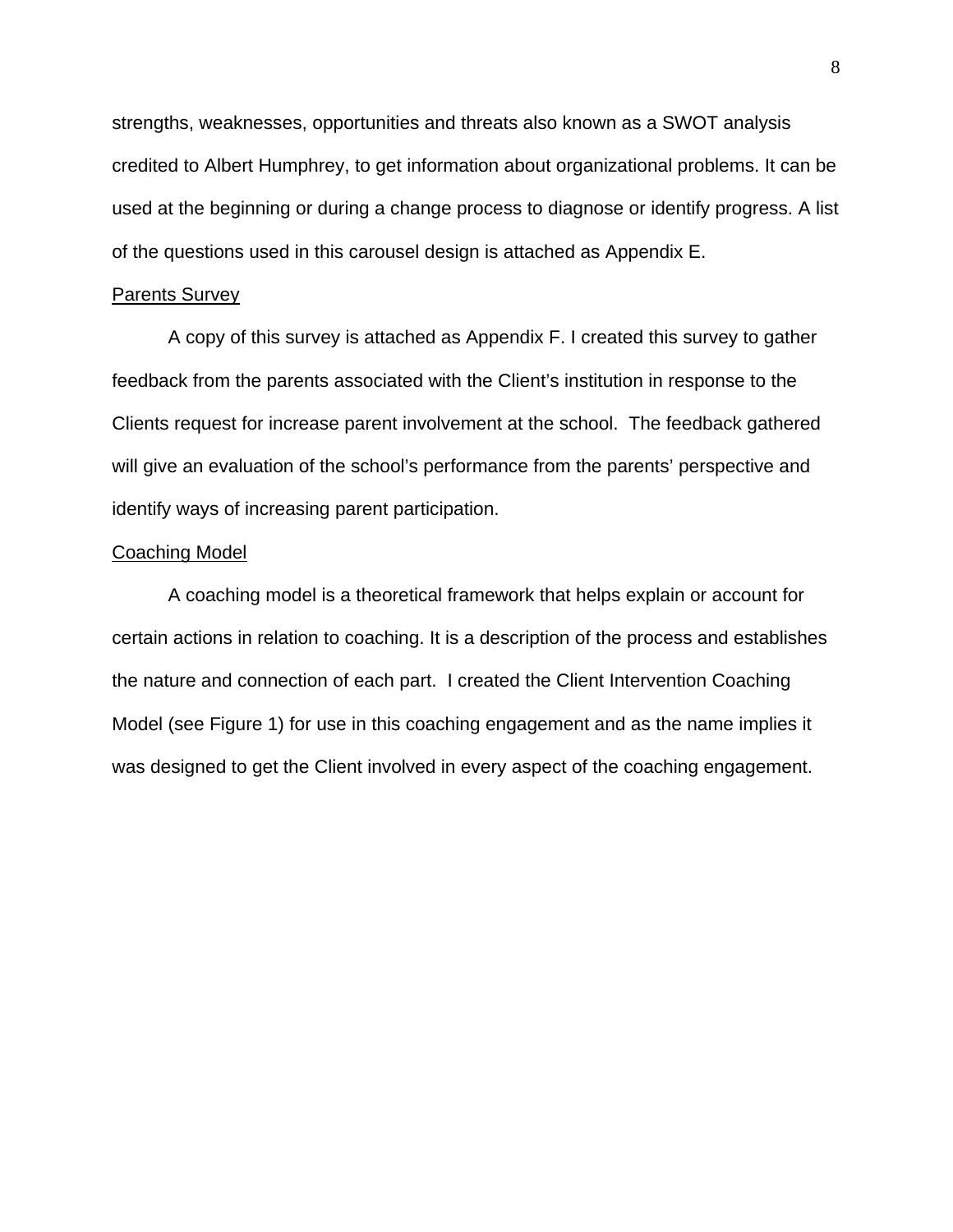



The Client Intervention Coaching Model was created as a basis for the Client-Centered psychology approach founded by Carl Rogers (Rogers, 1942). His work includes the "empirical testing of the core conditions associated with personal change in high functioning individuals" (Peltier, 2001, p. 66). Rogers initially believed that three interrelated therapist characteristics were essential to creating a climate that supported and promoted this client-centered competence and growth: genuineness or congruence,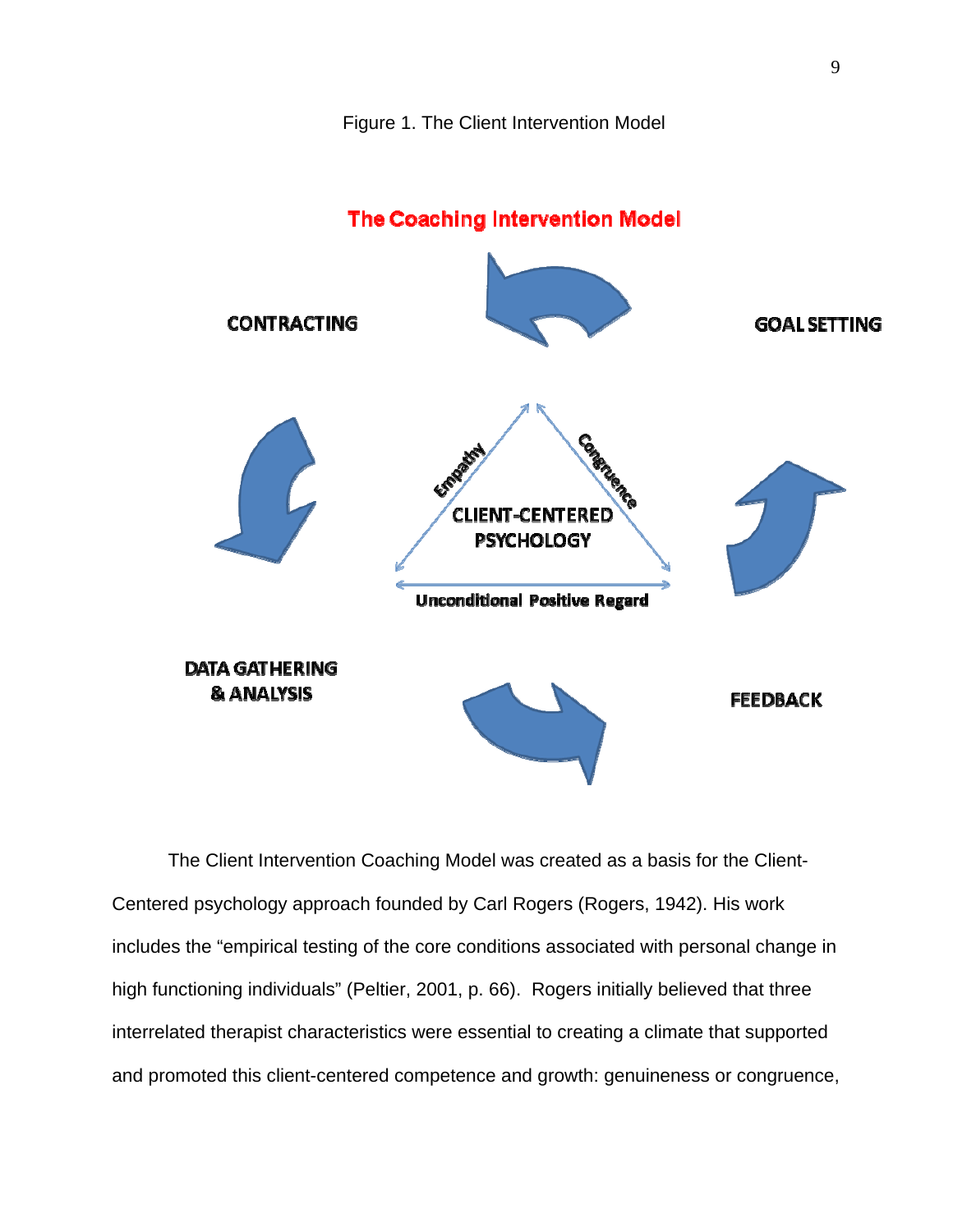unconditional positive regard, and empathetic understanding (Kirchenbaum & Henderson, 1989).

Rogers challenged the basic assumptions of the mechanistic approach to psychology that credited the therapist for knowing what is best for the Client by looking at a more humanistic approach focused on positive growth that pushes toward actualization (Peltier, 2001). I believe that Rogers' Client-Centered approach is comparable to Abraham Maslow's theoretical hierarchy of needs that focuses on an individual's physiological needs for physiological integrity, safety and security, love and belonging, self-esteem and self-actualization, ranked from most basic to most advance, and each subsequent level only accessible if the current need levels is secure (Bernstein & Nash, 2002). Rogers and Maslow focused on the individual's potential to strive for higher levels of capabilities and awareness.

Each stage of the coaching process mentioned, when successfully implemented and carefully analyzed should yield patterns of behavior from which the Client can identify strength and areas needing improvement. The behavior patterns observed and recorded present the foundation upon which goals are set. My design in this particular coaching engagement was not successfully implemented and as a result the data analysis was skewed and not conducive to establishing patterns of behavior. Chapter 3 will outline some of the gaps and challenges leading to the unfavorable outcome of this coaching engagement.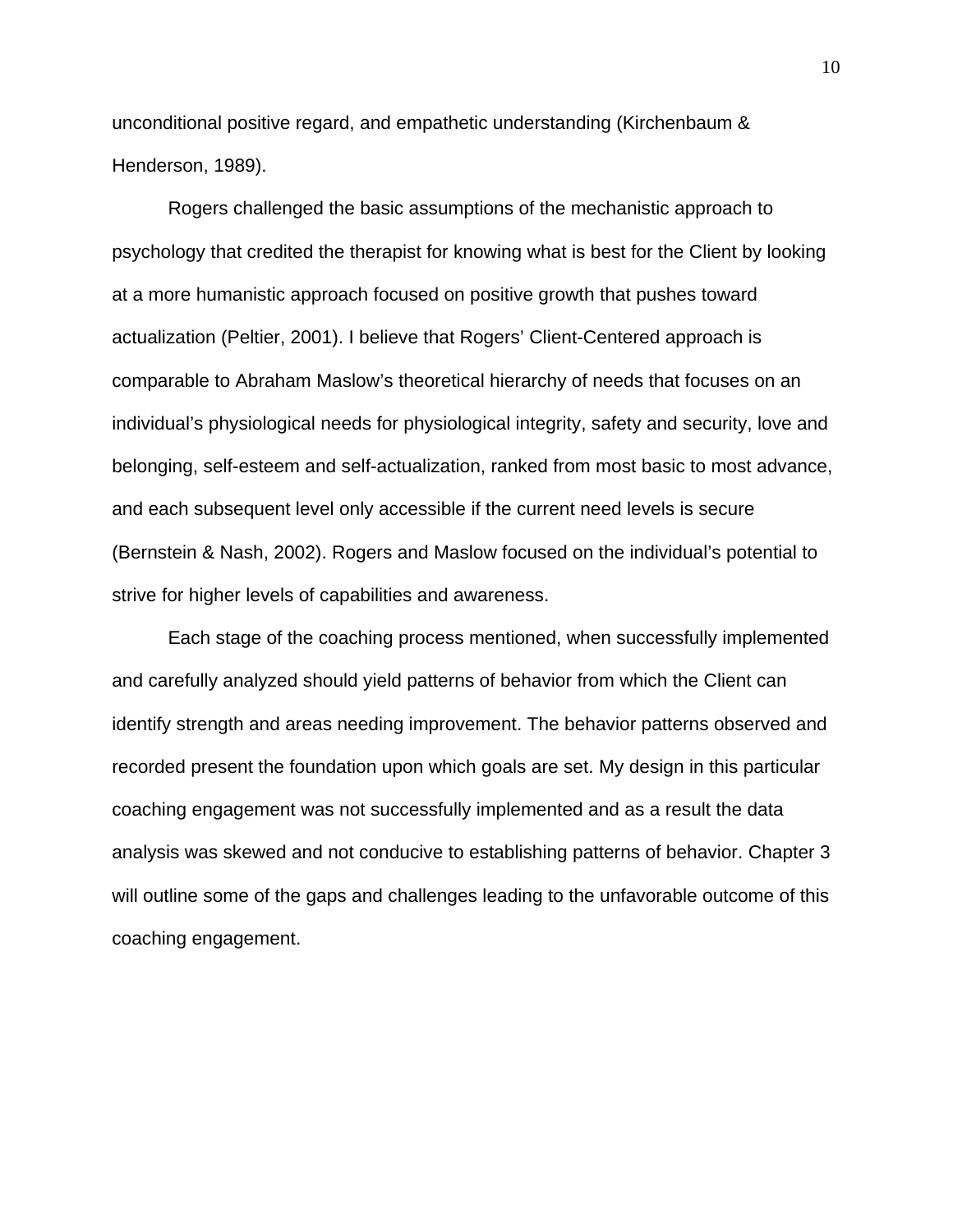#### CHAPTER 3

## GAPS AND LIMITATIONS

As I think back on the different stages of the engagement, there were very obvious signs that indicate that there were issues. I can specifically identify mistakes that I made as the coach and my recommendations for doing things differently in the future. The areas I will look at include the contract, design and the data collection process.

#### Contracting

In the search for a Client for my thesis project I was introduced to the Client through a colleague of my son's school principal. It seemed to be the perfect situation as the Client was looking for a Coach and I was in need of a Client. During our first meeting, the Client explained her situation. She was new to her role of CEO and Principal of a K-5 Charter school and she was seeking assistance with developing her leadership skills. She acknowledged that she needed help and guidance to accomplish her goals. She seemed excited and willing to proceed given the possibility of developing and enhancing her leadership skills in her new role as CEO and Principal. As a result, I stated my intentions to her for my thesis project and explained that I will be working with my Professor who has expertise in executive coaching. Our needs appeared to be compatible and we agreed to work together and a contract was signed.

We were both very excited about the many possibilities, and, by our second meeting, we were engaging in meaningful dialogue. The Client seemed self-aware of her needs and identified a couple of areas in which she sought to improve in the shortterm, specifically, her communication skills and ability to increase parent involvement at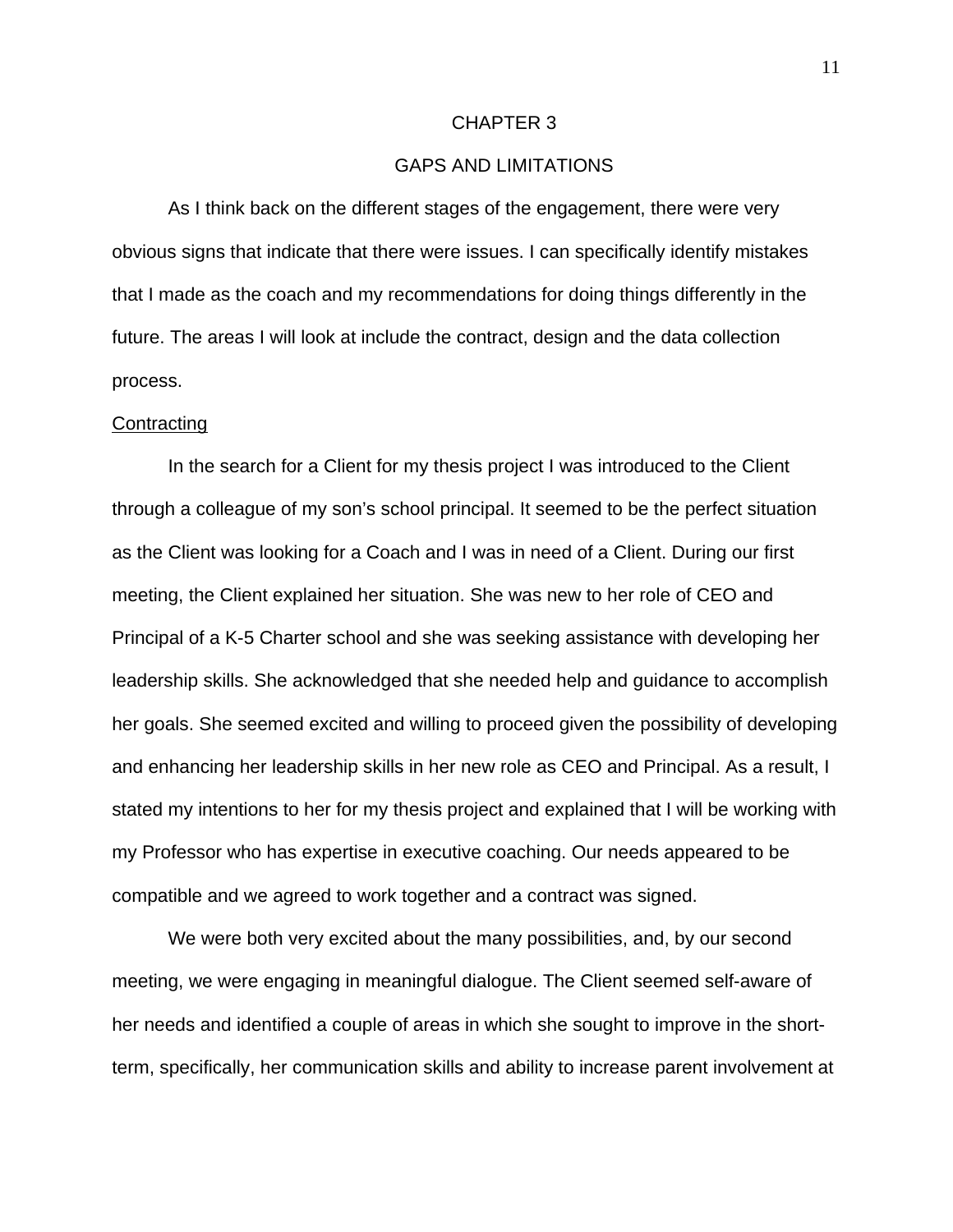the school. I was optimistic and apparently way over my head about actually doing a project for my thesis, but having the opportunity to help someone and to gain more experience in coaching meant a lot to me. This also seemed like a great opportunity to engage in action research which could be immediately useful.

The contract is one of the most critical parts of the coaching engagement and should be considered binding and taken seriously by both parties. I reviewed the contract in detail with the Client but made the mistake of emailing the official contract to her for signature. I did not realize the impact this could have on the validity of the contract and I think it reduced the credibility of the contract. I believe I missed the opportunity to reiterate the importance of the contract, to provide clarity of the terms and to explain the overall significance of the contract in relation to the coaching experience by emailing the contract instead of having another face-to-face session. Moving forward, I will not take for granted the Client's understanding of and obligation to the terms of the contract. In the future, I will always ensure that all of the aforementioned aspects of the contract are clearly understood by the client and that the contract is signed during a coaching session. I would also hold the Client accountable, be direct and create a new and better structure.

#### Interviewing and Observation

Interviews are usually conducted with a spouse, past and present supervisors, employees, colleagues, parents and friends. A total of 12 interviews were conducted as part of the data gathering process. The Client's spouse, the school's Chair of the Board of Trustees, a former co-worker, two Assistant Principals, two staff members, three Para-educators and two teachers were interviewed during the coaching process.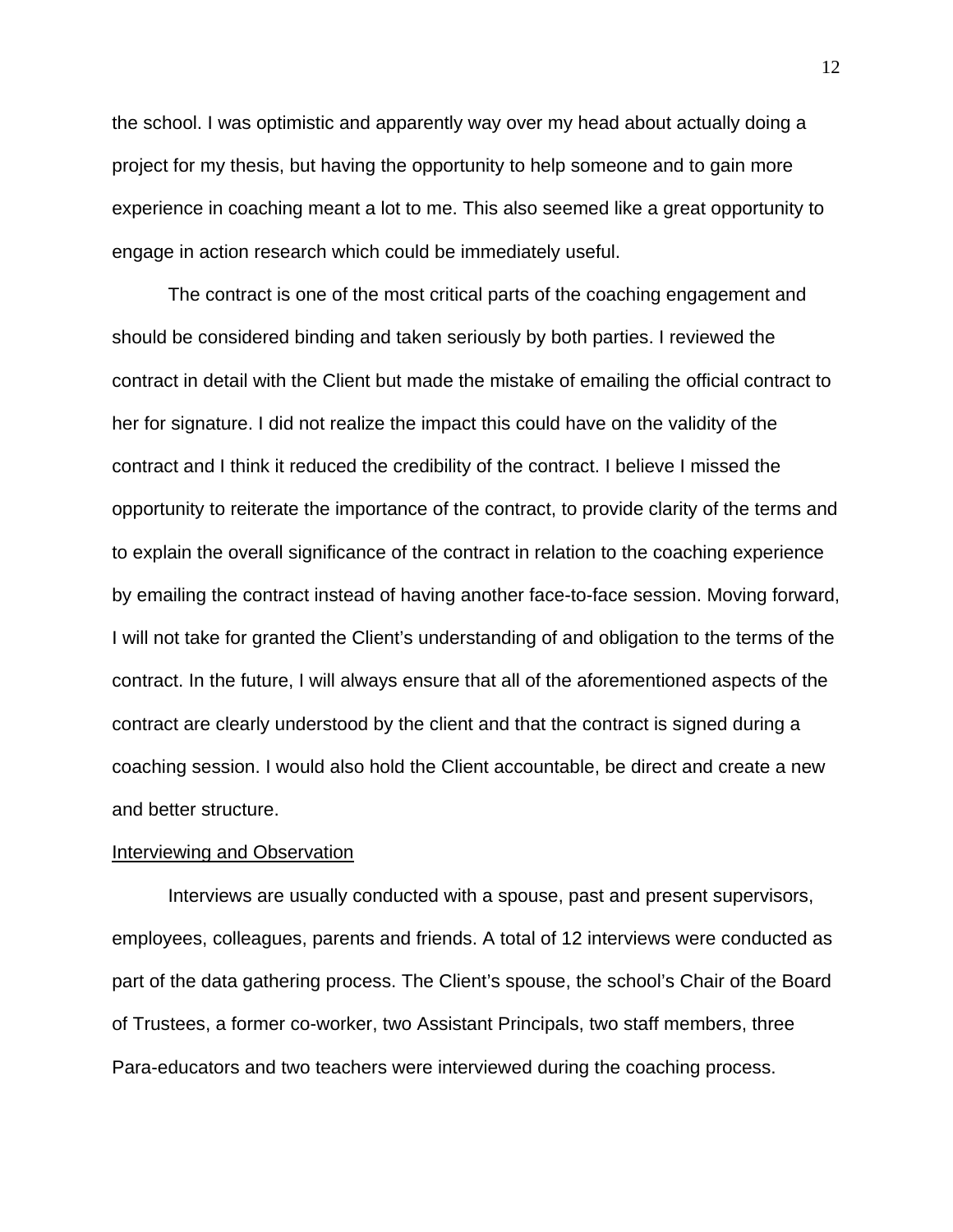The opening questions were used during each interview to build the rapport necessary during the unstructured component of the interview. I stated why I was conducting the interview and explained how the feedback I receive will be incorporated with other data. I also stated how the process will benefit the school community as a whole. My strategy in using the introduction was my way of establishing trust with each person I interviewed. There appeared to be a high level of personal interest for the interviewees as they were all open, willing and enthusiastic about sharing information. I believe this is true because they each had a vested interest in how the outcome would impact both them as individuals and the school as a whole. This made the interviewing phase of the engagement very easy and enjoyable.

I tried to make myself available for meetings to visit with the Client and observe her interactions with her staff members. I scheduled times specifically for group observation during various meetings including board and staff meetings where the Client serves in different capacities. I made plans during the initial stage of the coaching engagement to attend several pre-scheduled school meetings as an observer. Unfortunately, most of these meetings were cancelled by the school; and, thus, many of these meetings never came to fruition.

Observations tend to go hand-in-hand with interviewing. There is just something about a face-to-face conversation that offers more information and clarity than other forms of communications. Due to the unpredictable duration of this project, I think conducting a second round of interviews would have provided additional valuable information. To this end, I will consider scheduling unannounced visits to conduct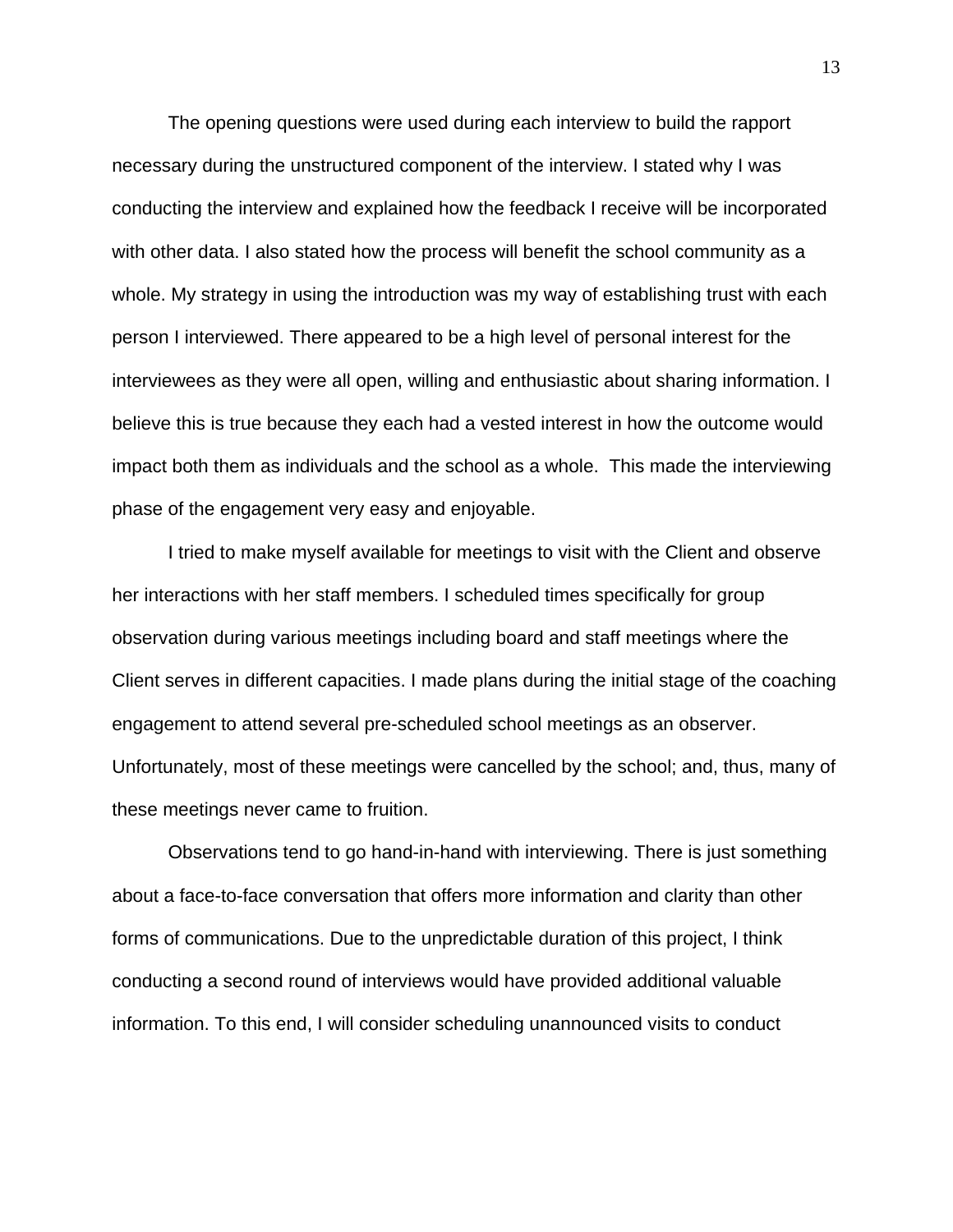observations and second-round interviews in future engagements that go on for an extended period of time for whatever reason.

#### Data Gathering

Data Gathering process was the most challenging stage of the coaching engagement. After two attempts, the Parent Survey was not distributed to the parents as requested. On both occasions the Client agreed to distribute the Parent Surveys during scheduled Parent/Teacher conferences. However, on both occasions, the Client did not do what she said she would do. The first excuse I got from the Client was that she forgot. I reminded her of her goal to increase parent involvement in the school and explained that the results of the survey would provide valuable information that can help her achieve this goal. I even resent the survey to her to ensure that she had a copy of it. She acknowledged that she understood the value and said that she will give the survey to the Teachers to ensure that they were distribute to the Parents during the next schedule Parent/Teacher conference. I took the Client at her word yet again, but the outcome was no different. I felt that the Client was not serious about the process and was just using this engagement as a way of pretending that she is seeking improvement for herself. I should have held the client accountable at this very moment by reinforcing the terms of the contract but I did not. By this time it was too late because there were no other Parent /Teacher conference schedule for the school year.

My initial goal was to attend one of the parent/teacher meeting to distribute the surveys myself. However, the dates for this meeting constantly changed and the meeting was eventually cancelled. If I had to do it all over again, I would be more persistent, more direct with the Client by asking questions that will help me to clearly

14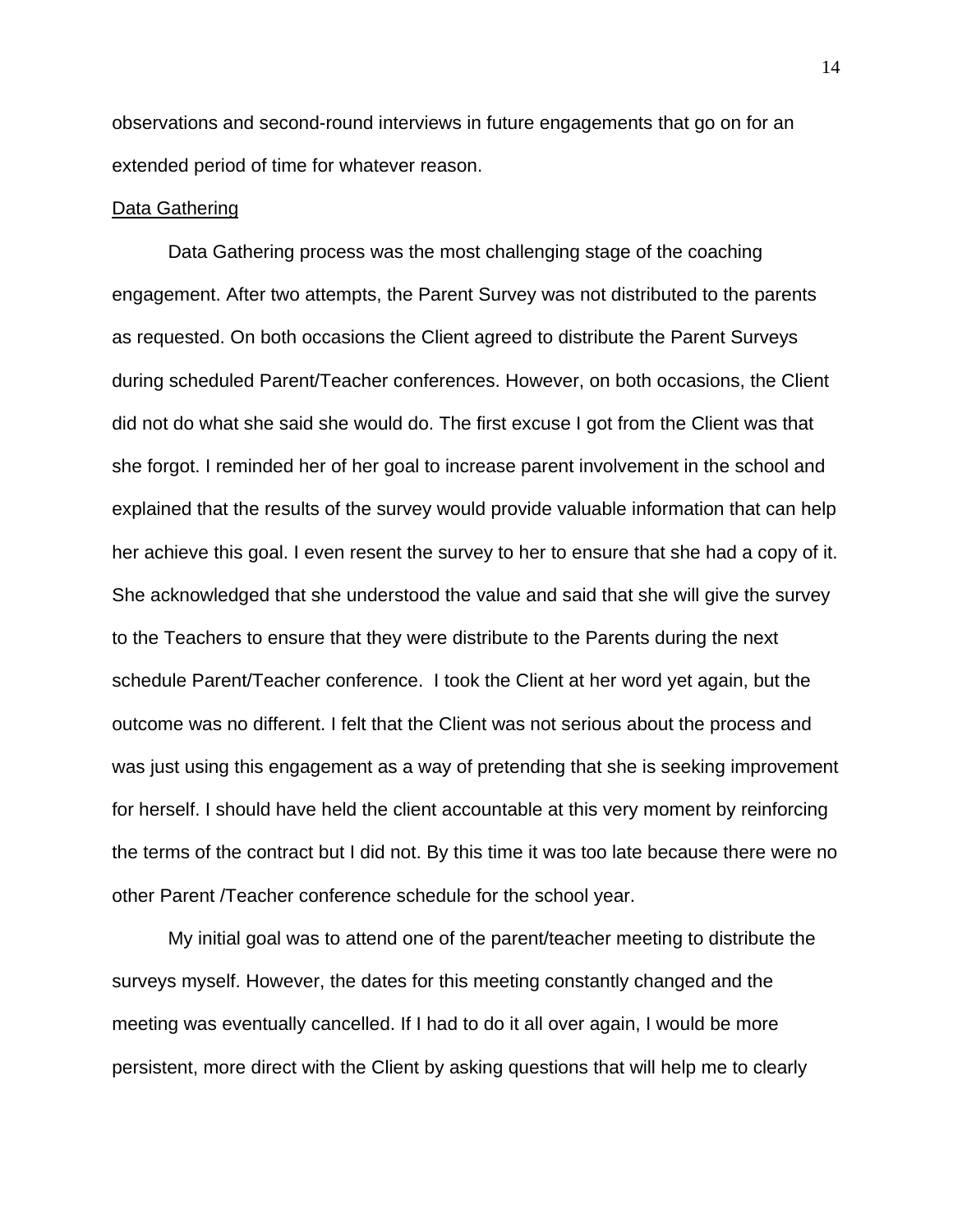discern what is going on. Also, in line with my responsibilities of helping the Client, I will consider being present to distribute the surveys myself.

The 360° survey collection was the phase of the data collection process which was most severely affected by the lack of sufficient data. Surveys were distributed only to staff members and not to other categories of stakeholders as suggested. It took three attempts to get the Client to distribute the surveys and convince the staff to complete the questionnaires. And, even after three attempts, there were sheets of missing information. On the first attempt, the Client attached letters to the surveys and distributed them to the staff mailboxes, even though I specifically asked the Client to distribute the survey individually during a face-to-face conversation. From this attempt seven completed surveys were received. I was very surprised at the number of responses because I conducted the Group Management Questionnaire and there were thirty-two respondents. I immediately contacted the Client and expressed my concern about the low response rate and explained that I could not proceed unless I receive at least 25 to30 completed surveys. This was the recommended number of surveys by the Athyn Group, a private consulting group, which posits what a workable sample size should be.

 I asked the Client to redistribute the surveys using the face-to-face method with each respondent. After about a month with no response, I scheduled a face-to-face coaching session with the Client outlining the importance and benefits that the feedback from the surveys will provide in helping her identify areas of improvement as a leader. Within a few days, she was able to approach the stakeholders individually and consequently yielded 20 completed surveys or so I thought. Unfortunately, when I

15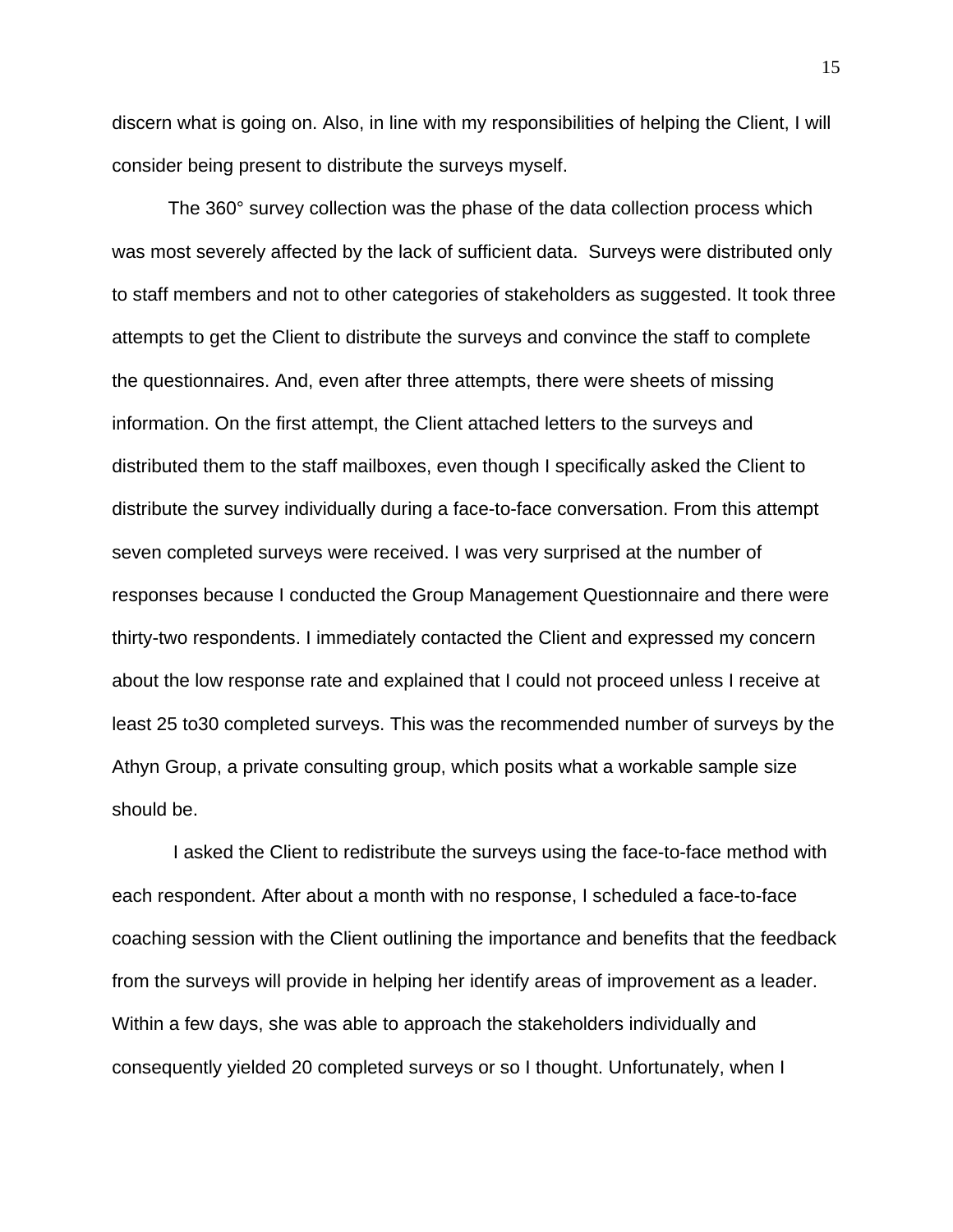began to review the 360° surveys, two sheets of information were missing from the packet representing items # 8-14 of part I, Leadership Effectiveness and items # 8-12 of part V, the Additional Questions. With already limited data and choices, I asked the Client to redistribute the missing pages which I emailed again to her. Because the survey are completed anonymously I feared that I would not receive the same number of responses and my fear became a reality as only 14 of the 20 missing sheets were received with the missing items in part I and the missed items in part V were not completed. In addition, Part II of the 360° survey – *The Leadership Wheel*, was not completed by any of the respondents except the Client. The Leadership Wheel is a rather difficult personality type instrument to complete, however based on my previous experiences with this instrument; I believe it provides valuable information. I sat with my Client and explained the instrument with the expectation that she would be able to explain the concept, its importance and value in the coaching process to her stakeholders. When I inquired why this section was left blank by the respondents, she told me that she instructed the respondents to disregard it because it was too difficult and time consuming. I made a big mistake by not addressing this in the moment due in part to my own frustrations given the time constraints of getting my thesis completed and my conflict adverse personality. This appeared to me that the Client was not engaged in the process, lazy or perhaps she did not care or believe in the instrument and the data it could provide in helping her improve her leadership skills. This begs the question: how badly does she want change, what is the value of change to her and if any, how much time is she wiling to commit to change?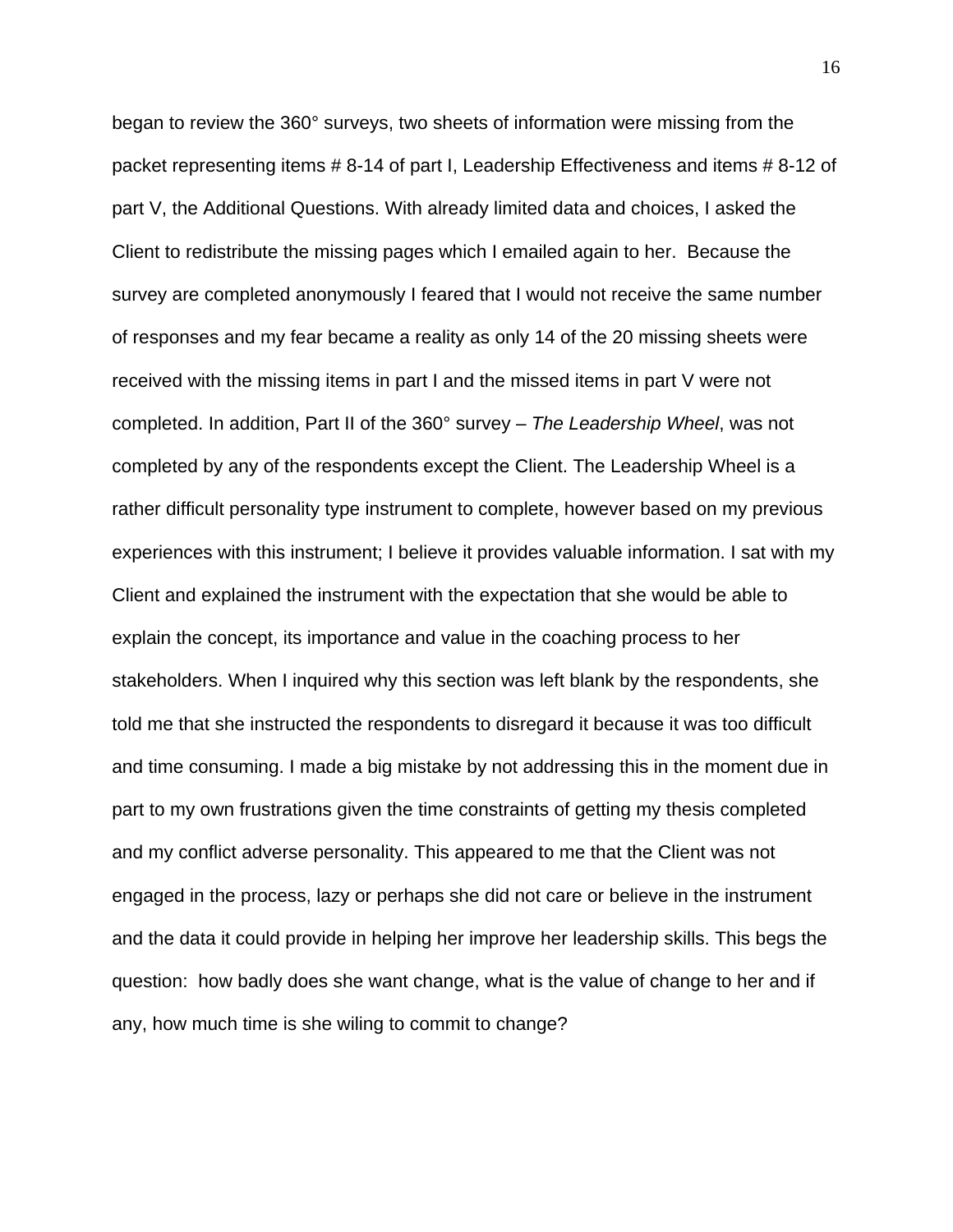It took a period of six months to collect the 360° surveys that were incomplete. This extended time period was not anticipated and was not within the scope of the engagement. Given these extraneous situations, and with so much missing data, it was inevitable that the data would be skewed at best, if totally useless. As a result, trends or patterns of behavior were indiscernible and inconclusive. Some of the Client's patterns of behavior were symptomatic of her leadership style and tendencies and is consistent with feedback received from the limited collected data. For example, seventy-eight percent (twenty-five) of the respondents who completed the Group Management Questionnaire agreed that the lines of communication are unclear within the group. Only one person in the group believes that the lines of communication are open and that feedback is continually solicited and used. Communication was another area in which the Client said she wanted to improve.

The Client was unresponsive and this was the most obvious sign that the engagement was heading for a disaster. There were numerous occasions when I had to wait for a week or two before I received a response from the Client. I ignored the apparent signs for too long, thinking to myself that the Client was just very busy. I think that there is an issue of trust between the Client and her stakeholders and trust with me, the coach. I take partial responsibility for the pitfalls and attribute my mistakes to my own inexperience, feebleness in being able to make demands and culpability as Coach. I was particularly frustrated at this stage of the coaching engagement and reverted to being the conflict avoiding person I have been in the past. Instead, I should have remained mindful and present, analyzing situations in a way that gives me a choice to change my behavior, in order to explore other alternatives. It is much easier for me to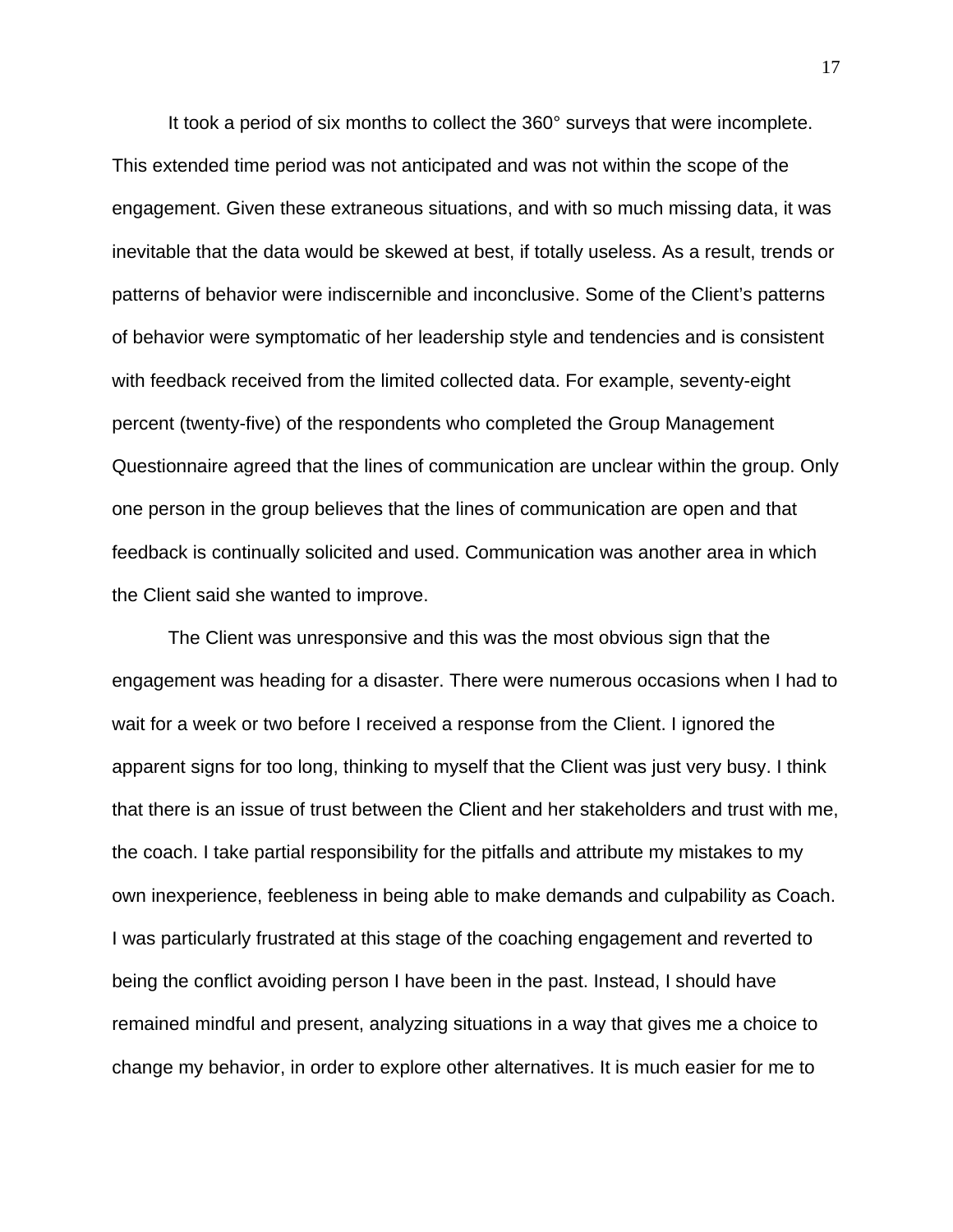provide positive feedback than negative feedback and this continues to be something with which I struggle. However, this engagement has afforded me the opportunity to see that I have a lot of work to do on this aspect of my personality. If I am mindful and open with others during communications with them, then the challenging issues can be addressed in a way that presents choices rather than a right or wrong option. The solution begins with me as coach and will be discussed further in the next chapter.

#### Coaching Model

The Client Intervention Coaching Model is intended to create a genuine, authentic relationship with the client based on trust as noted by Stober & Grant (2006):

When authenticity is combined with empathy and unconditional positive regard, Clients have a unique opportunity to gain clarity for themselves by hearing another's genuine experience with them given in a context of caring and understanding (p. 24).

Rogers' approach focused on self and problem-solving by helping the Client sort through the issues and then in a non-directive fashion, help move the individual towards a solution he or she could live with. This is the core from which he developed his theory. The goal was to move the individual toward maturity, "as being, becoming, or being knowingly and acceptingly that which one most deeply is" (Kirchenbaum & Henderson, 1989b, p. 62). The Client-Centered approach is both relationship oriented and experiential and at the core is the creation of positive relationships based on trust in which the Client feels safe, respected and valued. This is all dependent on the Coach's ability to display an attitude that demonstrates the three characteristics that embody the Client-Centered approach: congruence, empathy and unconditional positive regard.

From my experience, I realize that a coaching model should be aligned with every stage of the coaching process and should bridge the gap between theory and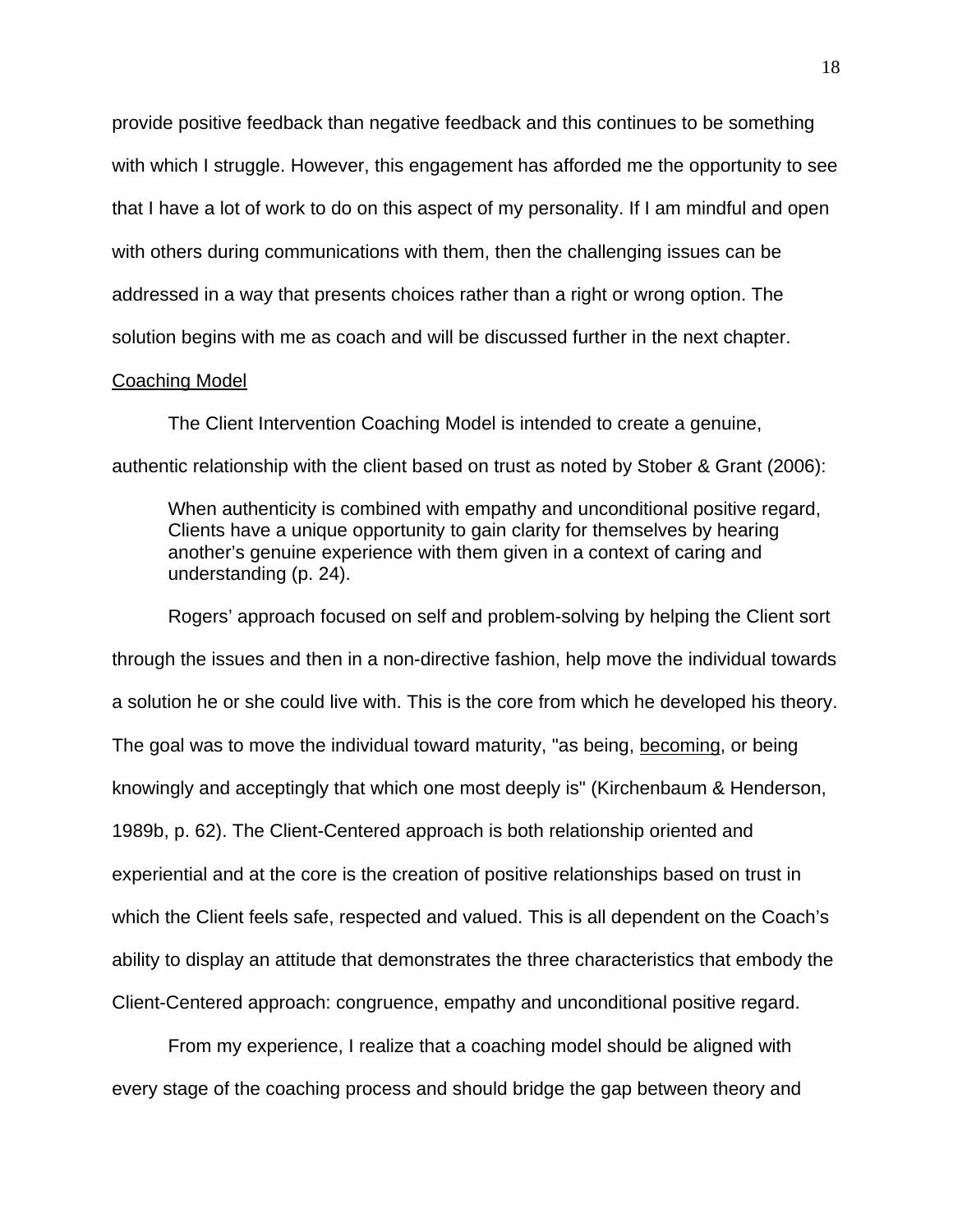practice. The Client Intervention Coaching Model allowed me the opportunity to focus on the individual. I do believe that change has to begin with the individual first and that an individual's leadership style, skills and ability have a great impact on determining the system in which they function. The model, however, failed to incorporate the system and the organization and the significance they play in impacting those in leadership roles.

Creating a model that focuses on both the individual and the system will ensure that all areas influencing a successful leader are taken into consideration in creating a more wholesome, transparent and complete model.

While the Client-Centered Coaching Model failed to consider the organization as a system and its importance in executive leadership, I had the opportunity to focus on the individual and realized that change has to begin with the individual first. An individual's leadership style, skills and ability haves a great impact on influencing the successfulness of the system in which they function.

 Keeping inline with the Client Intervention Coaching Model, I was empathetic to the Client and her unresponsiveness at times. However, I remained persistent, followed up constantly and making repeated requests for information. At times, my persistence may have been perceived as aggressive by the Client based on some of her comments. She referred to me as a slave-master, her mother and constantly cracking the whip. I do accept some personal responsibility as Coach that I may have contributed to the unpredictable situations; however, the Client seemed to have been using self-protecting behavior with the intent to neglect her responsibility.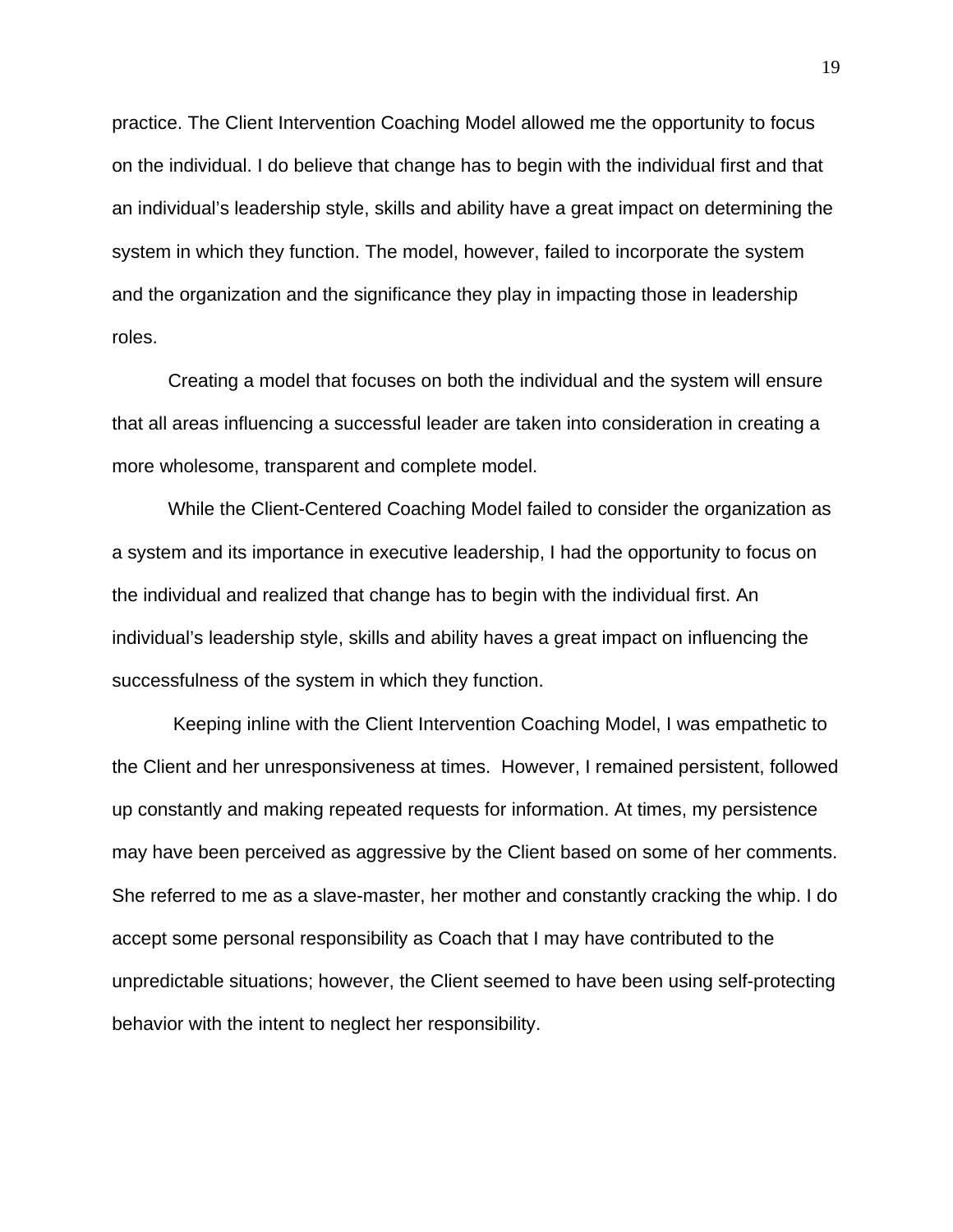#### Coaching Lessons Learned

It can be very difficult to get others to buy into positive, effectual change; and, it seems to be more difficult to get others to share in a common goal or vision. Unless the Client sees a personal benefit to any proposed change, they are often hesitant about dealing with change. As I move forward in coaching, my goal is to recognize the early signs of danger, to remain mindful by changing my approach to deal with the issues at hand appropriately, and by holding the Client and myself accountable throughout the engagement. Peltier (2001) reinforces Maslow's theory by pointing out that growth and safety often pull in opposite directions, and all humans are drawn to both of these goals. The assumption is that to some extent there will always be resistance in Clients. The goal of the coach is not to be disappointed when this happens but to realize that it is an essential part of the change process and actively contend with it.

To this end, there are a number of valuable coaching lessons to be learned from this experience some of the most significant ones are listed below. My culpability as Coach in our lack of success will be discussed further in the next chapter, which will sum up my most significant and meaningful learning experiences from this coaching engagement.

- Never take for granted that the client understands the scope, sequence and overall mission of the engagement. Be specific by outlining the importance of each phase of the engagement and illustrate clearly how each step builds on the other to achieve success.
- Communicate clearly during every step of the process and be assertive, when necessary.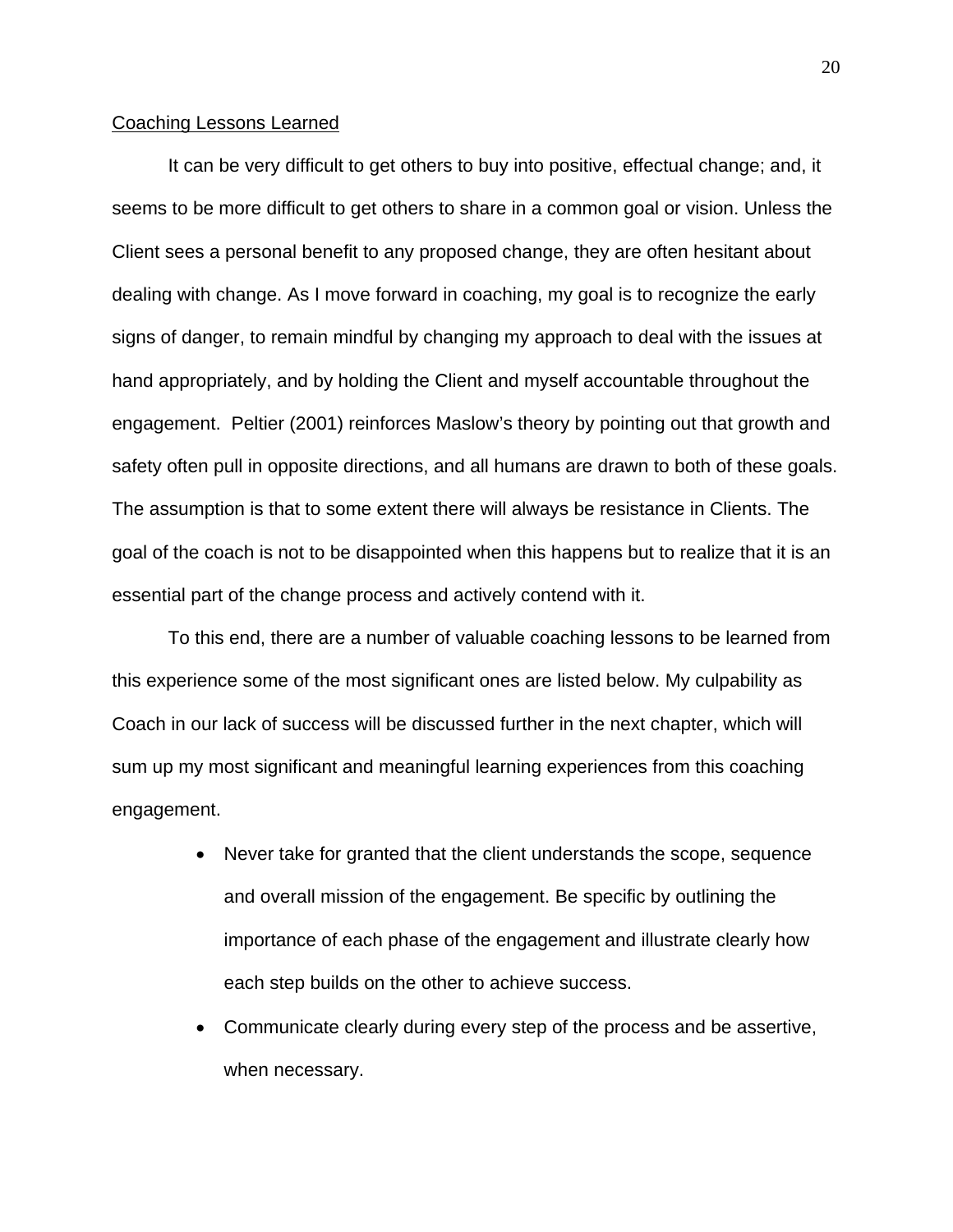- Establish mutual trust. Be on the look out for signs of mistrust such as unresponsiveness, early in the engagement
- Immediately address issues and concerns as they surface. Reiterate the obligations as outlined in the contact, when necessary to the Client
- Be present and mindful at all times to ensure that your own feelings and thoughts do not get in the way of being present for the Client.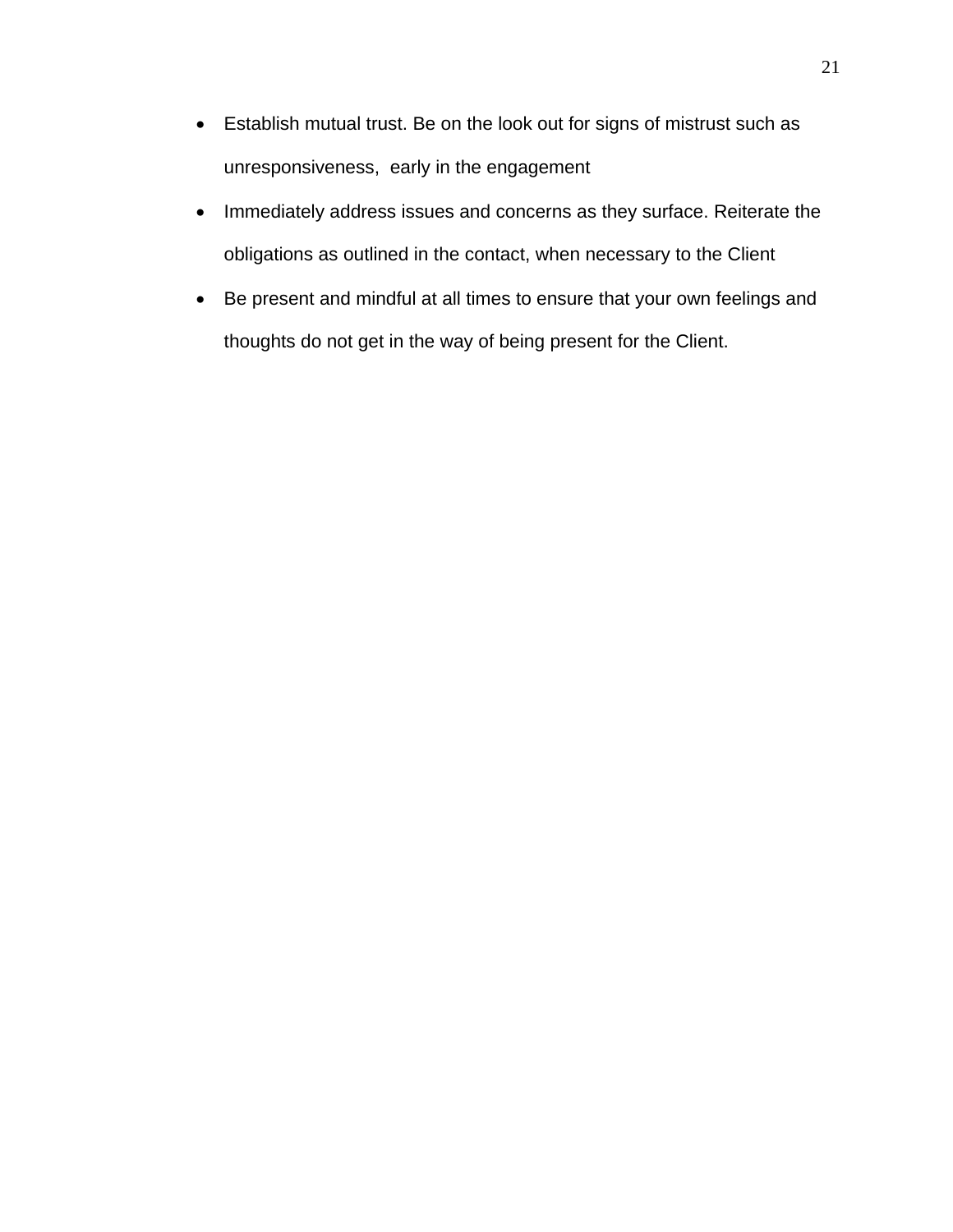## CHAPTER 4

## SUMMATION OF PERSONAL LEARNING

God allows us to experience the low points of life in order to teach us lessons we could not learn in any other way. The way we learn those lessons is not to deny the feelings but to find the meanings underlying them (Lindquist, 2010).

As with most things we approach in life, there is always a lesson to be learned on

how to do it better the next time. This coaching engagement is no exception as there were undoubtedly mistakes that have taught me some valuable lessons about coaching but mostly about myself I would not have otherwise learned. I have summed up the lessons I learned during this coaching engagement into three categories – trust, time and belief.

Trust

Merriam Webster's online dictionary (2010) defines trust as the "assured reliance on the character, ability, strength and truth of someone or something." Whitworth et al (2007) further note that,

An agreement to hold the coaching conversation confidential is one key component in building trust. Trust is also built over time as both client and coach learn they can be counted on and the client learns that the relationship delivers results. Trust is built from small thinks like being punctual for coaching sessions and from a pattern of reliability. Because trust works both ways, it is as important for the coach as it is for the client. The coach must be trustworthy in his or her actions (p. 19).

As I continue to explore coaching and all the great things it has to offer, the

impact trust has on establishing relationships continues to be affirmed and reaffirmed.

Coaching is serious business which can affect life in myriad ways. It requires sincerity

from all parties involved to establish mutual trust. It is imperative for coaches to be

aware and mindful of their words and actions as these can hurt or help the Client and/or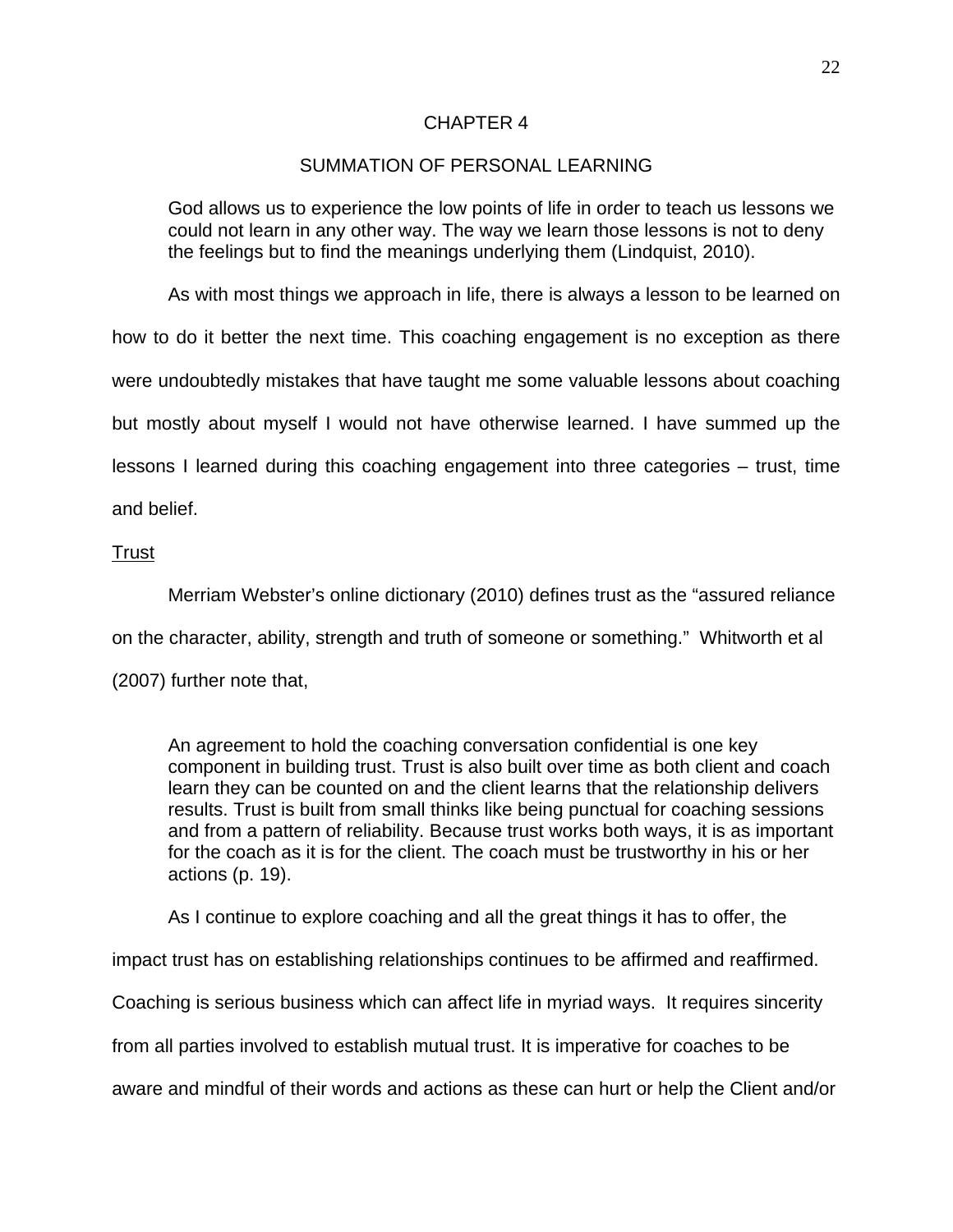the situation. Being open-minded, free from projections and having a state of presence allows for great insights necessary to implement behavioral change that ultimately creates effective leaders.

Whitworth, Kimsey-House and Sandahl (2007) in *Co-Active Coaching New skills for Coaching People Toward Success in Work and Life*, argue that it is a paradox that coaches believe completely in their clients and at the same time hold them accountable for keeping their promise of action and the insight of learning (Whitworth, et. al., 2007). This speaks directly to my personality, as I take trust very seriously, and, too often, I give people the proverbial benefit of the doubt. There is no question that this is part of my character that I need to continue to pay close attention to in the future. As I continue to work towards balancing my level of trust, I realize that trust is an outcome, a two-way street based on me and my response to another or their response to me. Through this experience, I have learned that sometimes it is acceptable to rely upon my own intuition with regards to trusting the Client until the Client has proven to be untrustworthy. Admittedly, I need to be more judicious with my trust; and, I need not be so quick to trust others. I must realize that I can work with someone whom I do not trust. However, as Coach it is important in an engagement such as this for me to be careful not to allow that mistrust to hinder the process. These approaches may help me to avoid future disappointments and frustrations.

I was raised to avoid conflict. Conflict was never discussed while growing up; nor, did I know what it looked or felt like. In short, I was never exposed to conflict. In my house, you were taught to respect your elders and do what you were told to do and trust that it was always the right thing to do. As a result, my way of resolving conflict is to

23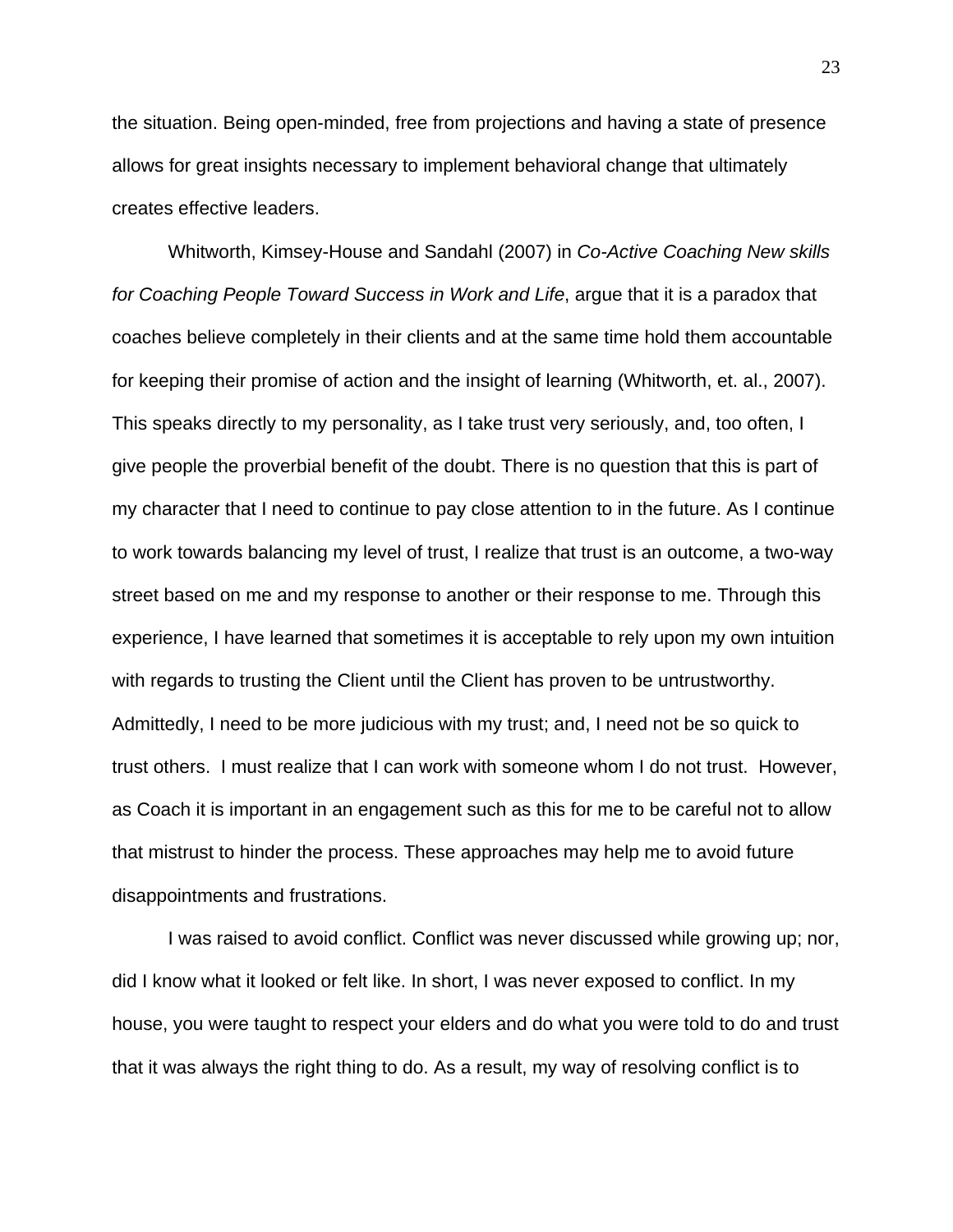avoid conflict because I am most comfortable when there is no disagreement. This is evident in my reaction to various situations exhibited in this coaching engagement. My lack of assertiveness, difficulty in demanding and pushing the Client to be accountable, discomfort in giving negative feedback are all characteristics of my conflict adverse personality. This continues to be an aspect of my personality on which I need to work, as it continues to have an effect on everything I do; and, this has played a large part in hurting this coaching engagement.

#### Time

Another personal and valuable lesson for me as Coach during this coaching experience was the importance of time. Specifically, I realize that each coaching engagement is unique and the length of time to complete the engagement is dependent on the Client and their individual commitment and drive for change. With my prior coaching engagements, every aspect of the coaching flowed smoothly without any of the gaps identified during this current engagement.

Goldsmith and Lyons (2006) believe that,

Goal setters have a natural tendency to underestimate the time needed to reach targets. Everything seems to take longer than we think that it should! When the time elapsed in working towards our goal starts exceeding expectations, we are tempted to just give up on the goal (p. 154).

I anticipated getting to a certain point of the engagement in order to complete my thesis in time for May 2010 graduation. However, not only was I unable to get the Client to produce information on time, I became very ill and was hospitalized for a few days which took me out of commission for several weeks. The famous saying "nothing happens before its time" spoke directly to me; and, even though I had some initial frustrations about not completing my thesis and not graduating on May 17, 2010, it was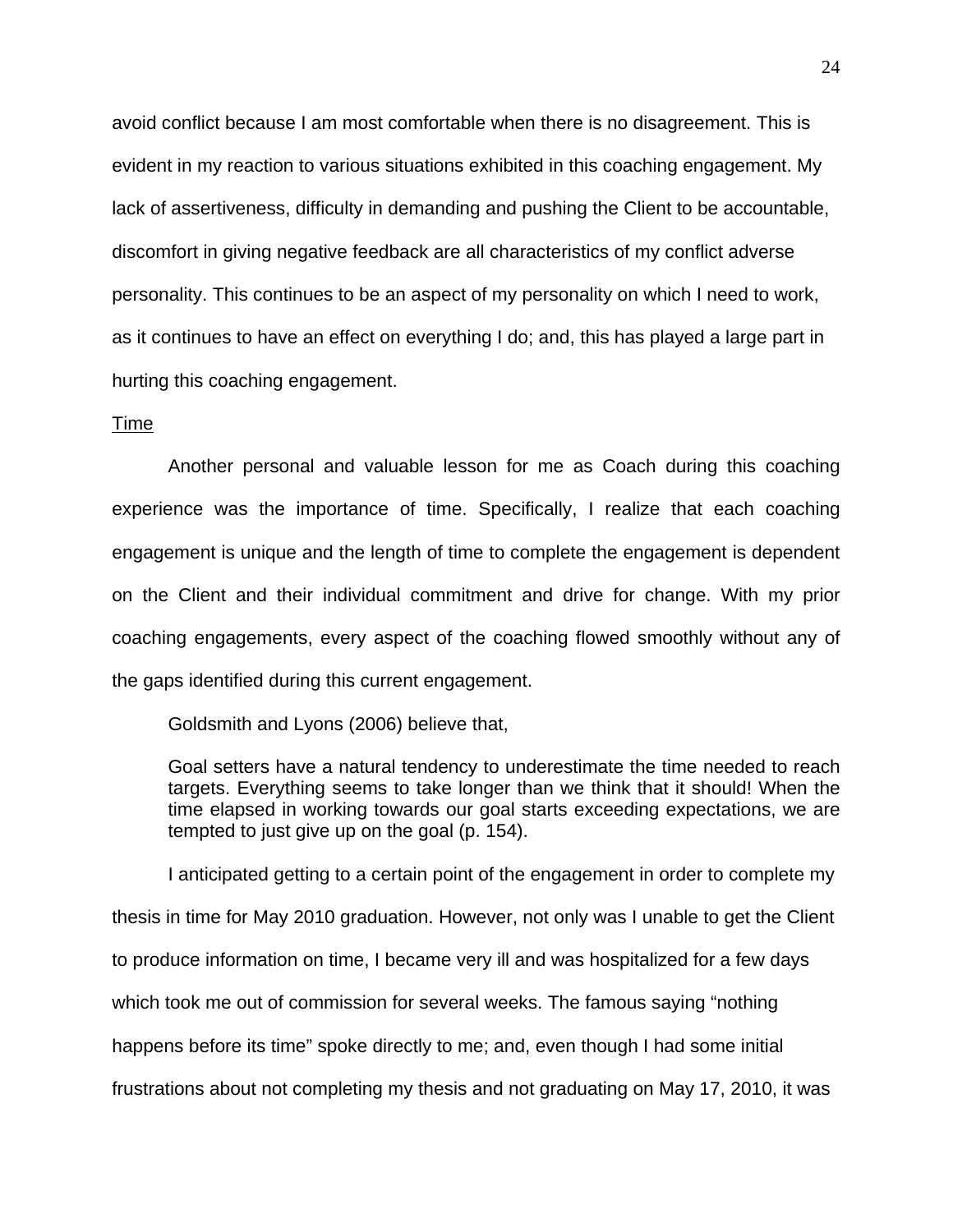confirmed that each coaching engagement is unique and in the future I need to be realistic about the time it takes to complete a coaching engagement, and that it will differ from engagement to engagement.

The Client's unresponsiveness and neglect of responsibilities at the beginning stages of the engagement was a breach of contract. I also realized that I should have acknowledge and address the danger signs in a more timely manner. I take full responsibility for allowing things to prolong for as long as they did. If only I was more assertive instead of avoiding confrontation and making excuses for and assumptions about the Client to justify her lack of interest. I will be the first to admit that I learn best from my own mistakes. I will remember these signs in future engagement and address in a timelier manner.

Repeatedly, in my mind, during the periods of being frustrated, I realized, if I had done what most others had, that is write a paper on a particular topic, I would have met the deadline and would have been ready for graduation. However, deep within myself I wanted to pursue a coaching project, and, it is because I truly believe in the power coaching can have in improving lives of our clients. The unsuccessful outcome has confirmed that there is still a lot that I need to work on in myself to become a more successful leader and coach.

#### Belief

Another great lesson I learned is the importance of believing in me. Believing in what I do, my coaching model, and my commitment to helping others realize their potential. I have to admit that somewhere along the line; I was blaming myself for the downfalls more than was appropriate. This is true to my character of being very self-

25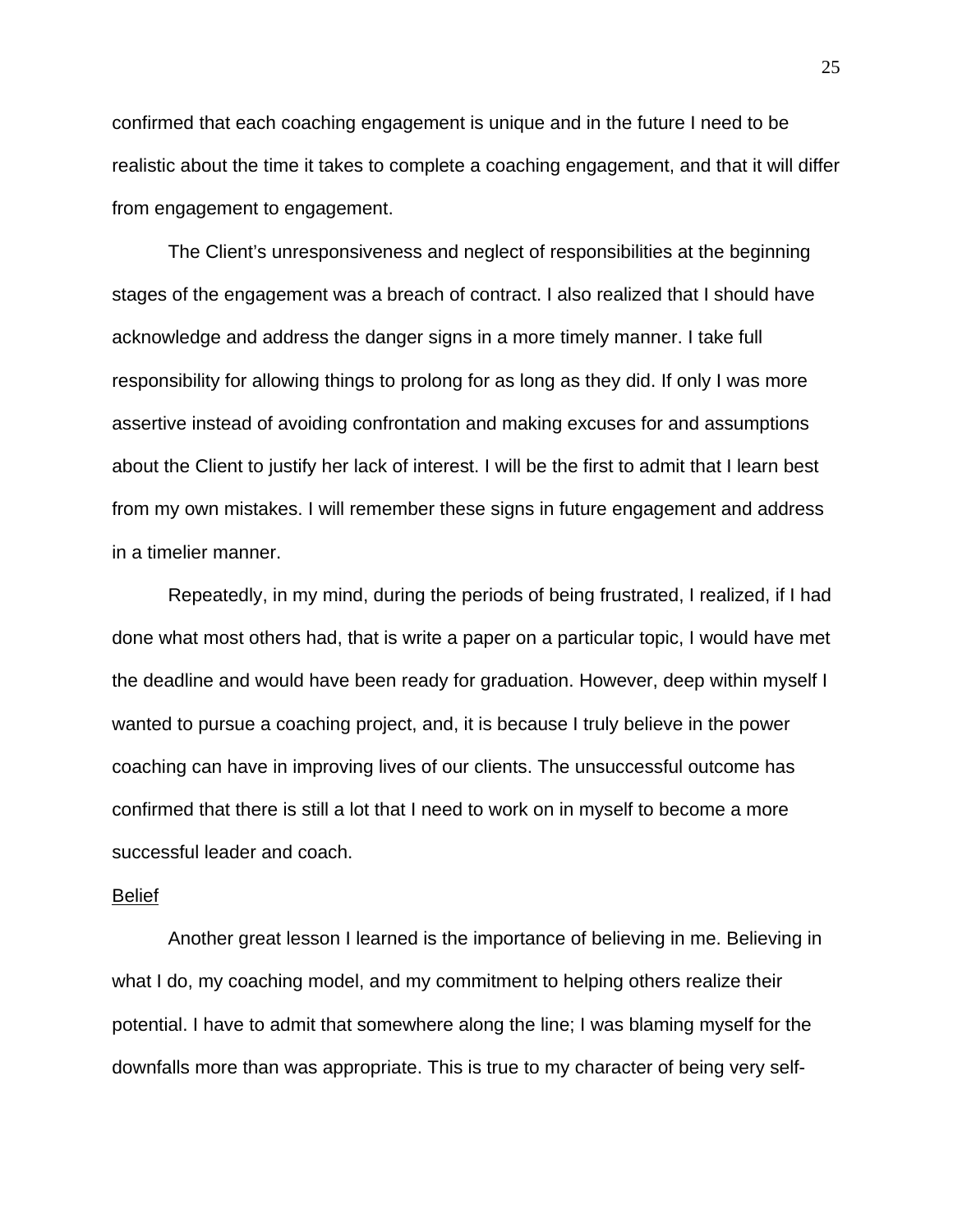critical and judgmental. It was reassuring, after speaking to my advisor who confirmed that this happens, and that he was actually experiencing a similar situation in one of his coaching engagements. It was then that I also recalled the words of Diane Brennan 2008 president of ICF who was a dinner speaker one semester, "trust yourself, trust the client and trust the process."

I had to constantly remind myself that change is not automatic and requires action, commitment and responsibility by both the Coach and the Client. I cannot be held accountable for someone else's responsibility especially when it comes to behavioral change. I have also learned that faith goes both ways and is just as good for the Client as it is for the Coach. Having a Client that believes in change and the process of that change through coaching is just as meaningful and important as the Coach believing in the process. This buy-in by both parties is necessary for successful completion of any coaching engagement.

 I have learned that the outcome of everything I do in life is influenced by who I am as a person. As I continue addressing my own personality challenges, identifying and being aware of my emotional triggers that distract and prevent me from being mindful, I will become more comfortable in my role as leader and coach.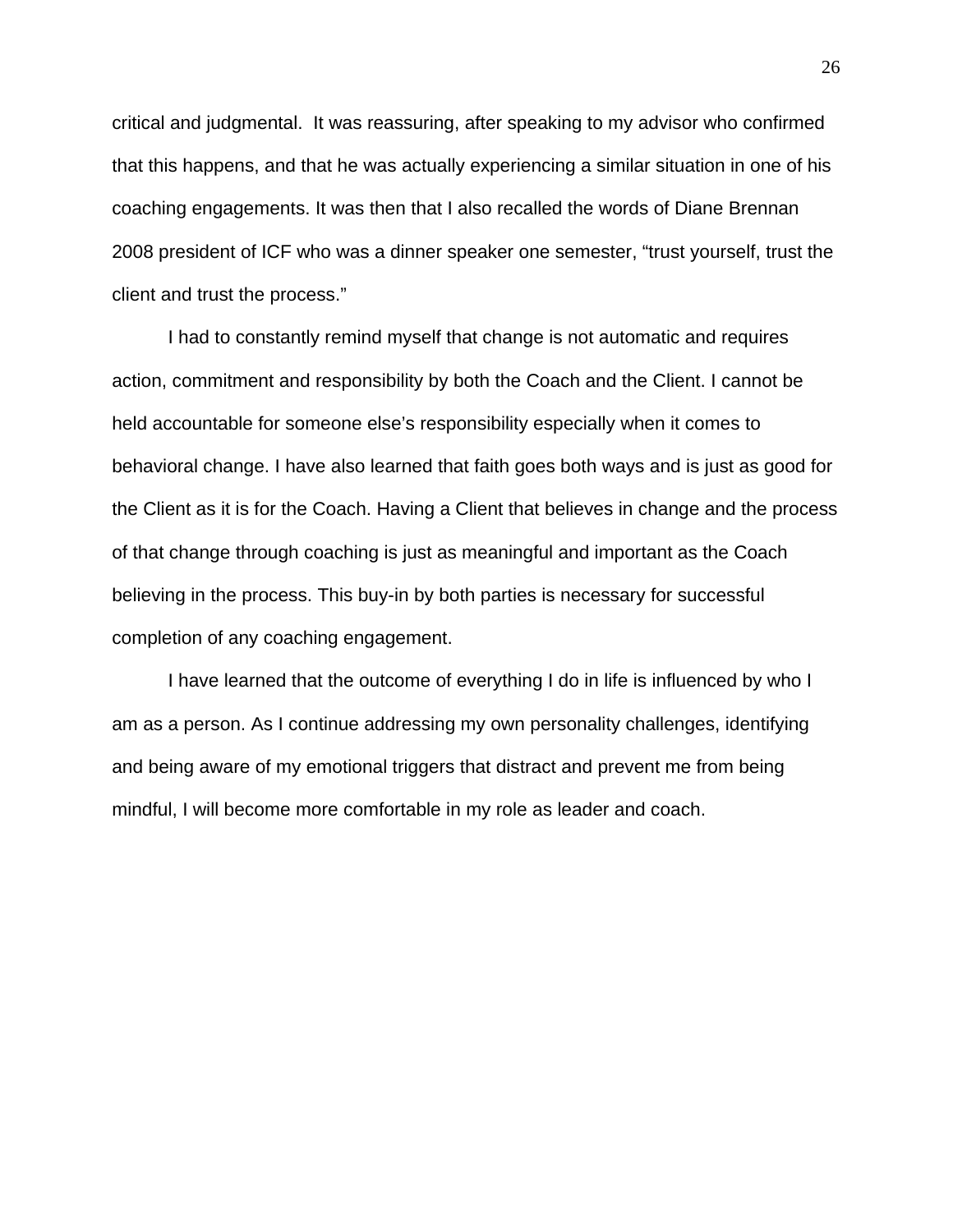#### CHAPTER 5

#### **CONCLUSION**

#### Next Steps

 My commitment to the Client as Coach is to carry out the terms of the engagement as stated in the contract. My goal is to continue working with the Client through the process of reviewing the feedback, identifying a few short term goals and working to help identify ways to accomplish the established goals. During this process I will be more skeptical of the Client, less trusting and more diligent in asking mindful questions. I intend to re-visit the contract with the Client holding her accountable for her obligations while challenging her to show her commitment to change and the coaching process and by being responsive. This is necessary in order to regain my trust. Additionally, my hope is that the Client will engage in a re-evaluation by gathering feedback using some of the same tools used in this engagement to verify whether or not the goals are being achieved. By focusing regularly on easy to use metrics and a set of understandable categories of team performance, like the Group Management Questionnaire, the Client has the opportunity to strengthen her own leadership while strengthening the cohesion and effectiveness of the team.

This is apart of my commitment as the coach. I have agreed to continue to work with the Client periodically into subsequent school years to re-evaluate the change process, and as such, data will be gathered continually. As the Coach and Consultant, I have a vested interest and would like to be kept abreast of my Client's continued achievement of goals because of my passion to help her live life to its fullest potential.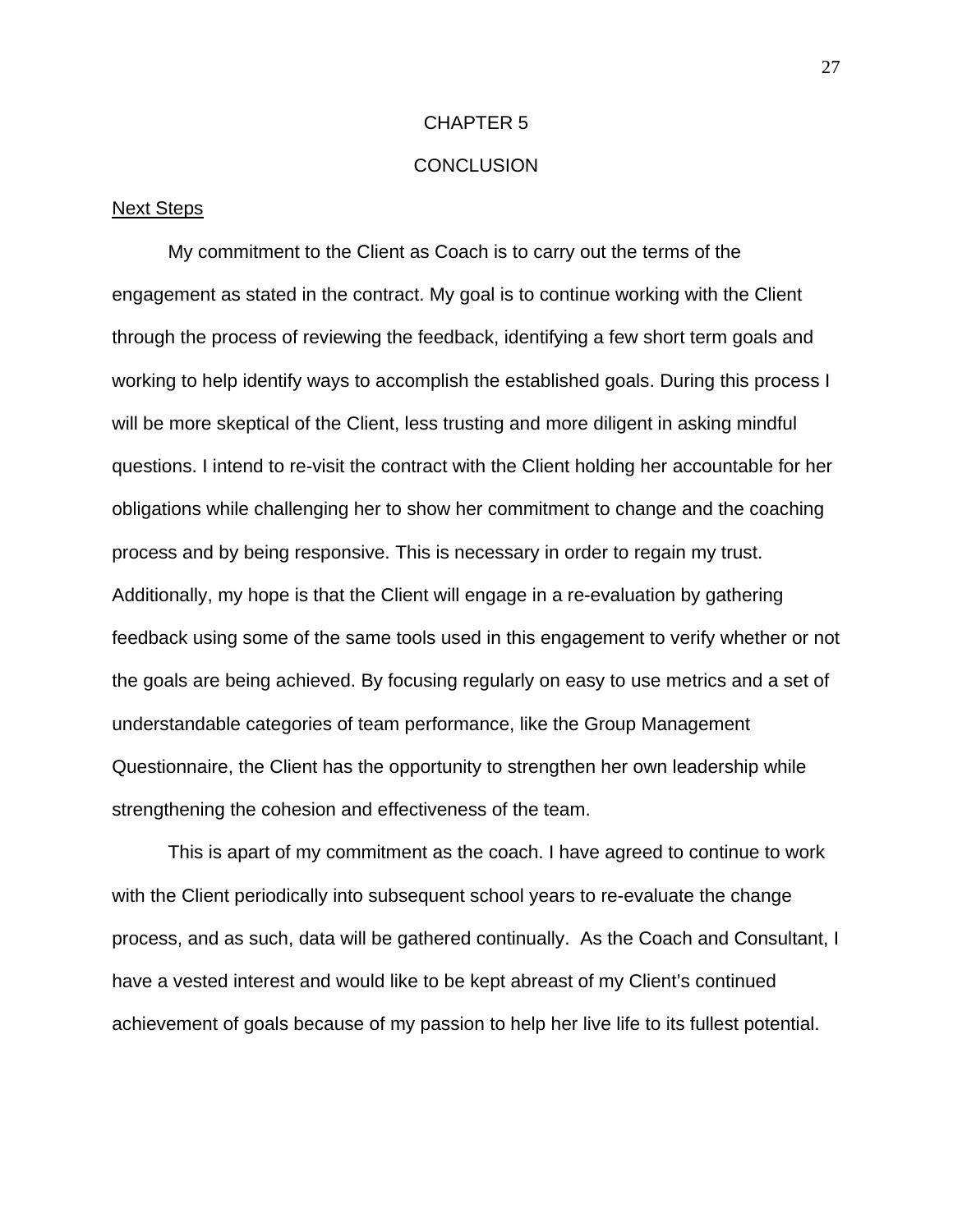Overall, this engagement has been a valuable part of my coaching journey and memoir, adding to my experiences while giving me the opportunity to learn about myself and what it takes to embrace change and more significantly what it take to be a coach and a consultant. I am happy about the fact that I will have the opportunity to continue this coaching engagement and help the Client work on becoming a more effective leader. This will also allow me the opportunity to refine the Client Intervention Coaching Model possibly adding the system component, and in the end reevaluate the model as a whole. This will require continued practice of empathy, congruence and unconditional positive regard. I will also have the opportunity to work on my personality barriers that will help to become a more effective leader and coach.

I am also aware that as I remain commitment to change some of my behaviors it will be easier for me to be mindful. This will help me to identify and choose the best option or choice available. When we are not mindful we tend to miss many of the options available because we are accustom to giving in to our automatic response system.

In closing, it should be noted that change is an ongoing work in progress in which overcoming the barriers of time, consistency, commitment and follow-through becomes the greater challenge, but with determination and persistence, change is possible. Coaching has to do with change and becoming in tune with who you are as a person. Successful coaching begins with the coach knowing who they are first.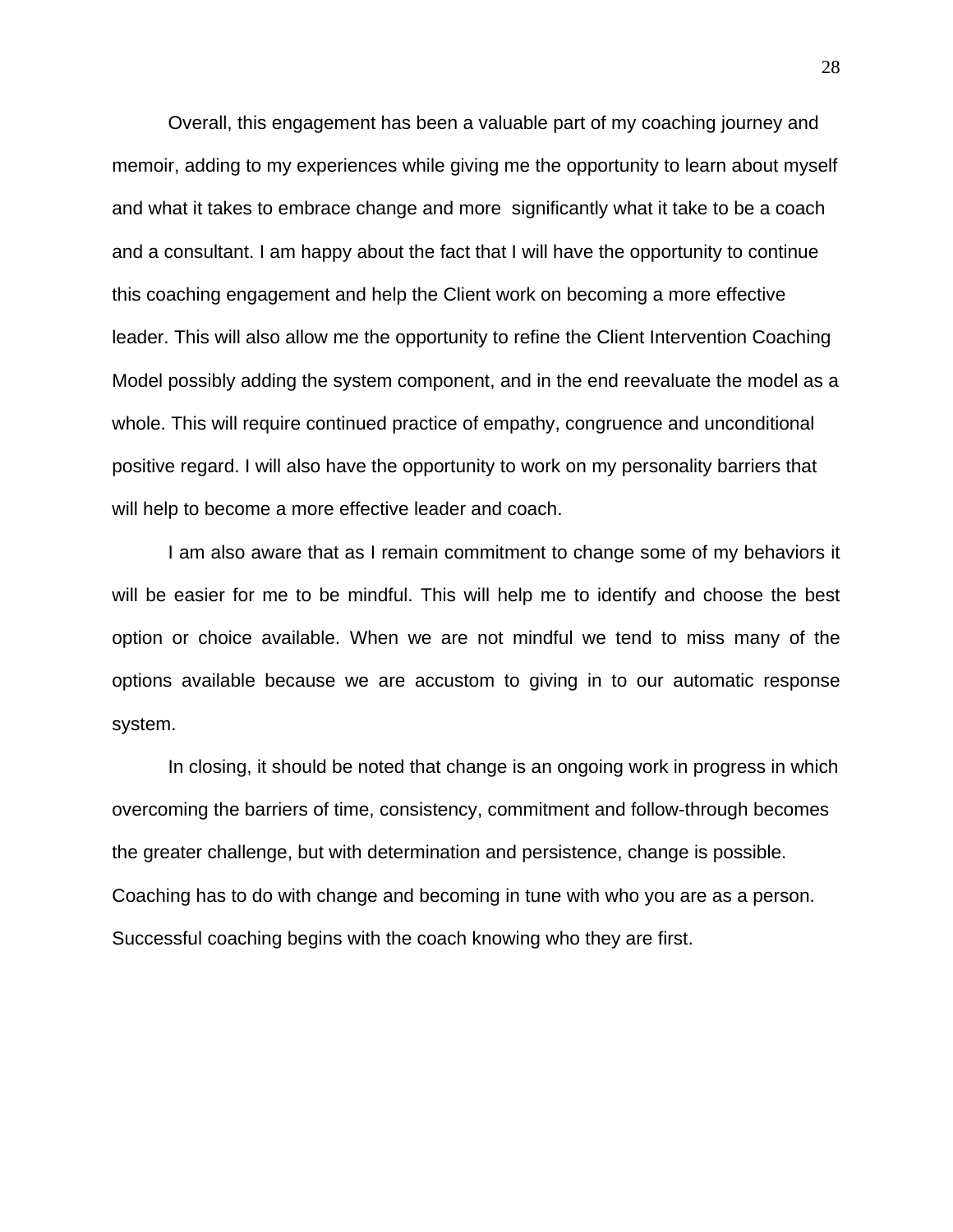#### REFERENCES

Bernstein, D. A. and Nash, P.W. (2002). *Essentials of Psychology: Annotated Instructor's Edition*. Houghton Mifflin, Boston.

Goldsmith, M., & Lyons, L. (2006). *Coaching for Leadership. The Practice of Leadership Coaching from the World's Greatest Coaches*. Pfeiffer: San Francisco, CA.

Kirschenbaum, H. & Henderson, V. L. (1989**)** *Carl Rogers Reader*. Houghton Mifflin Company: Boston.

Merriam-Webster Online. 22 July 2010 <http://www.merriamwebster.com/dictionary/trust>

Napier, R. & McDaniel, R. (2006). *Measuring What Matters. Simplified Tools for Aligning Teams and Their Stakeholders*. Davies-Black: Boston

Peltier, B (2001). *The Psychology of Executive Coaching Theory and Application.* New York, NY: Routledge Taylor & Francis Group.

Rogers, C.R. *Counseling and Psychotherapy: New Concepts in Practice*. Houghton Mifflin: Boston.

Stober, D.R & Grant, A. M. (2006) *Evidence Based Coaching Handbook*. John Wiley & Sons, Inc., Hoboken, New Jersey.

ThinkExist.com Quotations. "Stanley Lindquist quotes". ThinkExist.com Quotations Online 1 Jun. 2010. 13 Jul. 2010 <http://einstein/quotes/stanley\_lindquist/>

Whitworth, L., Kimsey-House, H., Kimsey-House, K., & Phillip, S. (2007). *Co-Active Coaching New Skills for Coaching People Toward Success in Work and Life*. Davies-Black: Mountain View, CA.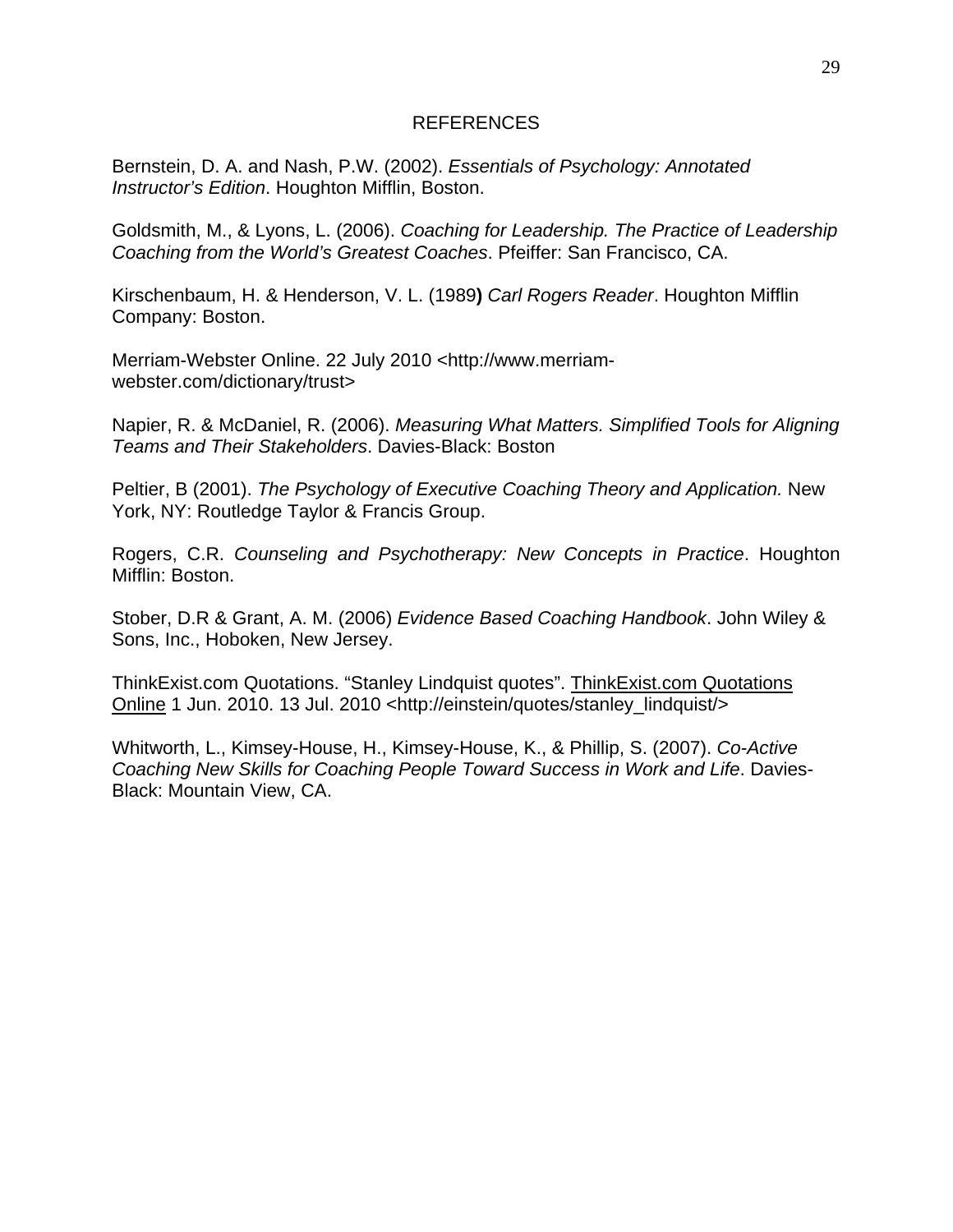## APPENDIX A

## Liza Craig, MSOD Candidate University of Pennsylvania, School of Arts and Sciences Organizational Dynamics Program

## **Coaching Agreement**

This COACHING AGREEMENT (this "Agreement") is entered into as of **(Date),** 2009 ("Effective Date") by and between Liza Craig ("COACH") and ("CLIENT").

This Agreement is in reference to an action research model of one-on-one coaching for school leaders, as we seek to measure ways school leaders can effectively interact with their school population - teachers, staff, parents and students which ultimately determines the level of school success. The process involves but is not limited to data gathering, data analyzing, and other activities in establishing measurable ways the model can be further tested and used effectively.

The parties agree as follows:

### **Confidentiality**

- 1. The COACH agrees to hold in confidence all documents, and information that the CLIENT or stakeholders discloses pursuant to this Agreement. Confidential Information includes but is not limited to 360 degree feedback data, information obtained from interviews and observations. The COACH will use such Confidential Information only for the purpose of fulfilling the Coaching obligation and will not disclose such Confidential Information without prior written consent of CLIENT to any third party except as required by law and with the CLIENT's knowledge.
- 2. The COACH may disclose Confidential Information to the COACH'S Capstone/Thesis Advisor and/or Committee Members who have a need to know such information, provided however, the COACH shall cause the Capstone/Thesis Advisor and/or Committee Members to comply with this Confidential requirement and provide further, that any recipient of any Confidential Information is bound by an obligation of confidentiality at least as stringent as that provided herein.

## Data Gathering

1. Interviewing - The CLIENT will organize and work with the COACH to schedule appointments with 4-8 individuals who will be interviewed by the COACH. The interviews will be conducted in person unless there may be circumstances requiring the interview(s) to take place via the phone.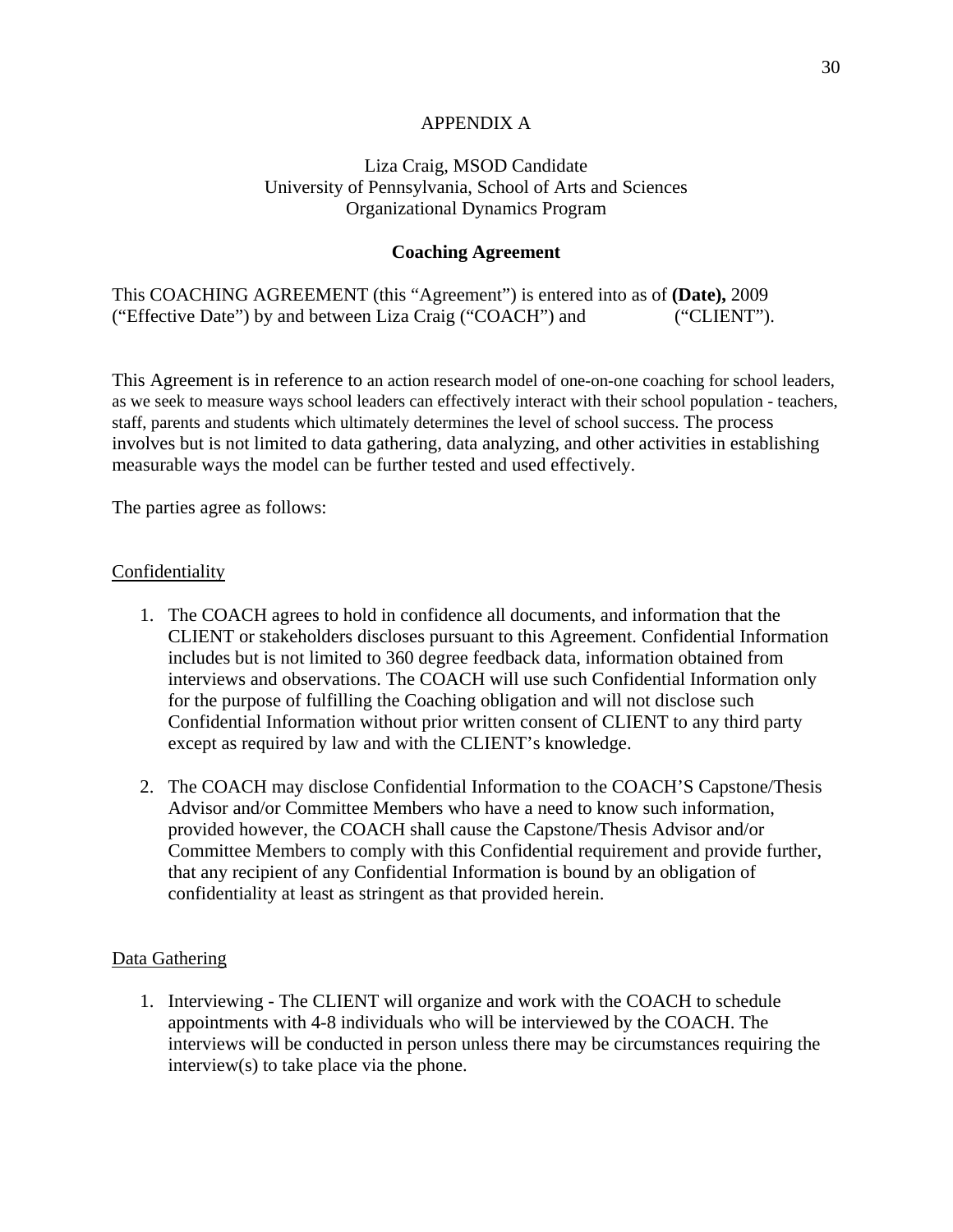## CONFIDENTIAL

- 3. 360 Degree Feedback Surveys The CLIENT agrees to disseminate (hand delivered if possible) 360 $\degree$  feedback packet to 25 – 30 individuals with the expectation that the COACH will receive at least 20 completed packets, on or before **(Date).** 
	- a) The CLIENT agrees to follow up with potential respondents reminding them to return the completed feedback packet to the COACH on or before **(Date), 2009**.
- 4. Group Data The CLIENT will arrange to have the COACH distribute and collect completed Group Management Questionnaire from the CLIENT and the CLIENT's Team, which will be filled out anonymously by each team member.
- 5. Report The COACH agrees to present the Compiled Data along with an Assessment Report to the CLIENT no later than **(Date), 2009**.
- 6. Follow-up measures Supervisory Review: This tool will allow the CLIENT to build strong communication lines with each direct report to aid in the development of further measurable steps in this coaching model.

The parties have read and understand this Agreement, accepted the terms as they relate to the activities in this engagement and caused this Agreement to be executed as of the date first written above.

**\_\_\_\_\_\_\_\_\_\_\_\_\_\_\_\_\_\_\_\_\_\_\_\_\_\_ \_\_\_\_\_\_\_\_\_\_\_\_\_\_\_\_\_\_\_\_\_\_\_\_\_\_\_\_\_\_** 

## **Agreed to and Accepted by:**

Liza Craig COACH CLIENT

Date Date Date

**\_\_\_\_\_\_\_\_\_\_\_\_\_\_\_\_\_\_\_\_\_\_\_\_\_\_ \_\_\_\_\_\_\_\_\_\_\_\_\_\_\_\_\_\_\_\_\_\_\_\_\_\_\_\_\_\_** 

**CONFIDENTIAL**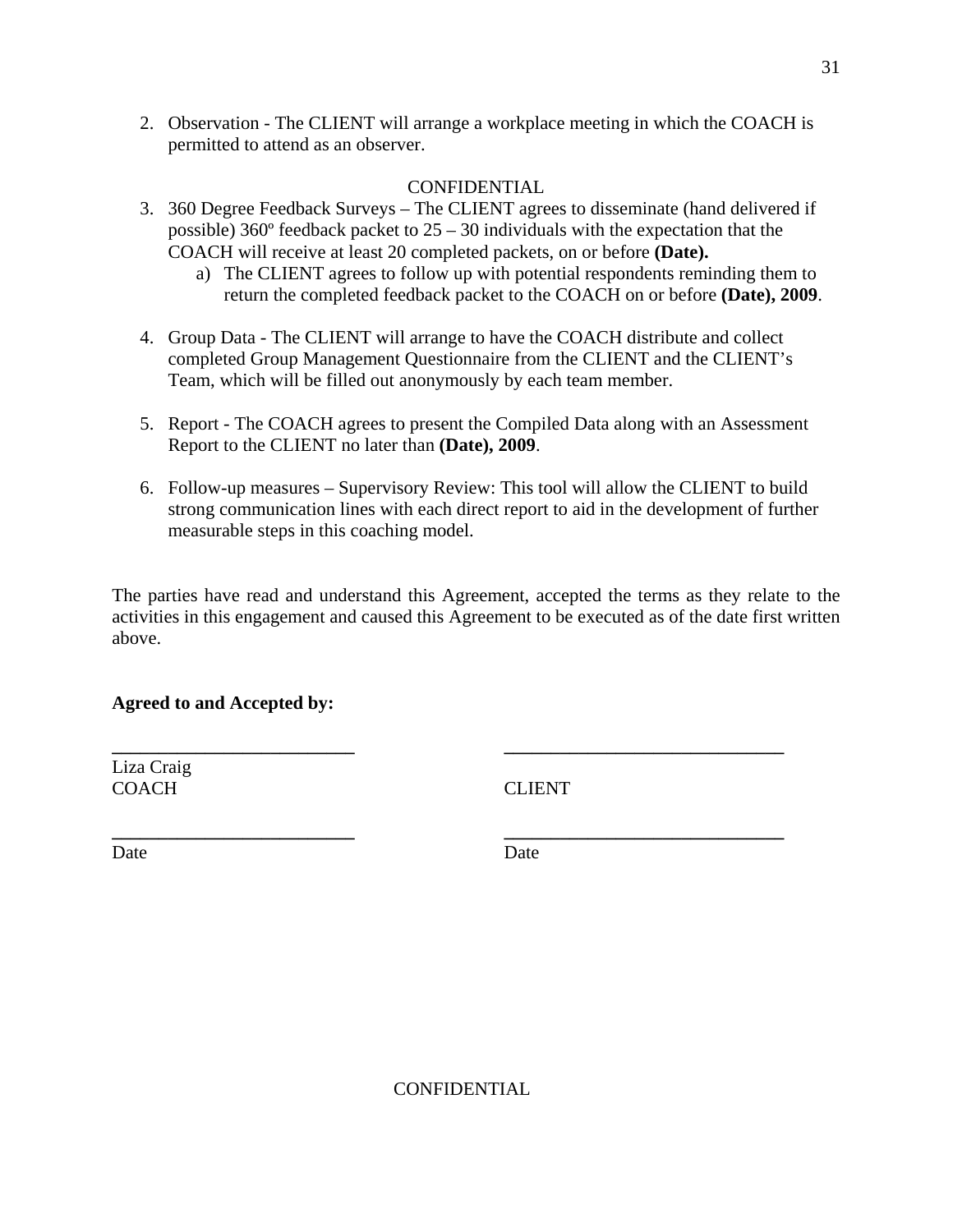#### **APPENDIX B**

## **INTERVIEW QUESTIONS**

- 1. What are \_\_\_\_\_\_\_\_\_\_\_ greatest strengths as a leader, what does she do best?
- 2. What strengths does \_\_\_\_\_\_\_\_\_ overuse? Skills that get in her way and become a handicap.
- 3. What three pieces of advice would you give \_\_\_\_\_\_\_\_\_\_\_ that you believe would increase her effectiveness as the CEO/Principal of the school? Please be specific.
- 4. How would you improve her meetings so they are productive and valuable to the teachers and the school?
- 5. What are some problems that need to be addressed by \_\_\_\_\_\_\_\_\_\_ and by the administration that, for whatever reason, are not?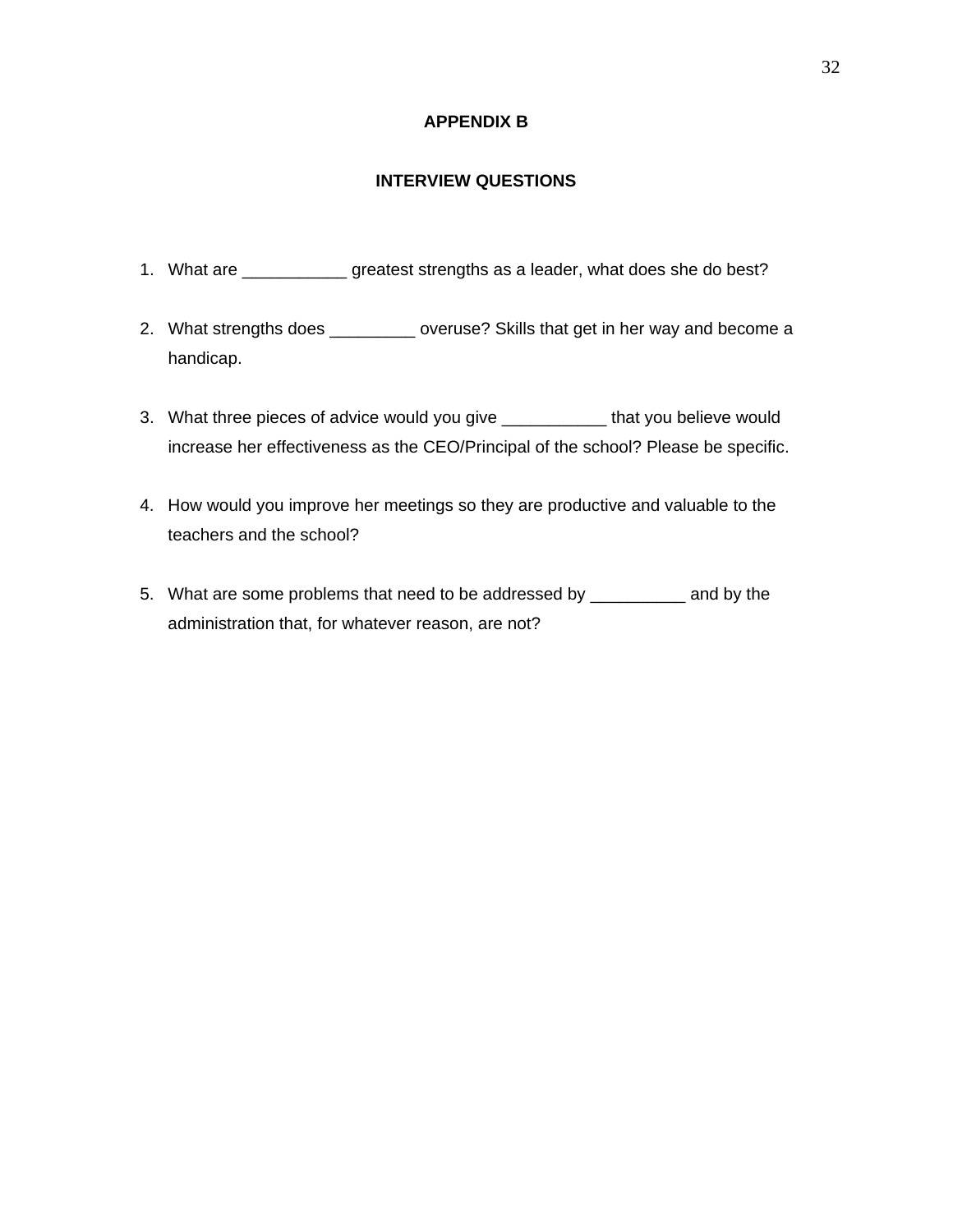#### **APPENDIX C**

#### **360° FEEDBACK SURVEY**

#### **PART I - LEADERSHIP EFFECTIVENESS SURVEY**

*Directions: For each of the following questions, please rate according to your relationship. Use a ten point scale where a score of 8, 9 or 10 reflects outstanding performance or high level of skill. A score in the 5, 6 or 7 range represents a moderate or average level of effectiveness. Finally, a score below five reflects a less than satisfactory skill level or performance in relation to the behavior described.* 

#### **1. Is well organized.**

| Unsatisfactory |  | A verage |  | .)utstanding |  |
|----------------|--|----------|--|--------------|--|

#### **2. Utilizes own time and that of others effectively.**

| Unsatisfactory |  | Average |  | Outstanding |  |
|----------------|--|---------|--|-------------|--|

#### **3. Leads from a set of clear goals.**

| Unsatisfactory |  | Werage |  | Outstanding |  |
|----------------|--|--------|--|-------------|--|

## **4. Is perceived as a visionary – takes a long view.**

| Unsatisfactory |  | A verage |  | Outstanding |  |
|----------------|--|----------|--|-------------|--|

#### **5. Works to involve others – a true collaborator.**

| Unsatisfactory |  | ™aσe |  | .)utstanding |  |
|----------------|--|------|--|--------------|--|

## **6. Assesses problems effectively – a good diagnostician.**

| Unsatisfactory |  | Average |  | <b>Outstanding</b> |  |
|----------------|--|---------|--|--------------------|--|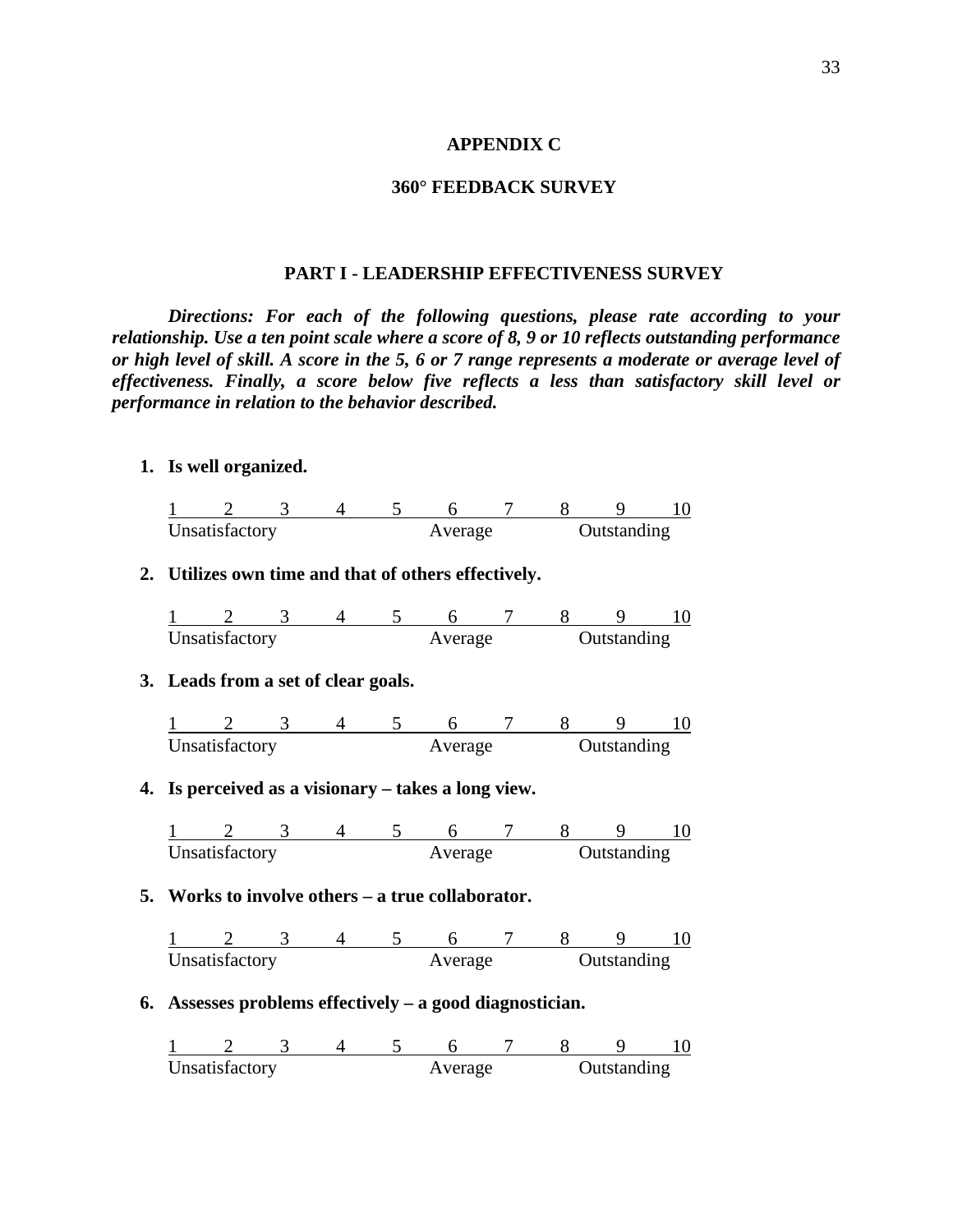#### 7. **Is decisive – willing to make decisions in a timely fashion**.

1 2 3 4 5 6 7 8 9 10 Unsatisfactory Average Outstanding

## **8. Designs meetings effectively – creative, value added, engaging, productive.**

1 2 3 4 5 6 7 8 9 10 Unsatisfactory **Average** Outstanding

## **9. Communicates ideas and information in a clear and understandable fashion.**

| Unsatisfactory |  | Average |  | Outstanding |  |
|----------------|--|---------|--|-------------|--|

#### **10. Is recognized as a problem solver – will take charge of a situation and act.**

| Unsatisfactory |  | Average |  | Outstanding |  |
|----------------|--|---------|--|-------------|--|

## **11. Continually seeks to improve self (seeks out best practices, new training opportunities).**

| Unsatisfactory |  | Average |  | Outstanding |  |
|----------------|--|---------|--|-------------|--|

#### **12. Supports fun and humor as an essential part of the workplace.**

| Unsatisfactory |  | verage |  | <i><u>Intstanding</u></i> |  |
|----------------|--|--------|--|---------------------------|--|

#### **13. Shows a strong understanding of the intellectual, and technical aspects of the job.**

| Unsatisfactory |  | Average |  | <b>Outstanding</b> |  |
|----------------|--|---------|--|--------------------|--|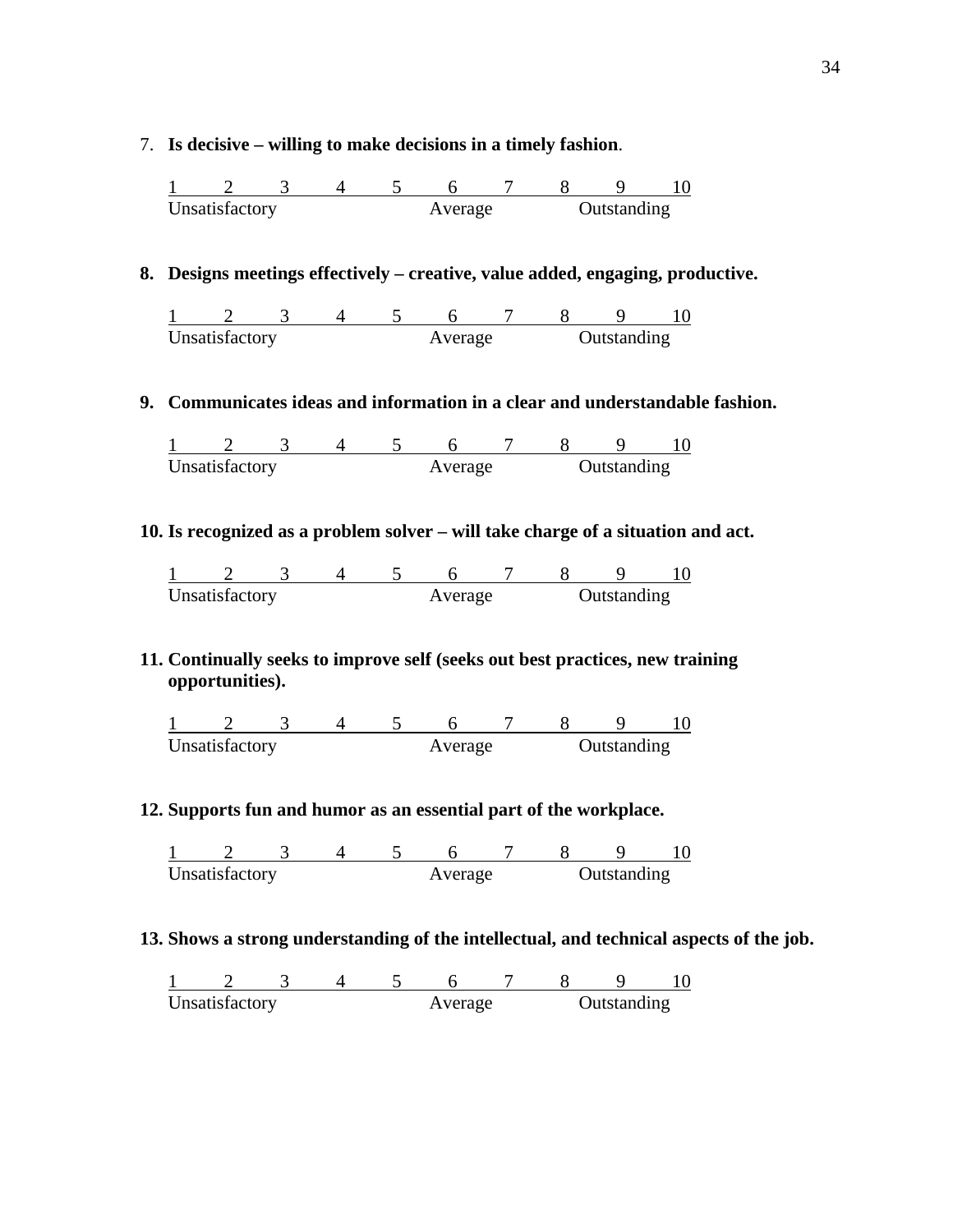## **14. Builds strong relationships among employees.**

1 2 3 4 5 6 7 8 9 10 Unsatisfactory Average Outstanding

#### **15. Attempts to build a real sense of team.**

| Unsatisfactory |  |  |  | Average |  | Outstanding |  |
|----------------|--|--|--|---------|--|-------------|--|

## **16. Handles conflict effectively and in a timely fashion.**

| Unsatisfactory |  |  |  | verage |  | <b>Outstanding</b> |  |
|----------------|--|--|--|--------|--|--------------------|--|

#### **17. Is an effective listener, people feel heard.**

| Unsatisfactory |  | Average |  | Outstanding |  |
|----------------|--|---------|--|-------------|--|

## **18. Produces work at a consistently high level of quality.**

| Unsatisfactory |  | VPT90P |  | .)utstanding |  |
|----------------|--|--------|--|--------------|--|

## **19. Solicits and acts on feedback from others.**

1 2 3 4 5 6 7 8 9 10 Unsatisfactory **Average** Outstanding

#### **20. Is willing to provide others with meaningful and timely feedback.**

| Unsatisfactory |  | Average |  | Outstanding |  |
|----------------|--|---------|--|-------------|--|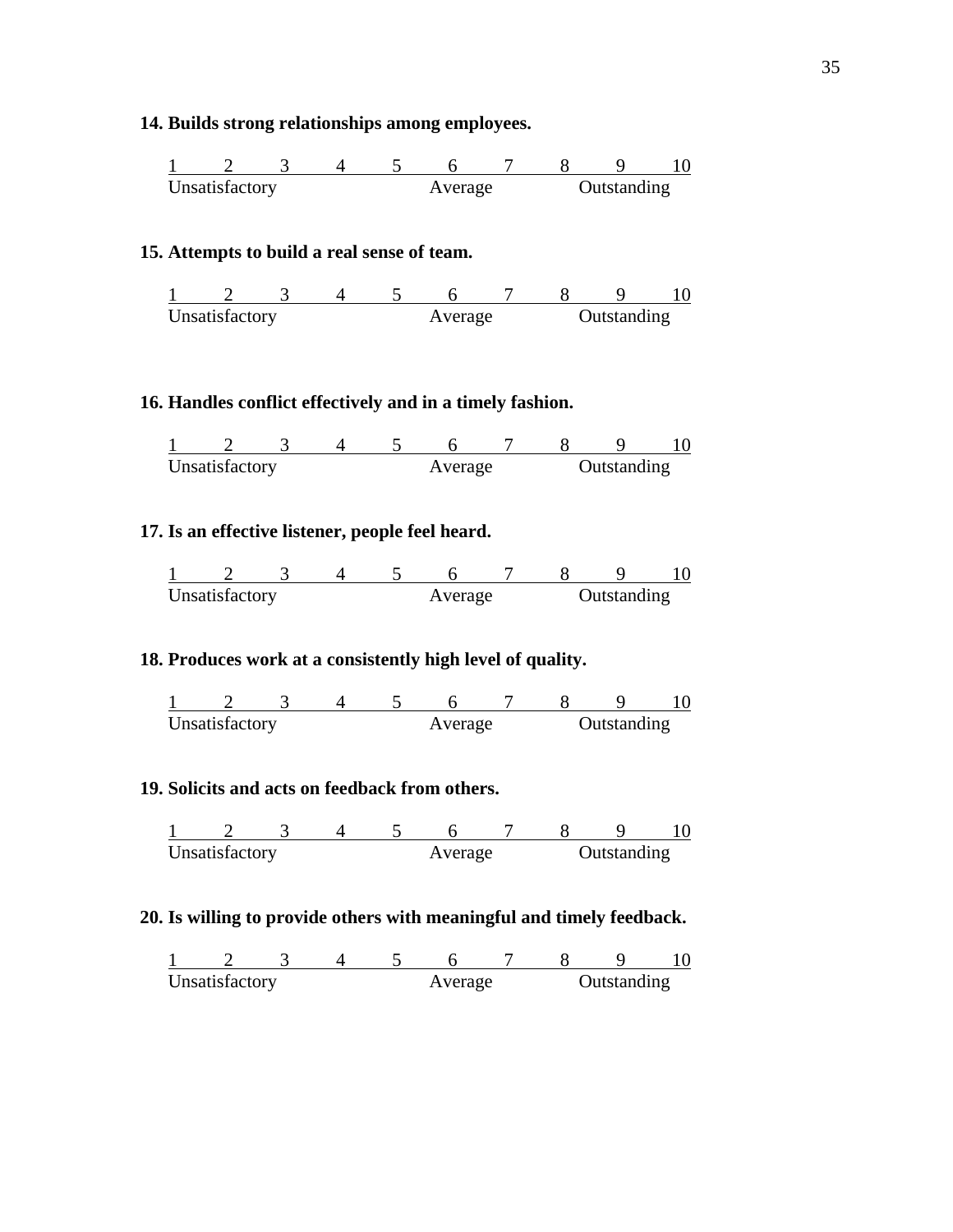#### **21. Acts in a fair and impartial manner.**



#### **22. Acknowledges own mistakes, is not defensive.**

| Unsatisfactory |  |  |  | ച് വര |  | .)utstanding |  |
|----------------|--|--|--|-------|--|--------------|--|

#### **23. Is consistently honest, trustworthy, and ethical in behavior to others.**

| Unsatisfactory |  | Average |  | Outstanding |  |
|----------------|--|---------|--|-------------|--|

#### **24. Is approachable and emotionally accessible to others.**

| Unsatisfactory |  | Average |  | Outstanding |  |
|----------------|--|---------|--|-------------|--|

## **25. Shows appreciation for the work of others – makes it easy to recognize others' good works.**

| Unsatisfactory |  | Average |  | Outstanding |  |
|----------------|--|---------|--|-------------|--|

**26. Is recognized as a "planner" who, based on data, helps establish priorities, plans of implementation then monitors the appropriate implementation.** 

1 2 3 4 5 6 7 8 9 10 Unsatisfactory **Average** Outstanding

**27. Has customer focus (either internal or external) and assesses their needs and levels of satisfaction as a regular part of this process.** 

| Unsatisfactory |  | Average |  | Outstanding |  |
|----------------|--|---------|--|-------------|--|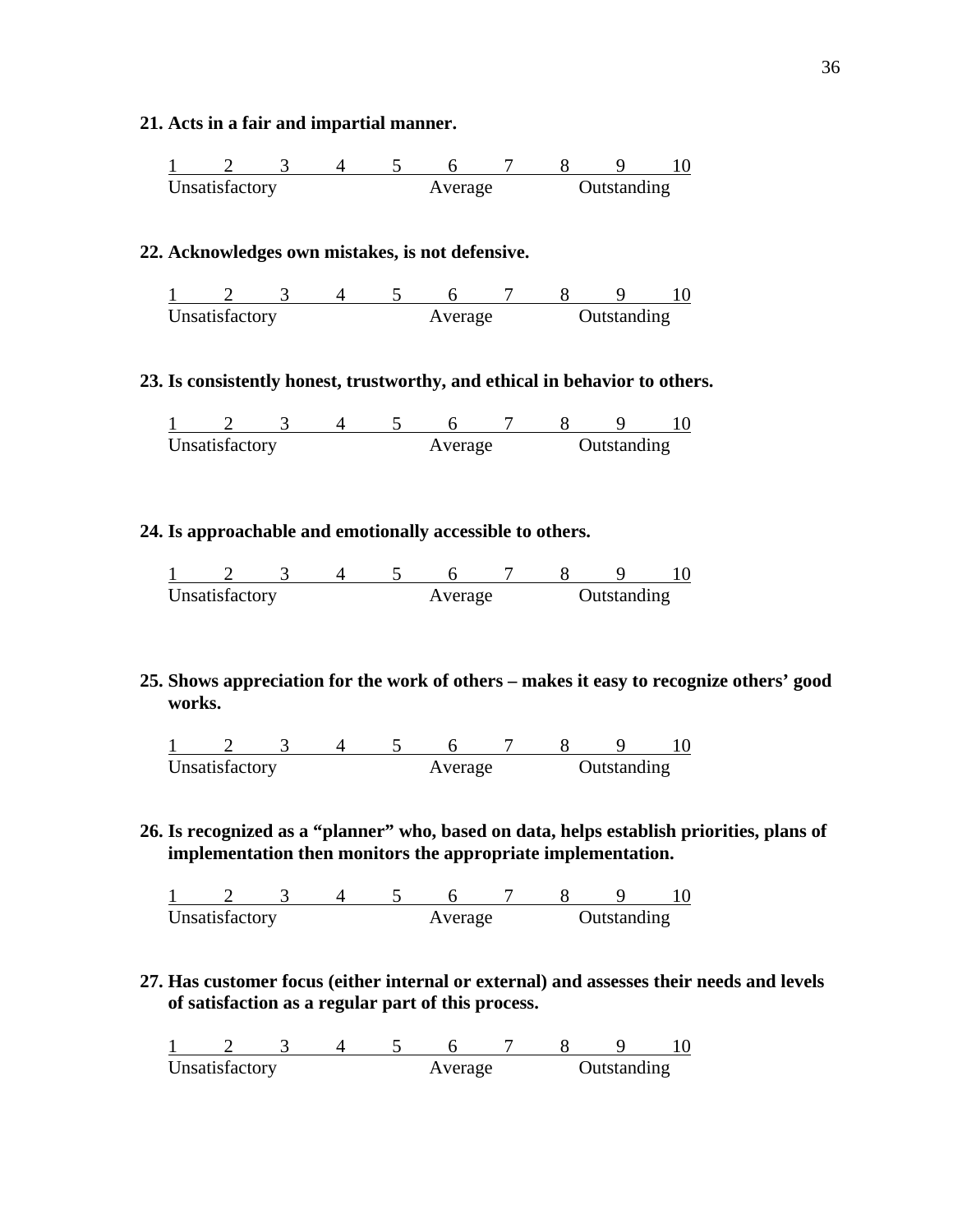## Part II

## Open Ended Questions

- 1. What three strengths do this person exhibit that should be maintained?
- 2. What three specific behaviors would you have this individual change in order to improve his/her effectiveness?
- 3. If you were in his/her position of leadership, what recommendations would you make in order to improve morale and, or productivity of his/her unit?
- 4. What several pieces of advice do you believe this individual needs to hear but which others, for whatever reason, might be reluctant to tell him/her?
- 5. What specifically can this person do to improve communication and collaboration with the division between his division and others?
- 6. What 2-3 goals do you think are important to the success of this division, and what can this person do to move his division towards these goals?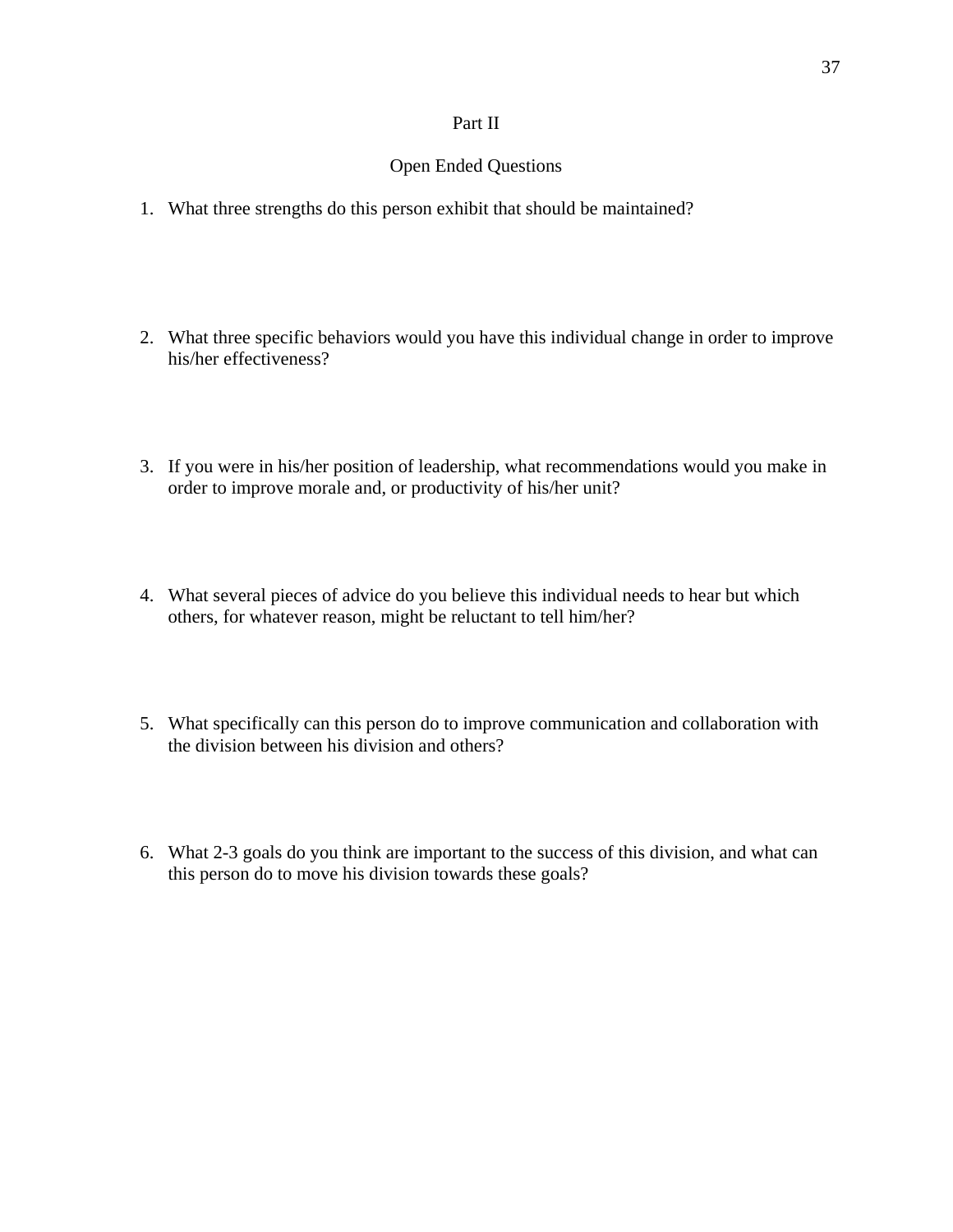#### PART III

# **THE LEADERSHIP WHEEL**

Person being assessed: **Example 2018** 

*Directions: Using a total of ten points for each of the four-items set below, divide these ten points in any way you wish between the four choices. You will want to assign the highest number of points to the items you feel are most like the individual being scored, and less, or even zero, if you feel that one of the items doesn't apply at all. Please be sure your answers in each set add up to ten points, and please answer all of the items even if you find various sets difficult to score.* 

- Example: a 6 person is a "doer", likes to make things happen.
	- b 1 is a quiet observer of people and situations.
	- $c_0$  is a patient and conciliatory person.
	- $d \, 3$  is an expensive, talkative individual.
- 1 b would rather generate and build on ideas than 1 is perceived as creative and Implement them spontaneous and the spontaneous spontaneous
- 2 would choose to be introspective and thoughtful 2 is seen as an objective and clear Over playing or relating thinker
- 3 \_\_\_\_ likes to take ideas and implement them rather 3 \_\_\_\_ has a charismatic and than discussing them persuasive style
- 4 **tends to value feelings and process over ideas** 4 **hallon** major focus is relationships and
- 
- 
- 
- interaction with people
- 5 \_\_\_\_ is seen as a divergent thinker who seeks new 5 \_\_\_\_ is known for being curious connections
- 6 \_\_\_\_ is seen as a thoughtful and analytical thinker 6 \_\_\_\_ is seen as rational and logical
- 7 \_\_\_\_ recognized as decisive and quick to act 7 \_\_\_\_ people come to this person if
- 8 \_\_\_\_ will draw on and include other's ideas in making  $\overline{8}$  \_\_\_ is known as a team player decisions
- 
- 
- they want something done
-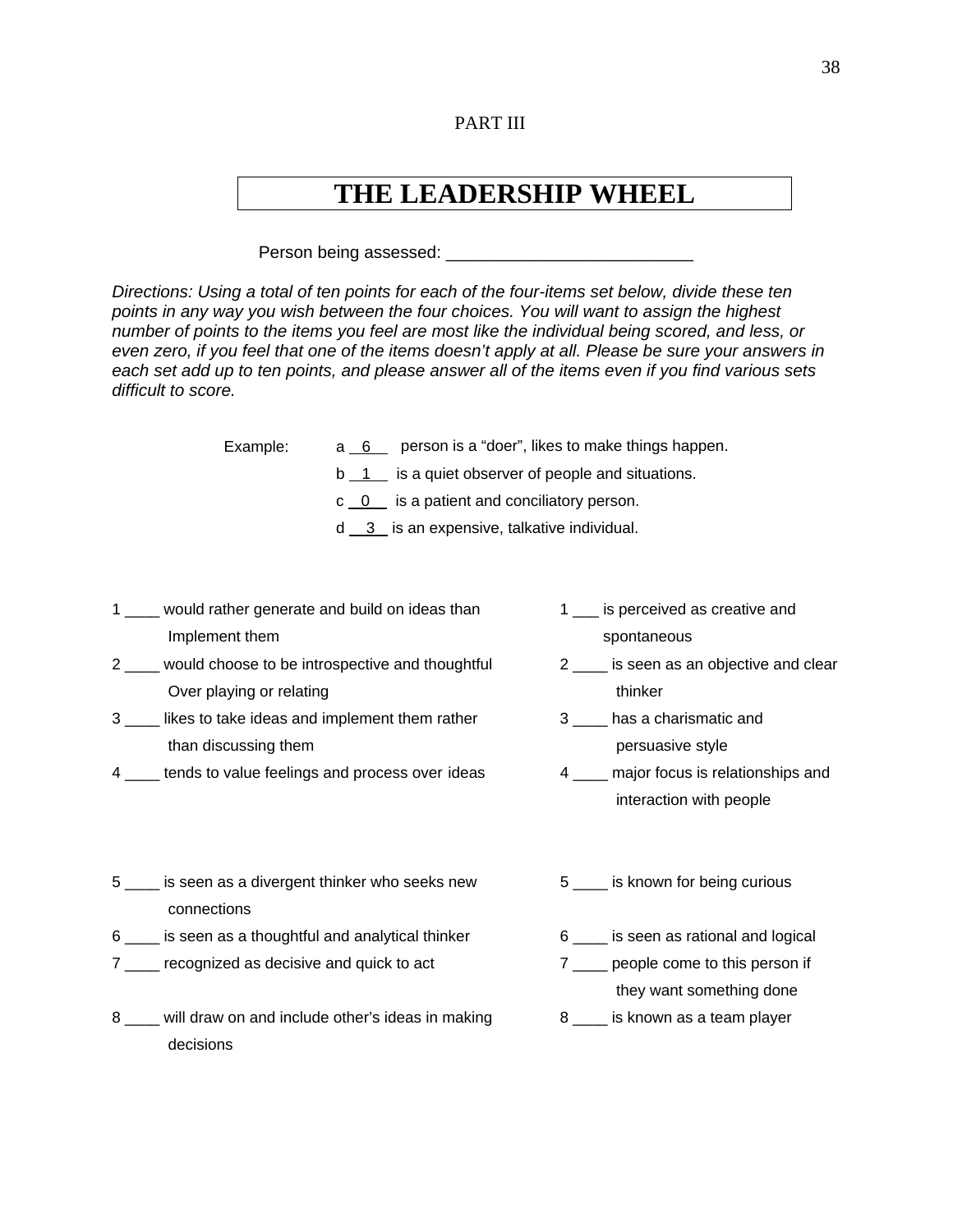|                                                      | dedication                              |
|------------------------------------------------------|-----------------------------------------|
| 10 __ is far-sighted visionary                       | 10 __ is seen as an experimentalist,    |
|                                                      | explorer of ideas                       |
| 11 __ is well-organized thinker and planner          | 11 __ is a critical evaluator of ideas, |
|                                                      | people                                  |
| 12 __ naturally will take charge of a situation      | 12 __ is known for being tenacious,     |
|                                                      | Willful                                 |
|                                                      |                                         |
| 13 ___ naturally seeks and uses information and data | 13 __ is pragmatic when dealing with    |
|                                                      | others                                  |
| 14 __ is very trusting of others in most situations  | 14 __ is naturally collaborative in     |
|                                                      | working with others                     |
| 15 __ is perceived as a source of creativity         | 15 __ uses intuition to make decisions  |
| 16 __ likes to get on with the task at hand          | 16 __ is known for having endurance     |
|                                                      | and perseverance                        |
|                                                      |                                         |
| 17 __ has a traditional view of the word             | 17 __ is seen as careful and            |
|                                                      | methodical                              |
| 18 __ spends time supporting and helping others      | 18 __ is seen as warm and friendly      |
| 19 __ is enthusiastic and optimistic                 | 19 __ is seen as playful and fun        |
| 20 __ is competitive and seeks challenges            | 20 __ is seen as courageous and a risk  |
|                                                      |                                         |

9 \_\_\_\_ is a natural caretaker and nurturer of people  $\qquad \qquad 9$  \_\_\_ is known for loyalty and

*The following questions should be filled out for the individual given their tendency under stress or adverse conditions: it is understood that the person is not this way all of the time, but when in difficult situations. It is important to respond to each of the 4 items set below in order to give the individual a complete picture.* 

21 \_\_\_ tends to view situations as "win/lose" 21 \_\_ can be pushy, even aggressive 22 \_\_\_ may alter opinion frequently 22 \_\_\_ can ignore necessary details

taker and the state of the state of the state of the state of the state of the state of the state of the state

- 23 \_\_\_ may deny problems and avoid conflict 23 \_\_\_ perceived as naïve and gullible
- 24 \_\_\_ may lack the view of the big picture 24 \_\_ is not known as a playful or humorous person
- 
- 
- -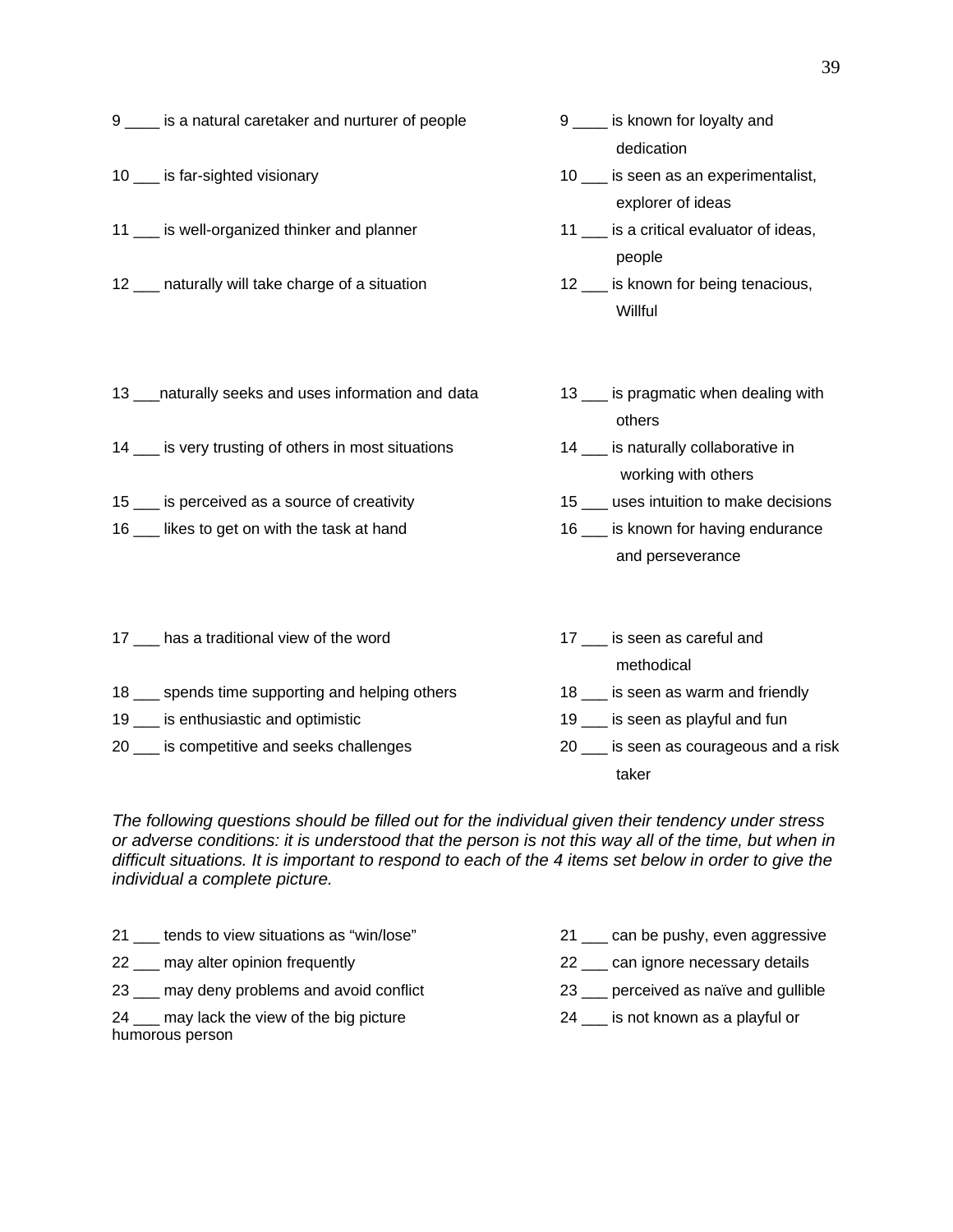- 25 \_\_\_ can be indecisive and slow to act 25 \_\_\_ engages in minimal
- 26 Lacks assertiveness, unwilling to take action 26 finds it difficult to say no if asked
- 27 \_\_\_ can appear inconsistent or flaky 27 \_\_\_ is at times impractical
- 28 \_\_\_ may become autocratic and over-controlling 28 \_\_\_ can be impulsive and too quick
- 29 \_\_\_ tendency to analyze, may lead to the perception 29 \_\_ is not emotionally expressive, that he/she is too critical thus may be seen as uncaring/
- 
- 31 \_\_\_ may be impatient with people 31 \_\_\_ task focus can railroad others
- 32 \_\_\_ presentation of ideas is often unorganized 32 \_\_\_ can be overly emotional, even
- 33 can become too involved in relationships 33 support or concern for other may
- 
- 35 \_\_\_ may be seen as reluctant to change 35 \_\_\_ seeks unnecessary data before
- 36 \_\_\_ will at times insist on doing things their way 36 \_\_ is quick to judge others and then
- 37 \_\_\_ may be described as inflexible and rigid 37 \_\_\_ can get bogged down in analysis
- 38 may use anger to manipulate or control 38 \_\_ often unwilling to delegate
- 39 and may appear melodramatic under stress 39 can seem scattered and
- 40 can give in too easily, be too flexible 40  $\pm$  40 too worried about what others
- communications
- 
- 
- to act the contract of the contract of the contract of the contract of the contract of the contract of the contract of the contract of the contract of the contract of the contract of the contract of the contract of the con
	- unfriendly
- 30 and will blame self over others 30 biectively may be swayed by feelings for others
	-
- discussion of the control of the control of the control of the control of the control of the control of the co
	- feel excessive
- 34 \_\_\_ sometimes lacks discipline 34 \_\_ can be weak in follow-through
- acting the control of the control of the control of the control of the control of the control of the control o
	- react strongly
	- paralysis
	-
- focused
- think the contract of the contract of the contract of the contract of the contract of the contract of the contract of the contract of the contract of the contract of the contract of the contract of the contract of the cont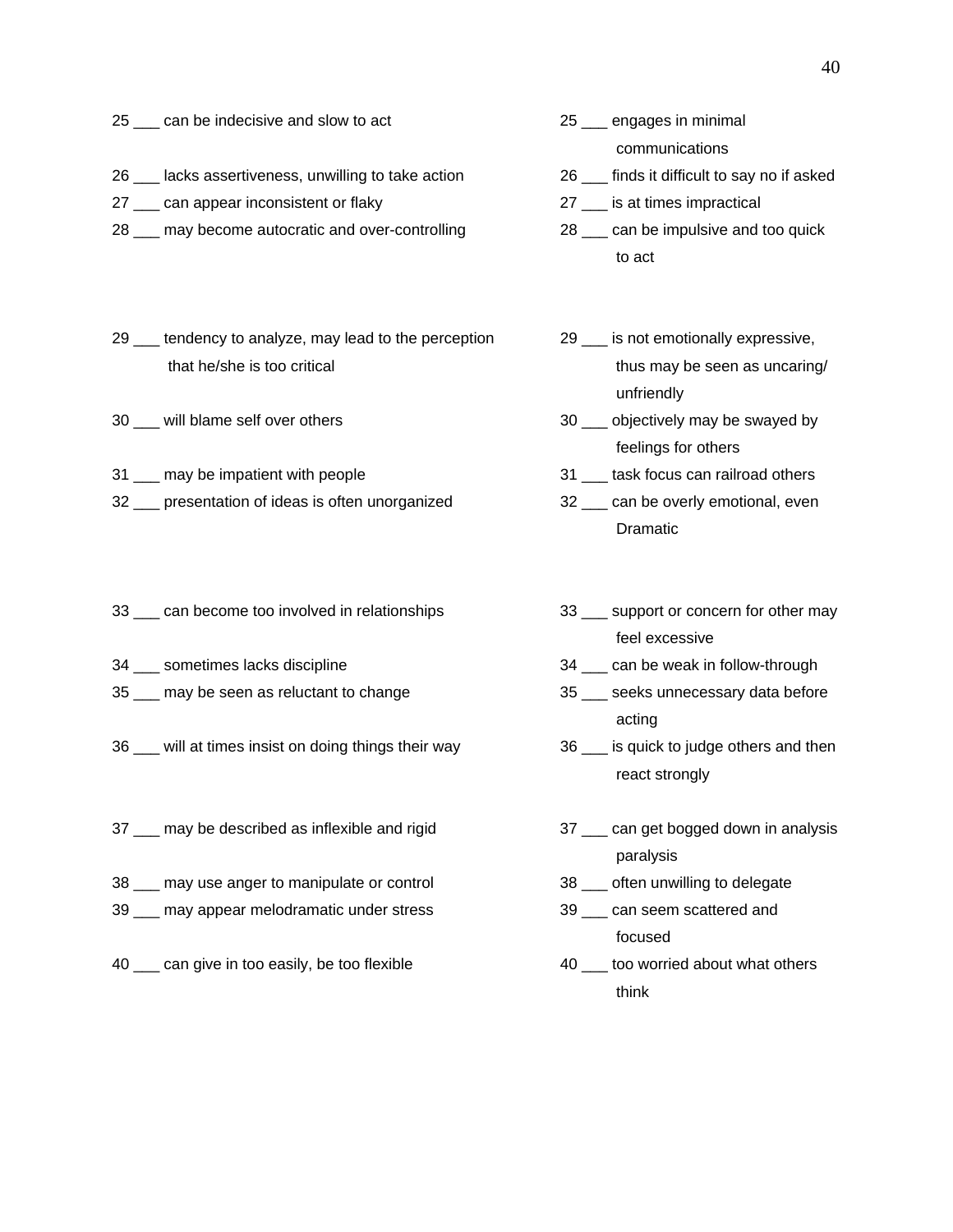#### **Part IV**

### **Supervisory Review To Be Completed by Direct Reports**

*Directions: For each of the following questions, please rate according to your relationship. Use a ten point scale where a score of 8, 9 or 10 reflects outstanding performance or high level of skill. A score in the 5, 6 or 7 range represents a moderate or average level of effectiveness. Finally, a score below five reflects a less than satisfactory skill level or performance in relation to the behavior described.* 

**1. Your supervisor helps you define your area of responsibility and actual authority.** 

1 2 3 4 5 6 7 8 9 10 Unsatisfactory **Average** Outstanding

**2. Through effective delegation, you have had the opportunity to learn, grow and increase your own** 

**capacity.** 

| Unsatisfactory |  | verage<br>. . |  | .)utstanding |  |
|----------------|--|---------------|--|--------------|--|

## **3. A relationship has developed between you and your supervisor in which timely help and support**

**are easily accessible to you.** 

| Unsatisfactory |  | Average |  | <b>Outstanding</b> |  |
|----------------|--|---------|--|--------------------|--|

**4. You and others experience a supervisory process in which your professional development is** 

**important and encouraged.** 

1 2 3 4 5 6 7 8 9 10 Unsatisfactory **Average** Outstanding

**5. You perceive recognition and rewards to be distributed fairly – based on your and others** 

**performance and contribution to the organization.** 

1 2 3 4 5 6 7 8 9 10 Unsatisfactory **Average** Outstanding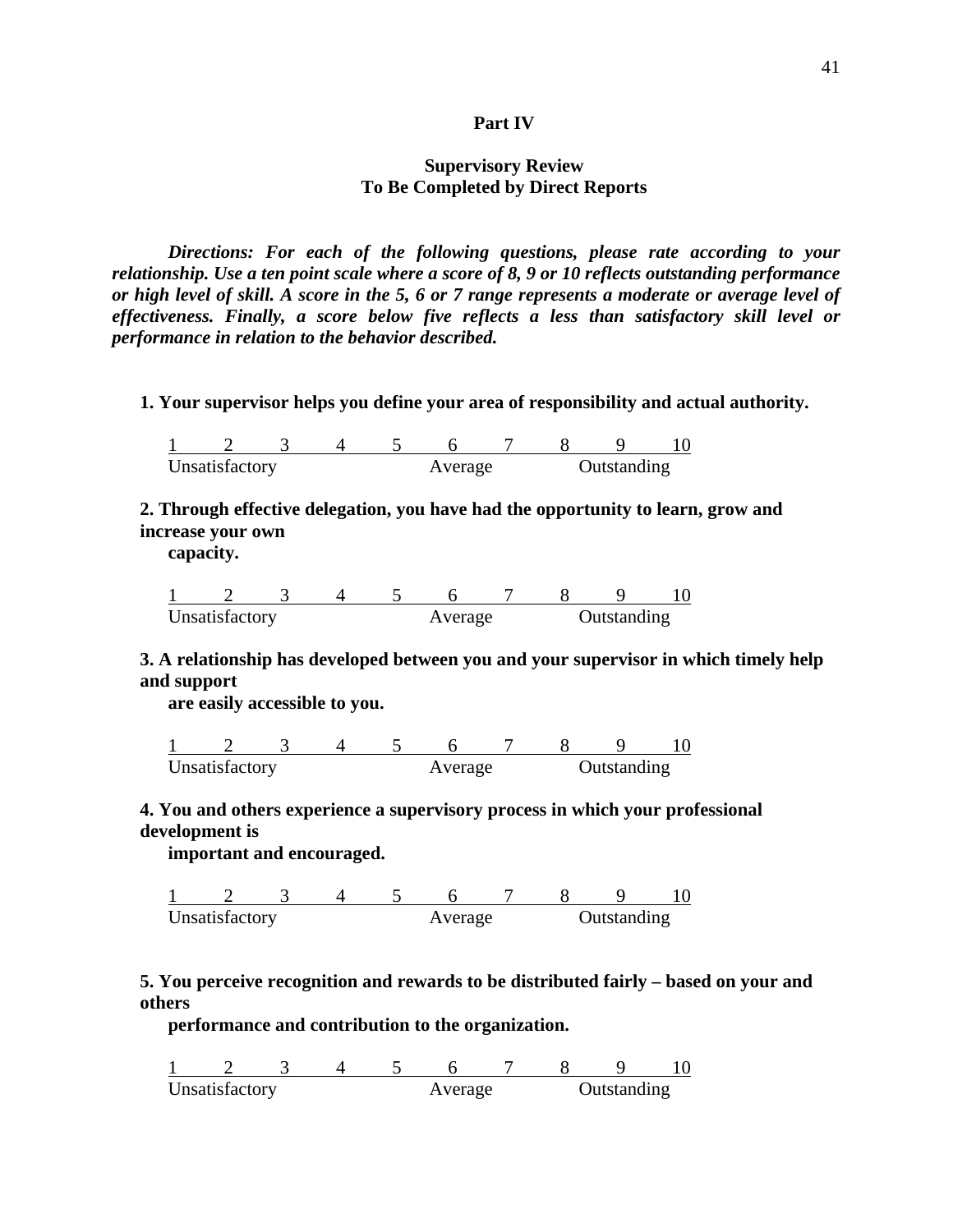**6. The goals and objectives, which are used to determine your success, are fairly negotiated along** 

**with agreed upon criteria of success.** 

1 2 3 4 5 6 7 8 9 10 Unsatisfactory **Average** Outstanding **7. You meet regularly to discuss your work progress with your supervisor and to discuss issues critical to your success**.

1 2 3 4 5 6 7 8 9 10 Unsatisfactory **Average** Outstanding

**8. You have been observed sufficiently on the job so that your supervisor has a sound grasp of your** 

**role, your skills and needed areas of development.** 

| Unsatisfactory |  | 'a σe |  | <b>Dutstanding</b> |  |
|----------------|--|-------|--|--------------------|--|

**9. In light of the areas of development you have identified, you have received valuable help from your** 

**supervisor in creating strategies for improving your performance.** 

| Unsatisfactory |  | Average |  | Outstanding |  |
|----------------|--|---------|--|-------------|--|

**10. Your supervisor provides you with clear and timely information relating to your own job role.** 

1 2 3 4 5 6 7 8 9 10 Unsatisfactory Average Outstanding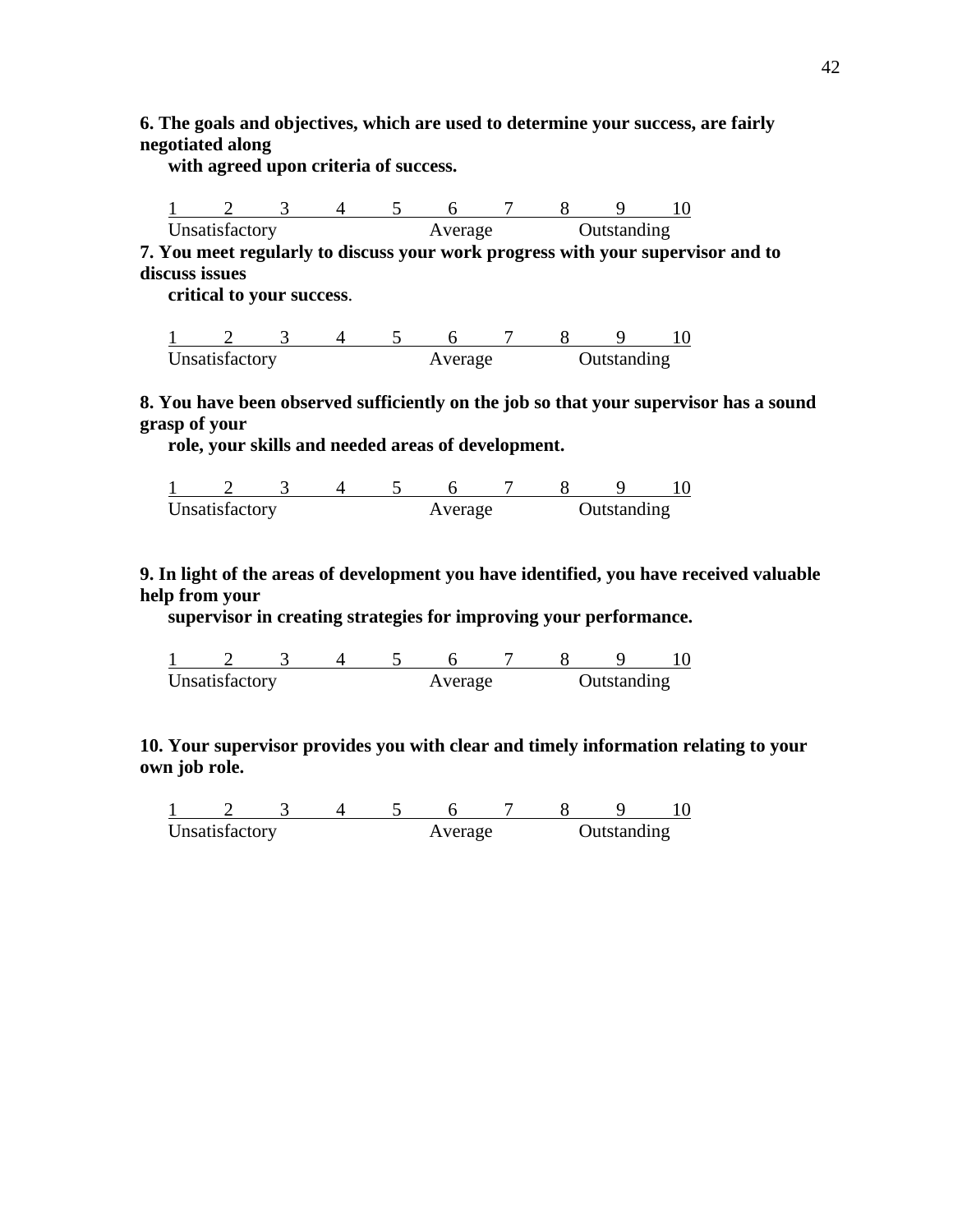#### **PART V**

*Directions: Please respond to the following words stems and the degree to which you experienced them in your relationship. These are meant to be provocative and elicit emotions.* 

#### **1. Friendly**

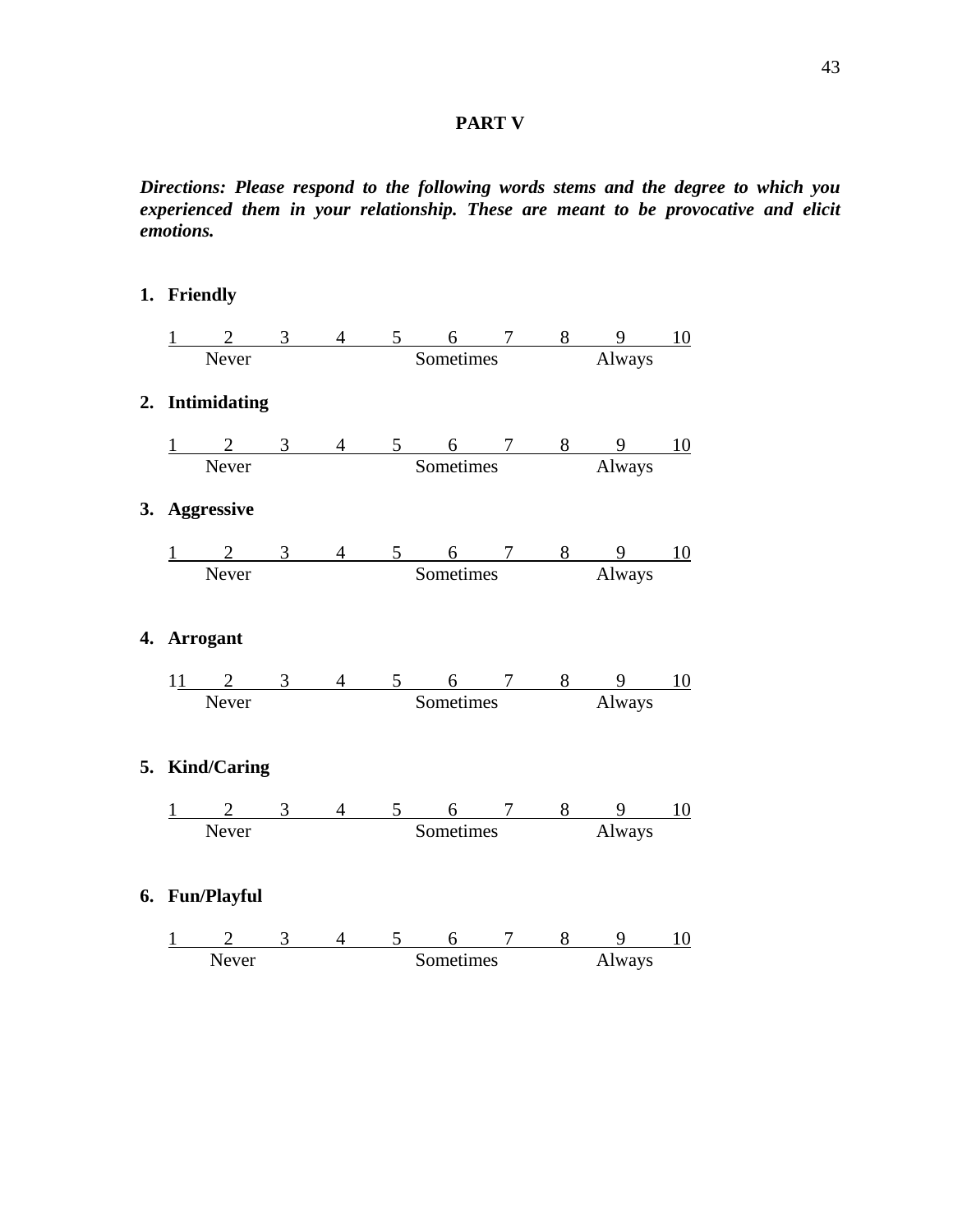#### **7. Defensive**

1 2 3 4 5 6 7 8 9 10 Never Sometimes Always

#### **8. Humiliating**



#### **9. Warm/Welcoming**



#### **10. Abusive**



#### **11. Professional**



#### **12. Responsive to Feedback**

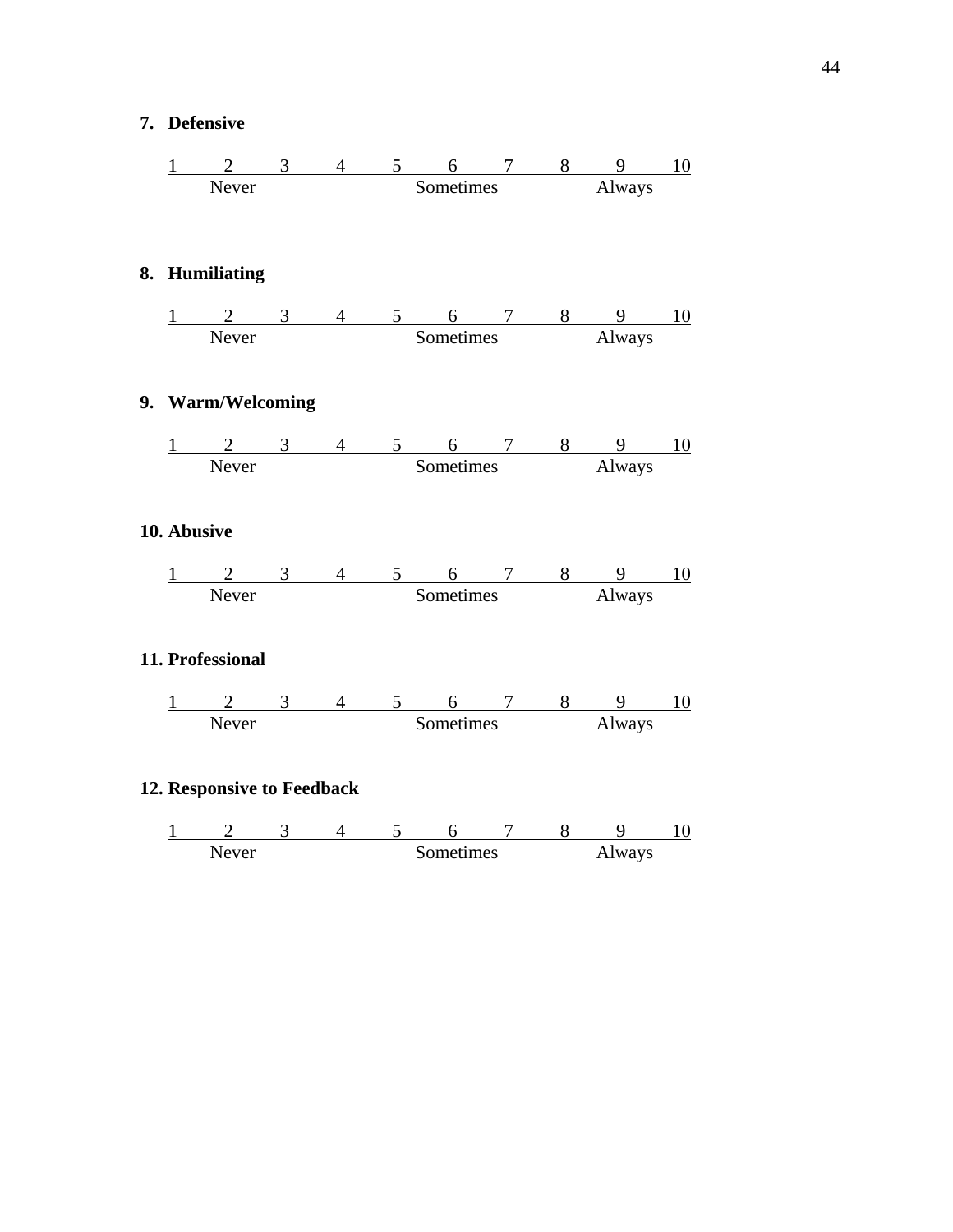APPENDIX D

# The Group Management **Questionnaire** (GMQ)

Napier, Sanaghan & Roberts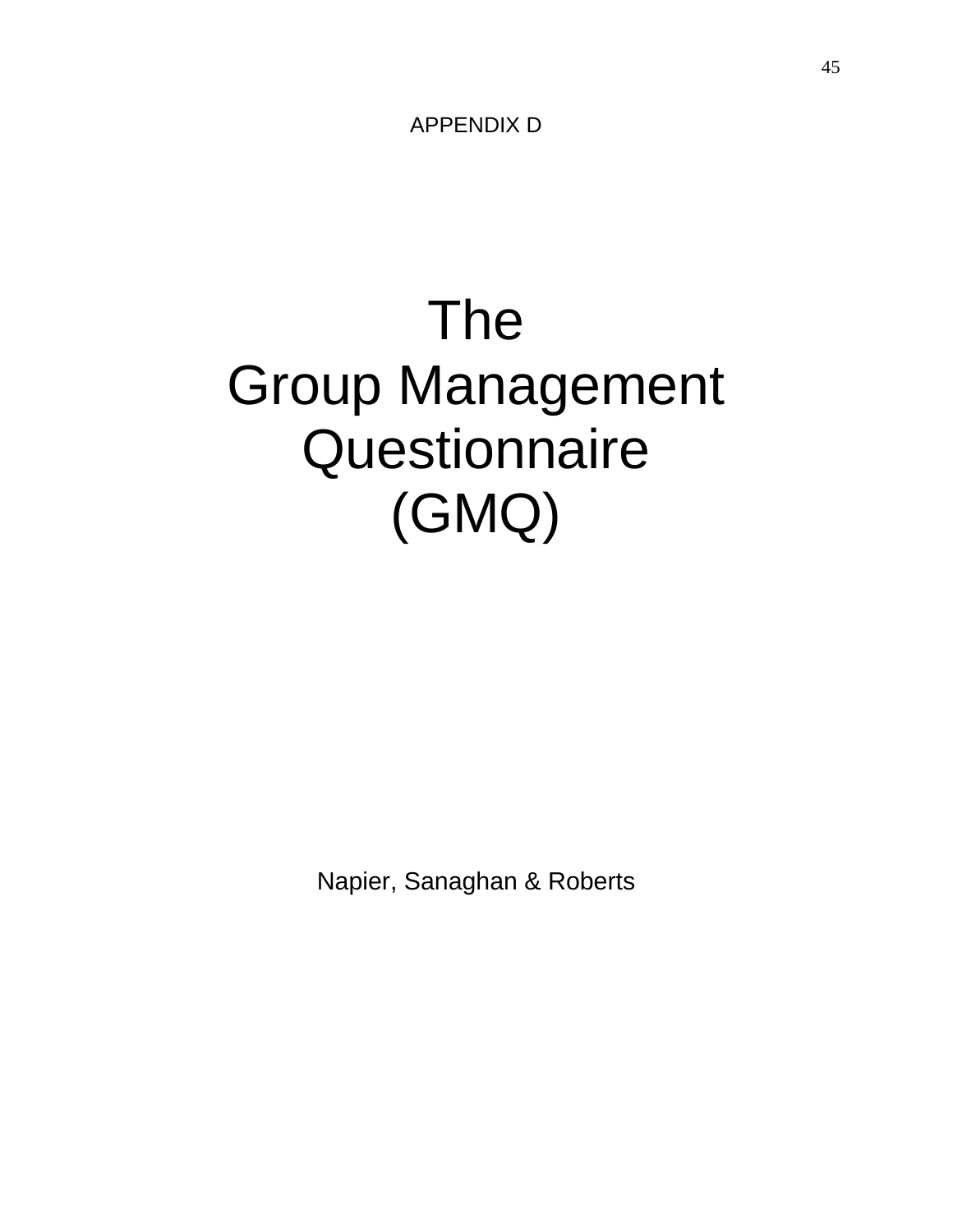## INSTRUCTIONS

Below you will find 72 statements relating to management and team effectiveness. While it focuses on a wide range of leadership behavior, we are primary interested in the management process within the group context. Our assumption is that your team meets together on a regular basis and plays a functional role within the organization. This questionnaire will help the leader and the team itself evaluate their effectiveness as a unit in relation to various aspects of the group process. A smoothly functioning group that scores high in most of the elements of this instrument will have become an effective 'team'.

If you mostly agree that a particular statement is representative of how your group operates, **place an X through the corresponding number** in the Answer Grid. Thus, if you mostly agree with statement 6, you would place an X through the number 6. If you do not agree that this is reflective of what occurs in the group most of the time, you would leave the item blank.

The analysis of data from you and the other group members will lead to some previously known information (though not necessarily addressed). In addition, there will undoubtedly be some new insights which may be useful in moving your group forward. Your responses will be anonymous. Clearly, the value of the exercise rests in the willingness of you and other group members to answer as honestly as possible regarding your perspectives of the group. With this valuable information, the group will have the opportunity to deal with the picture created from the data.

Please attempt to respond to all of the statements. If you are not certain, answer the best you can and move ahead. Because of the large number of statements, no single item will change the overall picture you or other create.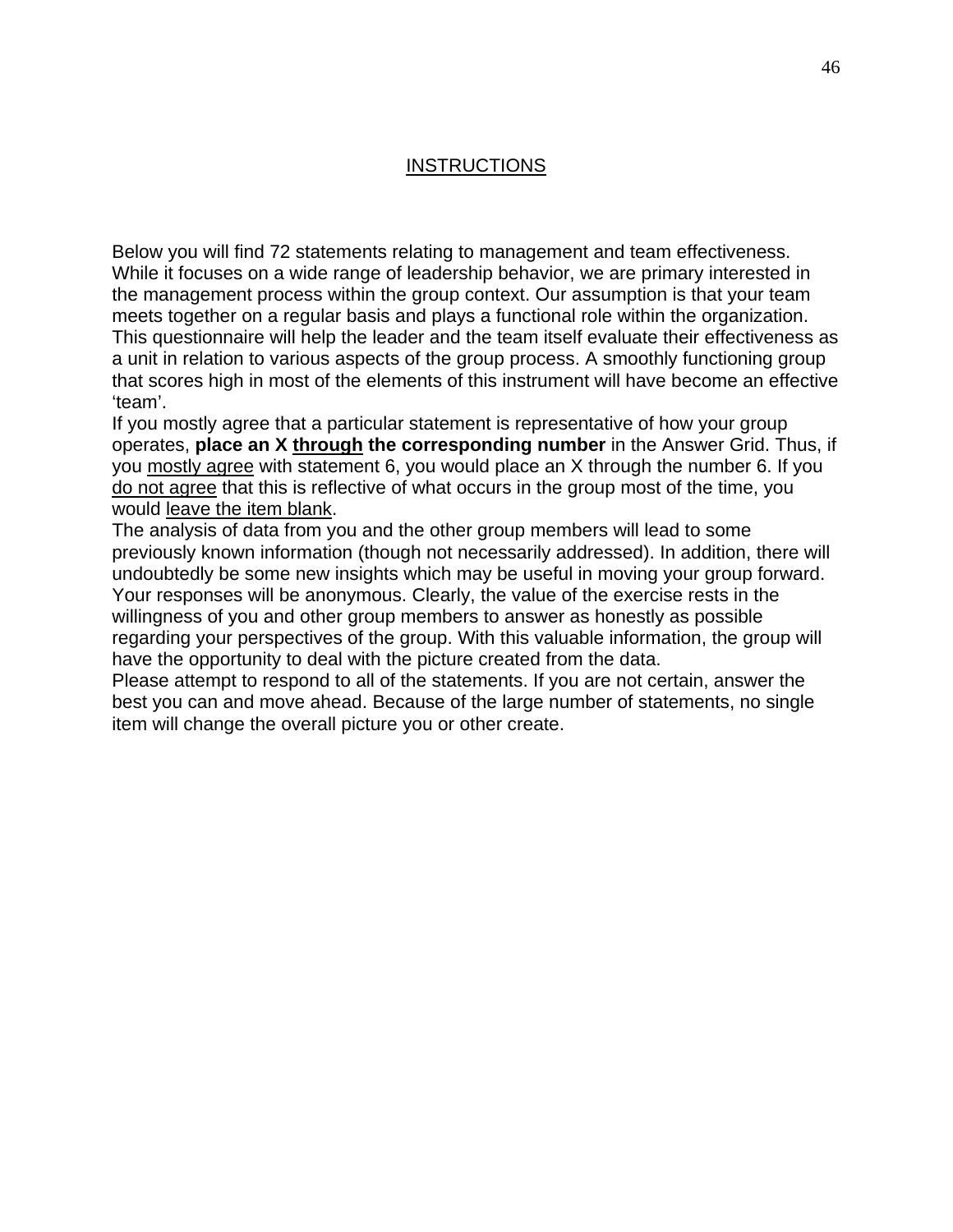- 1. The goals of this group are clear and understood by all its members.
- 2. People in this group are committed to working collaboratively with the other members of the group.
- 3. It appears that we have the skills and resources within this group to deal with difficult interpersonal issues.
- 4. The people in this group are rewarded appropriately for the work they do.
- 5. Communication/information is openly shared and accessible to all members of this group.
- 6. Individual opinions are solicited regarding the building of meeting agendas for the group.
- 7. When possible, leadership responsibilities are shared among the members of this work group.
- 8. Individuals within the group receive periodic feedback from their supervisor.
- 9. Values agreed to by the group are periodically measured against the actual behaviors used by members within the group.
- 10. Individuals feel free to express both what they feel and think within the group.
- 11. When conflict arises, the group is willing to deal with it in a timely manner.
- 12. Individuals feel affirmed and appreciated for their efforts and contributions.
- 13. Members of the group receive necessary information when they need it.
- 14. Agendas are communicated prior to any meeting with the group.
- 15. The leader or facilitator of the group actively solicits feedback regarding his or her performance in that role.
- 16. Supervision is valued in the organization; we know this because supervisors are provided with the time and incentive to do it well.
- 17. The group or team goals are specific and measureable.
- 18. There is a sense of camaraderie and spirit within the group.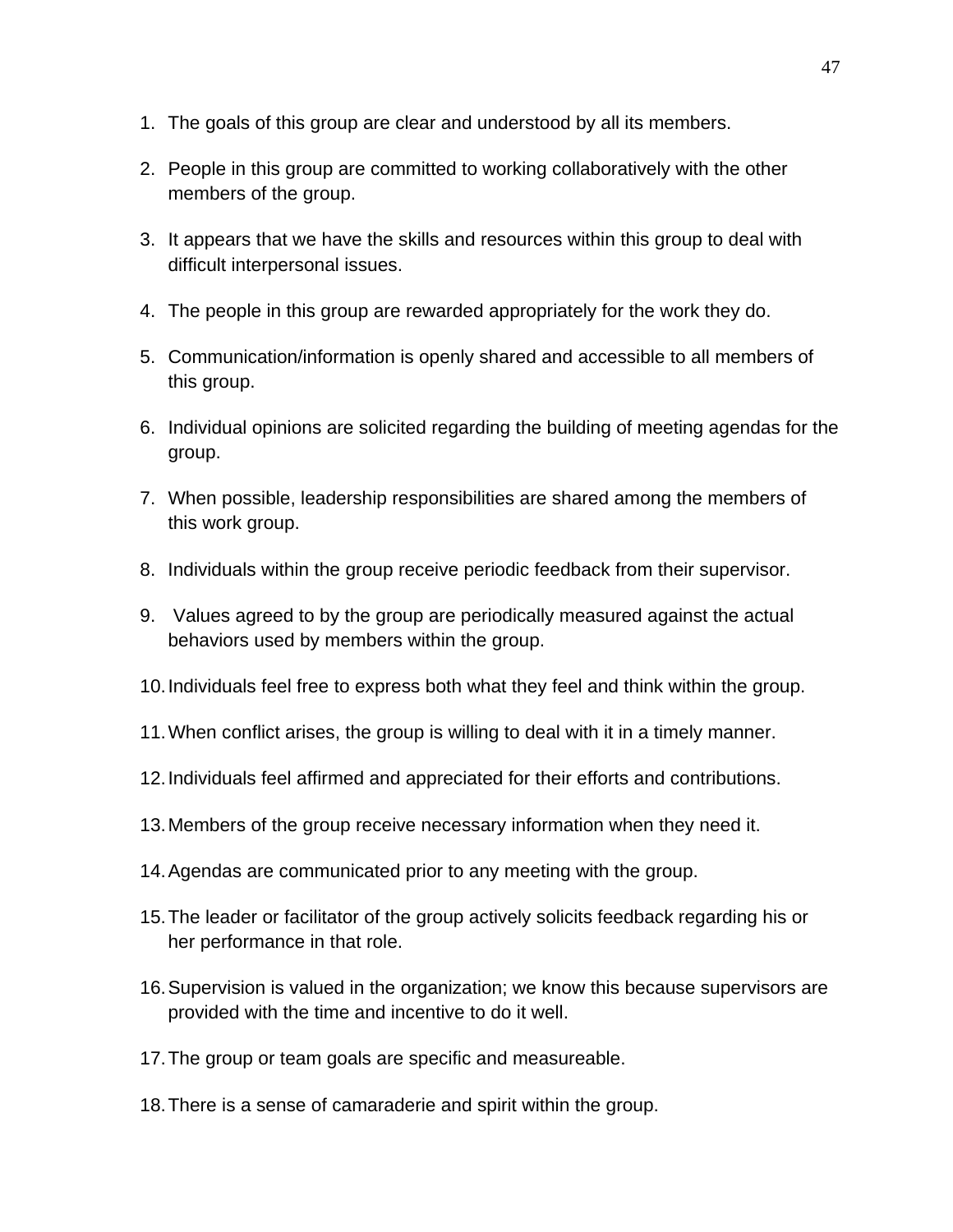- 19.Providing feedback is often seen as an essential part of conflict resolution.
- 20. People feel appreciated because all group members are informed of the accomplishments of one another.
- 21. Lines of communication and information are clear within the group.
- 22. There is consistent monitoring and follow-up of commitments made during meeting of the group.
- 23. The roles and authority of the various group members are clear.
- 24. Individuals are provided the time and encouragements necessary to develop new skills and professional interest.
- 25. There is a high degree of participation and, thus, ownership in the group's goals.
- 26. Individuals feel free to give honest feedback to other group members regarding what they do well and areas of needed improvement.
- 27. Most of the group members believe that conflict can be a constructive and necessary aspect of ongoing group development.
- 28. Both group and individual accomplishments are recognized and celebrated as a natural part of the life of the group.
- 29. Leaders of the organization respond to the concerns and questions of individual group members in a timely manner.
- 30. Meetings are evaluated and the information is used to improve the design and functioning of future meetings.
- 31. The leader has the ability to access the different needs of individuals within the group and to intervene appropriately in a constructive and supportive manner based upon mutually established goals and measurable outcomes.
- 32. Individuals receive in-depth evaluation of their performance which is based upon mutually established goals and measurable outcomes.
- 33. There is a high degree of commitment to the completion of the goals of the group.
- 34. People in the group feel heard by one another.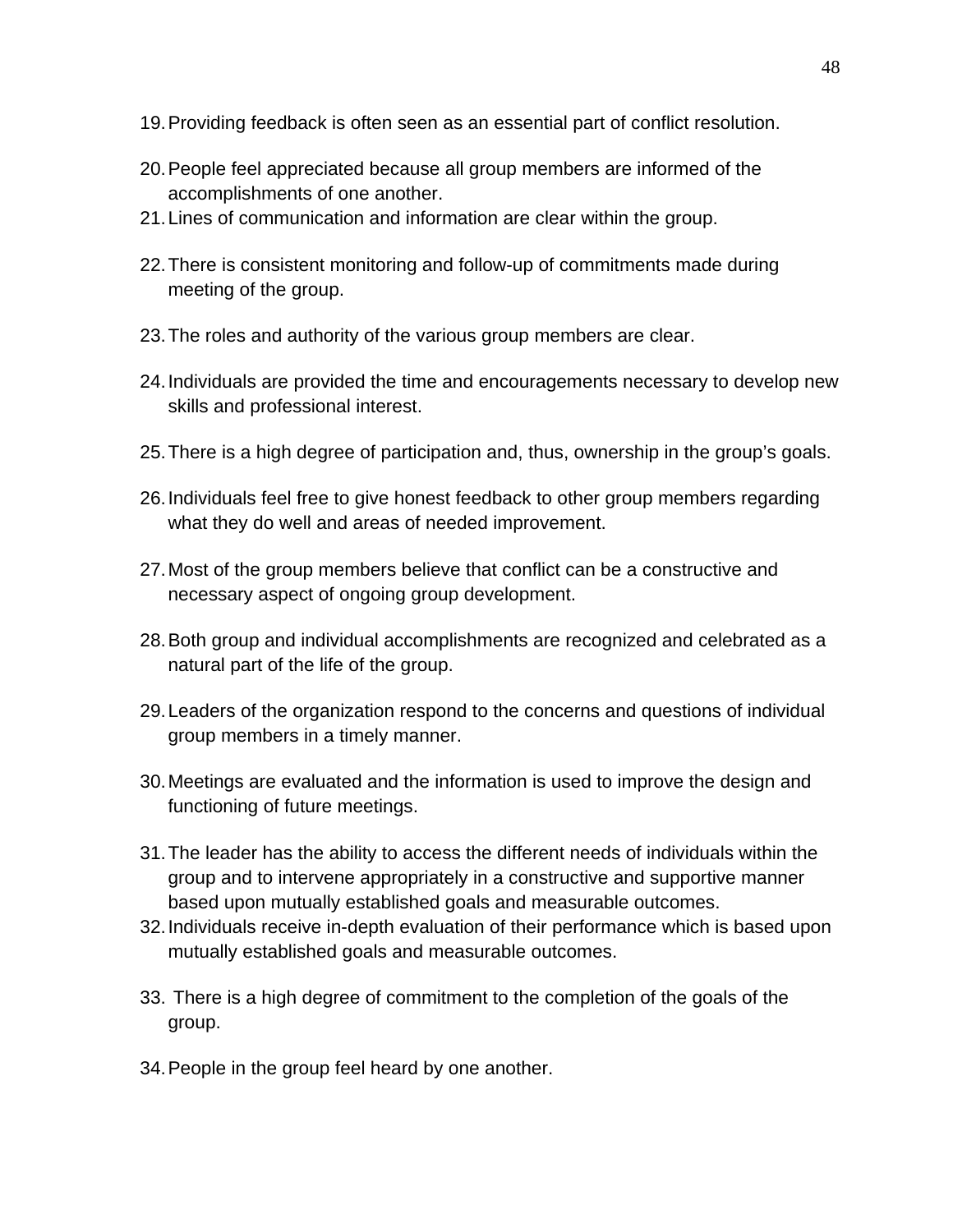- 35.Differences in style and background are perceived as valuable assets during conflict situations.
- 36. Rewards are clearly related to the accomplishment of individual goals.
- 37. Individuals temporarily absent from the group are informed and kept up-to-date.
- 38. Meetings are 'designed' effectively in advance of the session so participation resources are well utilized and time is used effectively.
- 39. The leader is a skilled facilitator with the ability to move the group forward and create changes as needed.
- 40. Work delegated to individuals challenges them and readies them for greater responsibility.
- 41. Progress towards group goals is evaluated on a regular basis.
- 42. Supporting and helping one another are valued as essential behaviors of all members of the team.
- 43. When conflict arises among group members, there is the belief that a fair resolution will be reached.
- 44. Rewards are perceived as being fairly distributed among group members.
- 45. Communication between this and other groups is effective.
- 46. People involved in meetings believe they contribute to the success of the meeting.
- 47. Group members believe they have the opportunity to influence both the tone and direction of the group.
- 48. Performance reviews are based on self reports, data from people influenced by the individual, and observations and expectations of the supervisor.
- 49. The goals of the group are a reflection of the values and the vision of the group.
- 50. Humor is used positively rather than as a put down that minimizes others.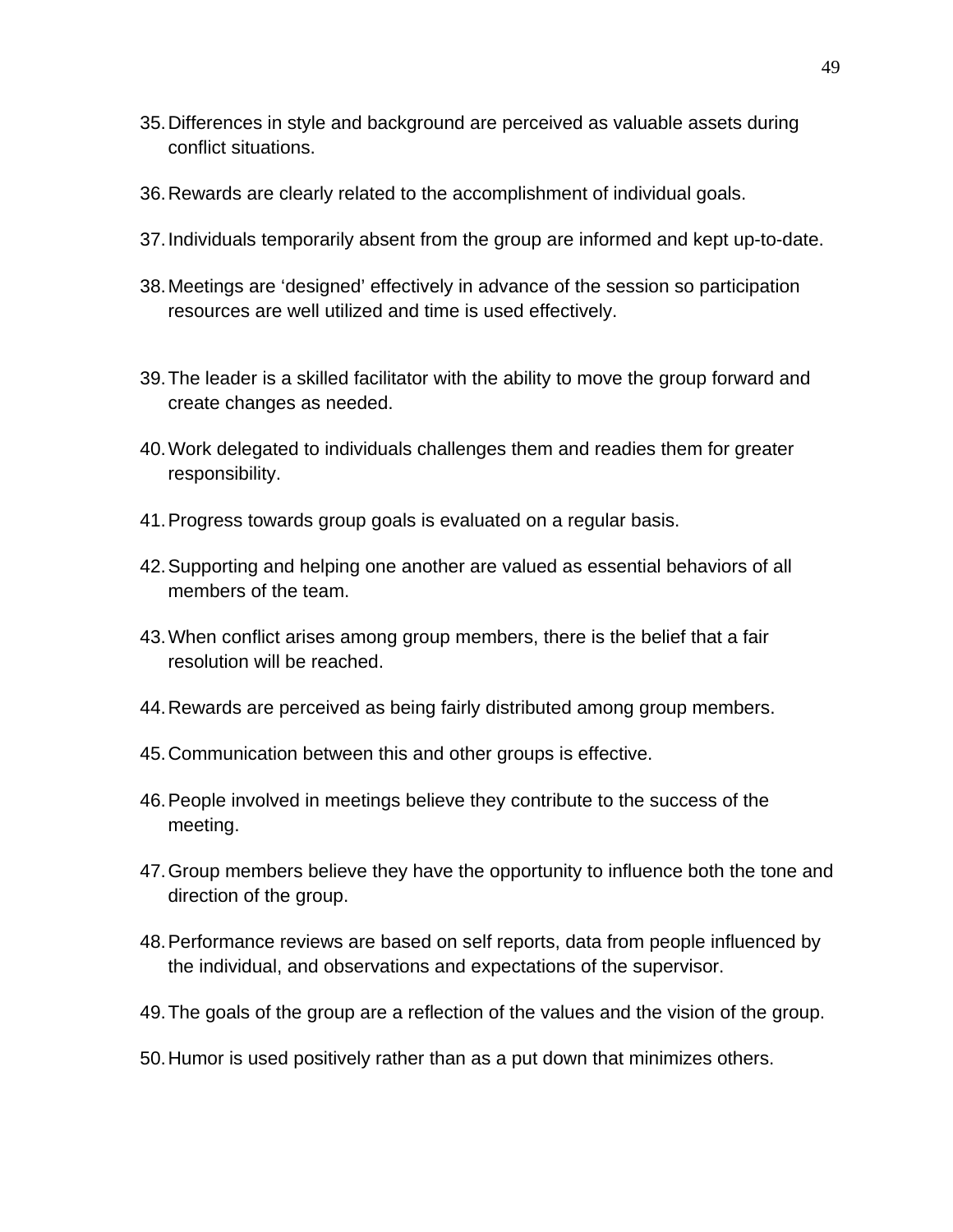- 51.Seeking data is often a means of creating an objective reality base in conflict situations.
- 52. People in the group tend to feel appreciated for the work they do rather than taken for granted.
- 53. Written communication is clear and used appropriately (not too much, not too little).
- 54. Having humor, fun and celebration in meetings is natural and occurs frequently.
- 55. Members of the group believe they have the ability to influence those decisions which impact them.
- 56. Supervisors take the time to support and coach individuals.
- 57. The mission of the group is perceived as dynamic and open to the changing needs of the workplace.
- 58. There is a high level of trust among the members of the group.
- 59. A key norm in the group is 'dealing' with difficult feedback or information up front rather than letting it fester.
- 60. Opportunities for advancement and special perks are seen as open to those qualified.
- 61. Lines of communication are open and fluid, with information and feedback being continually solicited and used.
- 62. The group has the ability to adjust meetings agendas to address the changing priorities of the group.
- 63. Individuals given positions of leadership are supported in clarifying their roles, authority and expected levels of responsibility.
- 64. Supervision is developmentally focused; there are opportunities for professional and personal growth.
- 65. The visioning process of this group creates a shared picture of the future; its direction and priorities.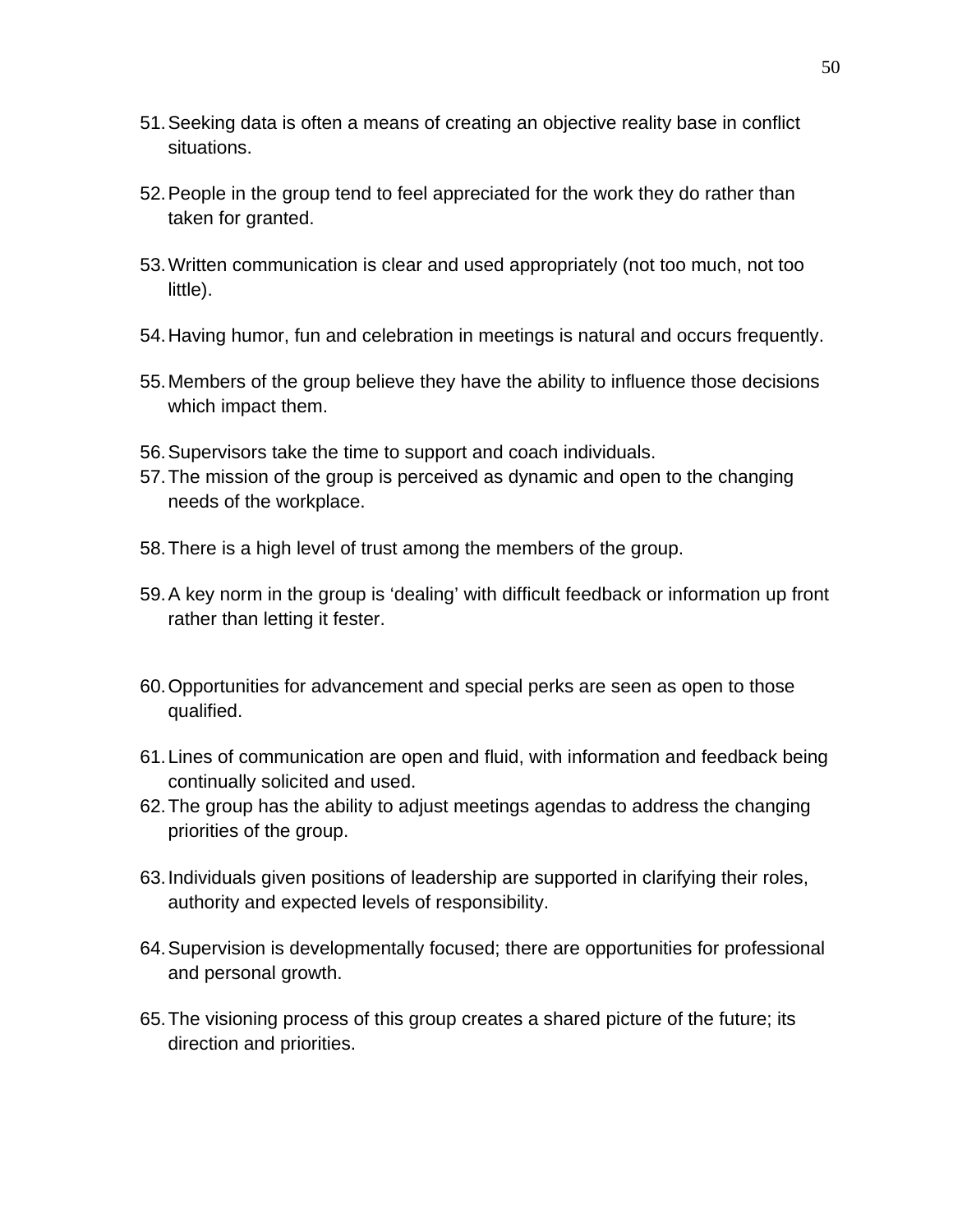- 66.Most often mistakes are treated as sources of learning rather than as signs of failure with blame attached.
- 67. During conflict the group is often able to break old patterns and reframe the situation to move to resolution.
- 68. Simple signs of appreciation and acknowledgement, such as "thank yous" are common.
- 69. When people have problems with another individual they communicate directly with that person rather than taking their concern underground.
- 70. Meetings of the group are rarely boring since each agenda item is treated as a unique event and carries with it an appropriate strategy.
- 71. Leaders are seen diagnosing individuals, their group or the larger system to make changes necessary for organizational effectiveness.
- 72. Periodically supervisors are reviewed by their direct reports, peers, and bosses in relation to their supervisory effectiveness.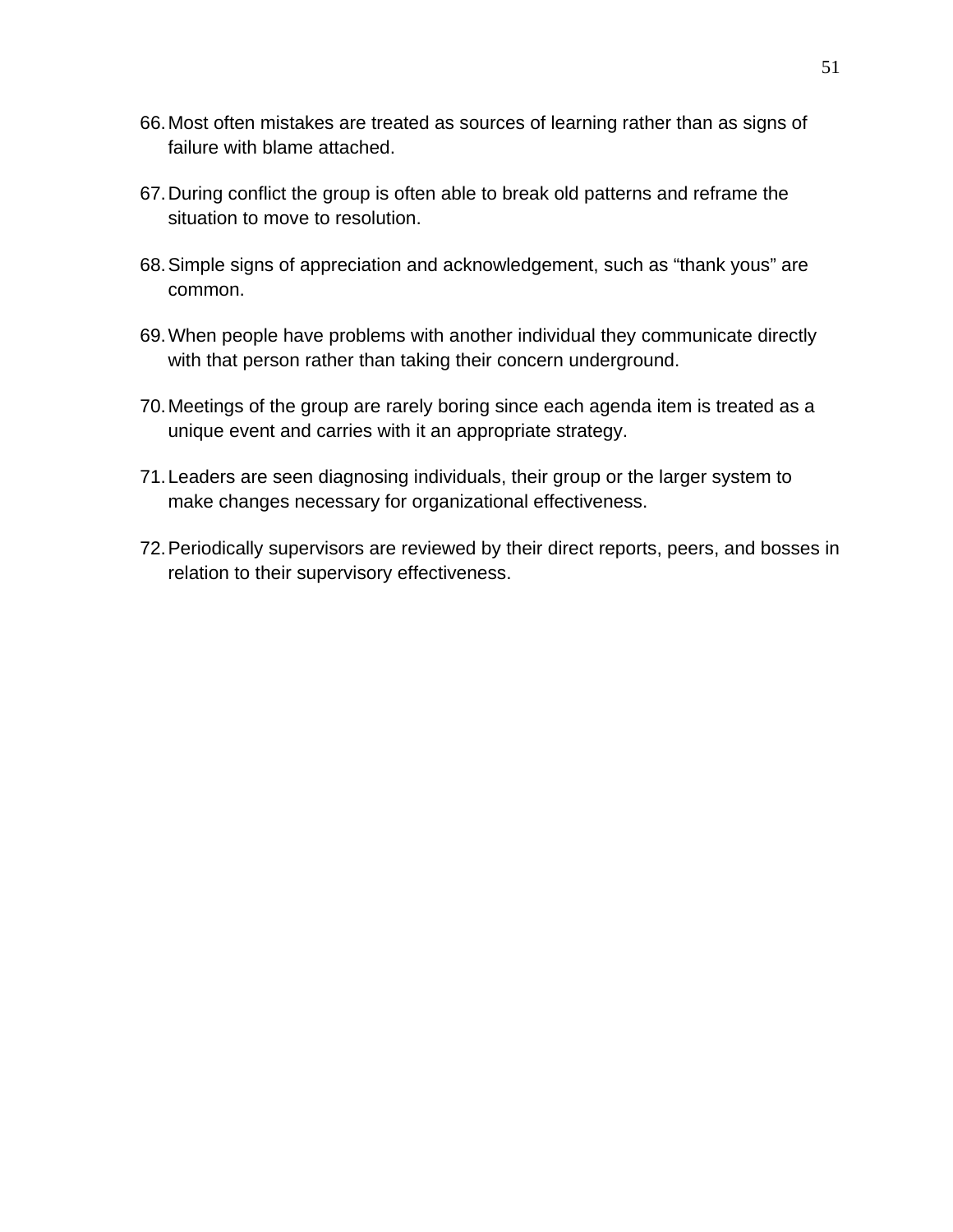# THE ANSWER GRID

Each number in the answer grid corresponds to a statement in the following pages. If you MOSTLY AGREE to a statement as it relates to your particular work group, place an X through the number in the grid. If you do not mostly agree, leave the number in the grid unchanged. Working from left to right, please respond to each question.

Again, marking an X through the number means you mostly agree that a particular statement reflects that way in which your group currently operates.

| $\mathbf{1}$ | $\overline{2}$ | 3  | $\overline{4}$ | 5  | 6  | 7  | 8  |
|--------------|----------------|----|----------------|----|----|----|----|
| 9            | 10             | 11 | 12             | 13 | 14 | 15 | 16 |
| 17           | 18             | 19 | 20             | 21 | 22 | 23 | 24 |
| 25           | 26             | 27 | 28             | 29 | 30 | 31 | 32 |
| 33           | 34             | 35 | 36             | 37 | 38 | 39 | 40 |
| 41           | 42             | 43 | 44             | 45 | 46 | 47 | 48 |
| 49           | 50             | 51 | 52             | 53 | 54 | 55 | 56 |
| 57           | 58             | 59 | 60             | 61 | 62 | 63 | 64 |
| 65           | 66             | 67 | 68             | 69 | 70 | 71 | 72 |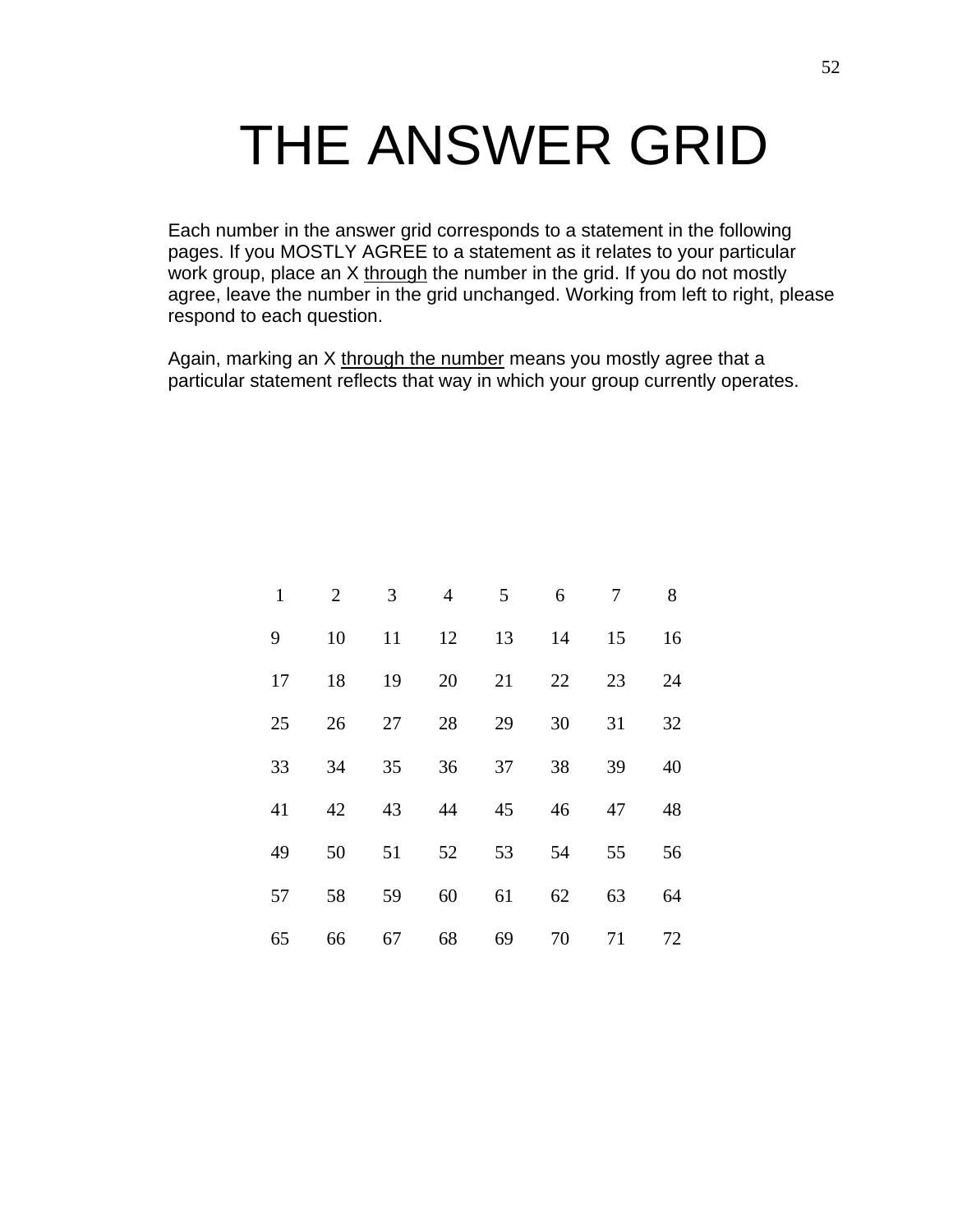## APPENDIX E

## CAROUSEL DESIGN QUESTIONS

What are the three greatest sources of tension within the school?

What is some advice you can give senior management that would improve institutional morale?

How can we further improve campus life for our students?

How can we further improve communication throughout the campus? Please be specific.

If you were the Principal, what are three things you will change at the school?